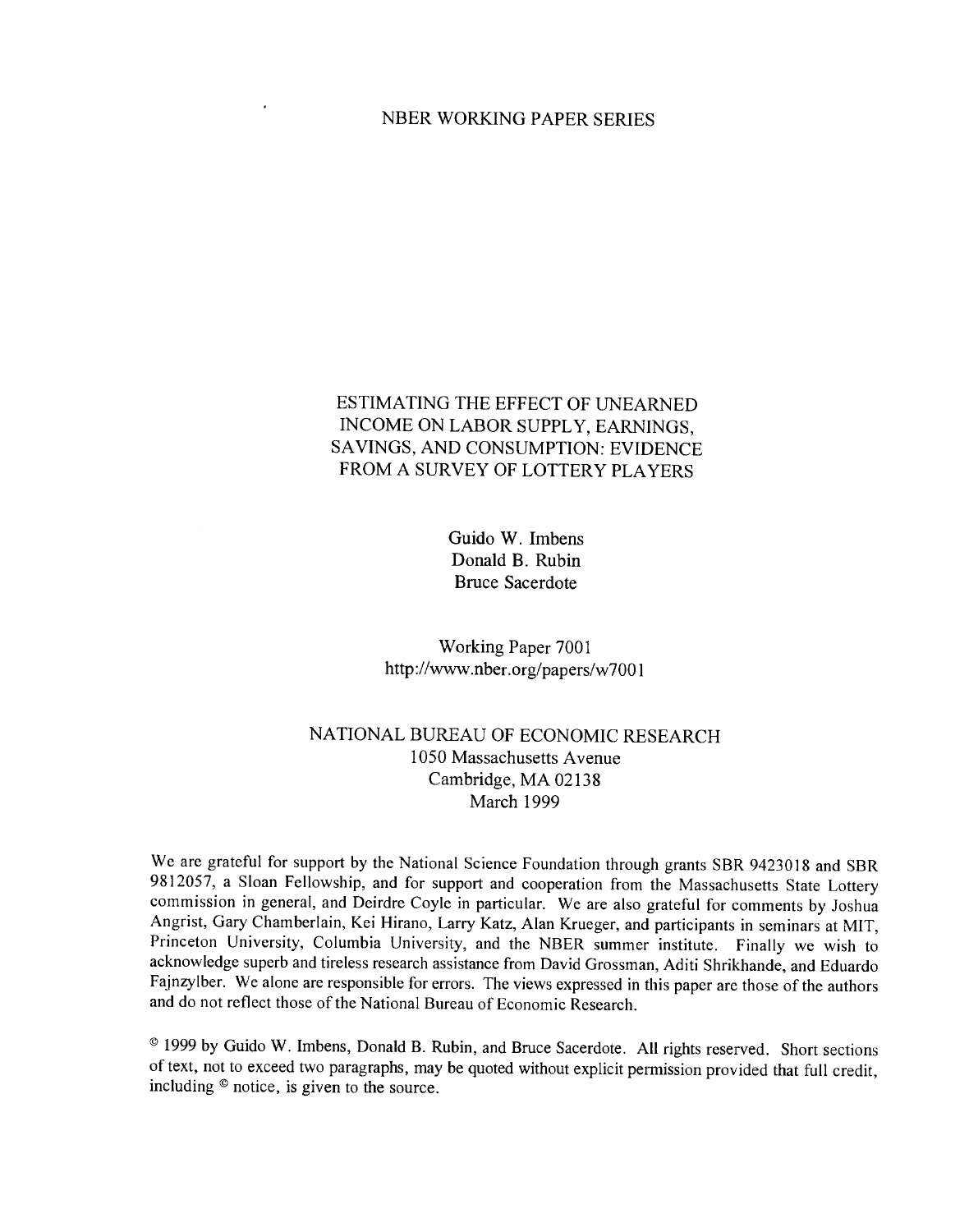Estimating the Effects of Unearned Income on Labor Supply, Earnings, Savings and Consumption: Evidence from a Survey of Lottery Players Guido W. Imbens, Donald B. Rubin, and Bruce Sacerdote NBER Working Paper No. 7001 March 1999 JELNo. Fl, D23, 017

# **ABSTRACT**

Knowledge of the effect of unearned income on economic behavior of individuals in general, and on labor supply in particular, is of great importance to policy makers. Estimation of income effects, however, is a difficult problem because income is not randomly assigned and exogenous changes in income are difficult to identify. Here we exploit the randomized assignment of large amounts of money over long periods of time through lotteries. We carried out a survey of people who played the lottery in the mid-eighties and estimate the effect of lottery winnings on their subsequent earnings, labor supply, consumption, and savings.

We find that winning a modest prize (\$15,000 per year for twenty years) does not affect labor supply or earnings substantially. Winning such a prize does not considerably reduce savings. Winning a much larger prize (\$80,000 rather than \$15,000 per year) reduces labor supply as measured by hours, as well as participation and social security earnings; elasticities for hours and earnings are around -0.20 and for participation around -0.14. Winning a large versus modest amount also leads to increased expenditures on cars and larger home values, although mortgages values appear to increase by approximately the same amount. Winning \$80,000 increases overall savings, although savings in retirement accounts are not significantly affected.

The results do not vary much by gender, age, or prior employment status. There is some evidence that for those with zero earnings prior to winning the lottery there is a positive effect of winning a small prize on subsequent labor market participation.

Guido W. Imbens Donald B. Rubin Department of Economics<br>
8256 Bunche Hall<br>
Science Center 709 8256 Bunche Hall Science Center 709<br>UCLA Harvard University UCLA<br>
405 Hilgard Ave.<br>
405 Hilgard Ave.<br>
2011 Cambridge MA Los Angeles, CA 90095 and NBER imbens@econ.ucla.edu

Bruce Sacerdote Department of Economics 6106 Rockefeller Hall Dartmouth College Hanover, NH 03755

Cambridge, MA 02138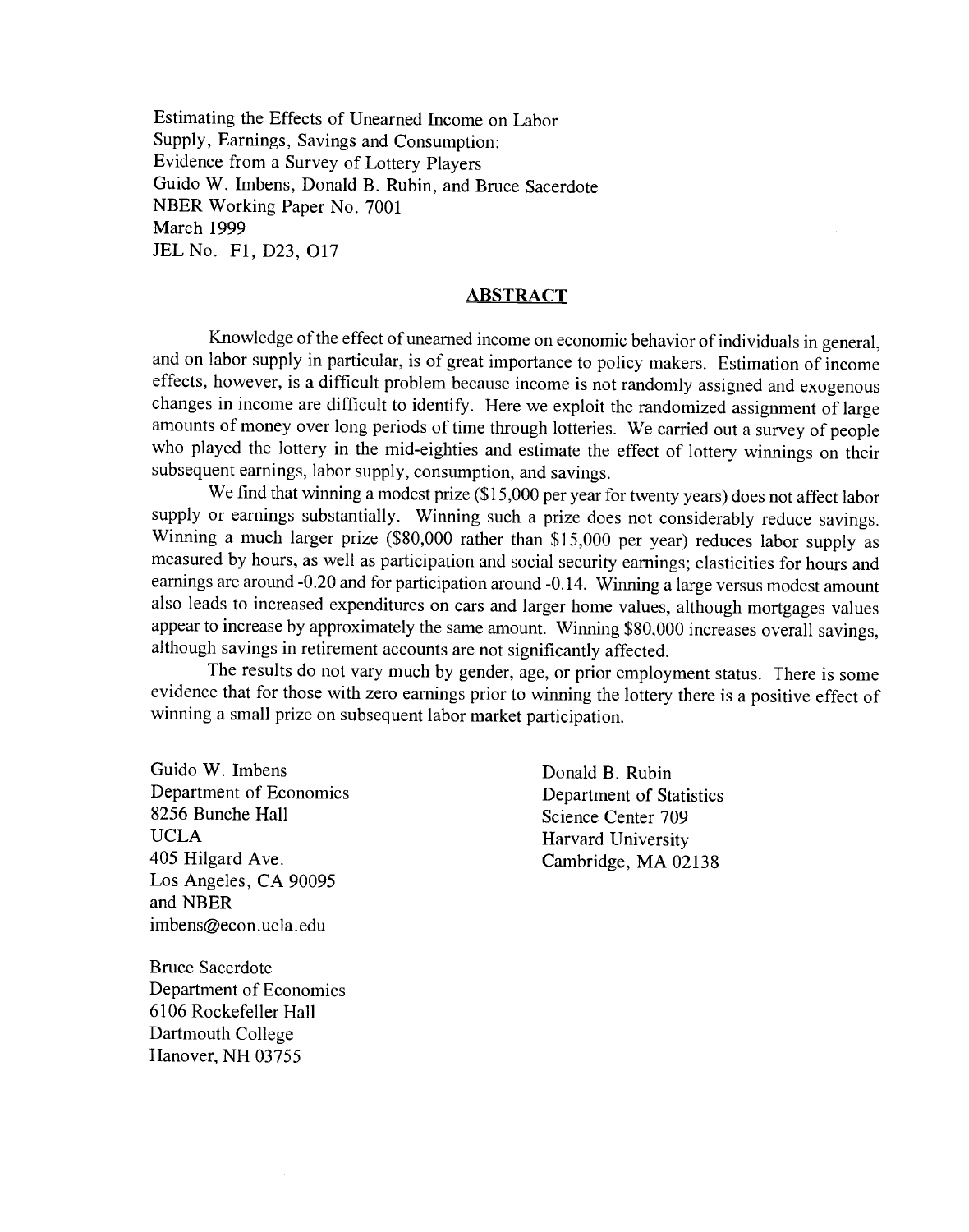#### 1. INTRODUCTION

Knowledge of the effect of income on economic behavior in general, and on labor supply in particular, is of great importance to policy makers. For example, in his introduction to a discussion of the negative income tax experiments, Morrill, Assistant Secretary for Planning and Evaluation in the Department of Health, Education and Welfare during the Nixon administration, wrote regarding the debate over effects of extending cash assistance to the working poor: "Central to this debate has been the question of labor—supply of such families. Would the receipt of assistance payments cause them to work less, or in some cases, quit work altogether?" (Morrill, 1974, p. 156). Estimation of income effects, however, is complicated by the fact that realistic amounts of income are almost never randomly assigned and exogenous changes in income are difficult to identify. In practice, researchers have often taken spousal or property income as exogenous for the purposes of estimating income effects.

In this paper we address the problem of identifying exogenous variation in unearned income by exploiting the randomized assignment of large amounts of money over long periods of time through lotteries. We surveyed individuals who played the lottery in Massachusetts in the mid—eighties, including both winners of large prizes and people who won small, onetime prizes. We investigate the relationship between the amount won and economic behavior as measured by subsequent earnings, labor supply, consumption and savings.

Complicating our analysis is the finding of differences by size of prize pre-dating the time of winning. Ruling out non-randomness of the lottery itself, we consider three sources for these differences. First, differences in the number of tickets bought are correlated with the likelihood of winning a prize and are also likely to be correlated with economic behavior. Second, our control sample of small, one-time prize winners consists solely of season-ticket holders whereas our sample of winners contains both season-ticket holders and single ticket buyers. These groups may differ in economic behavior leading to differences between the two groups preceeding winning the lottery. Third, non-response to the survey may be correlated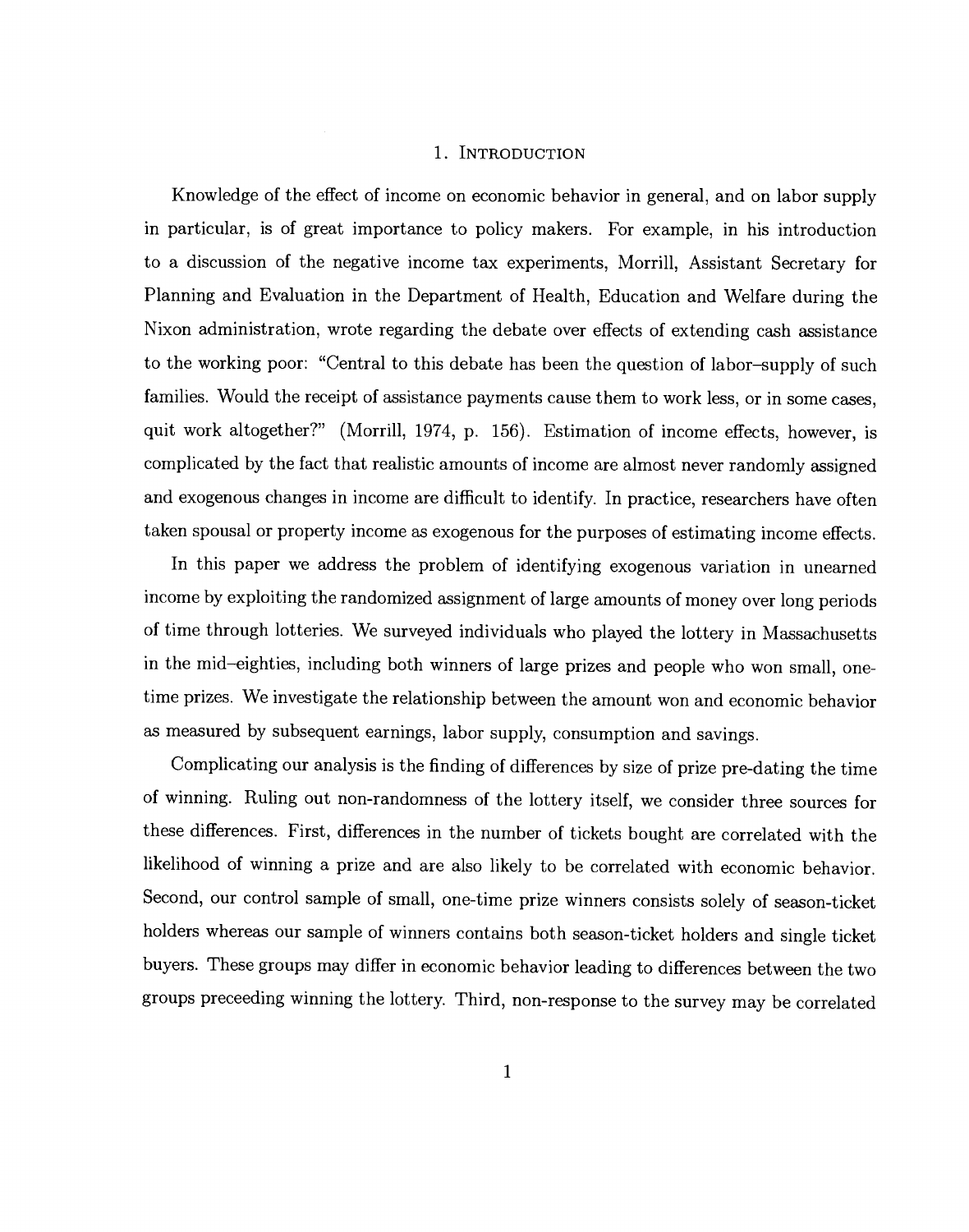with both the amount of prize money and with economic behavior. We attempt to adjust for these differences using a variety of statistical methods including ordinary least squares and propensity score methods. We provide some evidence that suggests these methods in combination suffice to remove biases due to pre-lottery differences.

We find that winning a modest prize (\$15,000 per year for twenty years) does not affect labor supply or earnings substantially. Winning such a prize does considerably reduce savings in a number of categories. Winning a much larger prize (\$80,000 rather than \$15,000 per year), reduces labor supply as measured by hours, as well as participation in the labor force and social security earnings; elasticities for hours and earnings are around -0.20, and for participation around -0.14. Winning a large amount relative to a modest amount leads to increased expenditures on cars, and larger home values, although mortgages values appear to increase by approximately the same amount. Winning \$80,000 also increases overall savings, although savings in retirement accounts are not significantly affected.

The results do not vary much by gender, age or prior employment status. There is some evidence that for those with zero earnings prior to winning the lottery there is a positive effect of winning a small prize on subsequent labor force participation.

Based on the statistical evidence we interpret the results as estimates of the causal effect of lottery prizes on labor supply, earnings, savings and consumption. Two caveats should be kept in mind, however. Responses to lottery prizes need not be typical of responses to other forms of unearned income. Of primary interest, as indicated in the first paragraph in this section, is the response of individuals to government-provided cash assistance. In general responses to unearned income may well differ by the source of the unearned income —what Thaler (1990) refers to as fungibility. It is likely, however, that theresponse to lottery prizes is indicative of the response to other types of unearned income such as cash assistance. In addition, lottery players need not be representative of the population of interest. In buying lottery tickets, they reveal an attitude to risk that differs from that of the population at large. However, it is again likely that their response is at least suggestive of the response of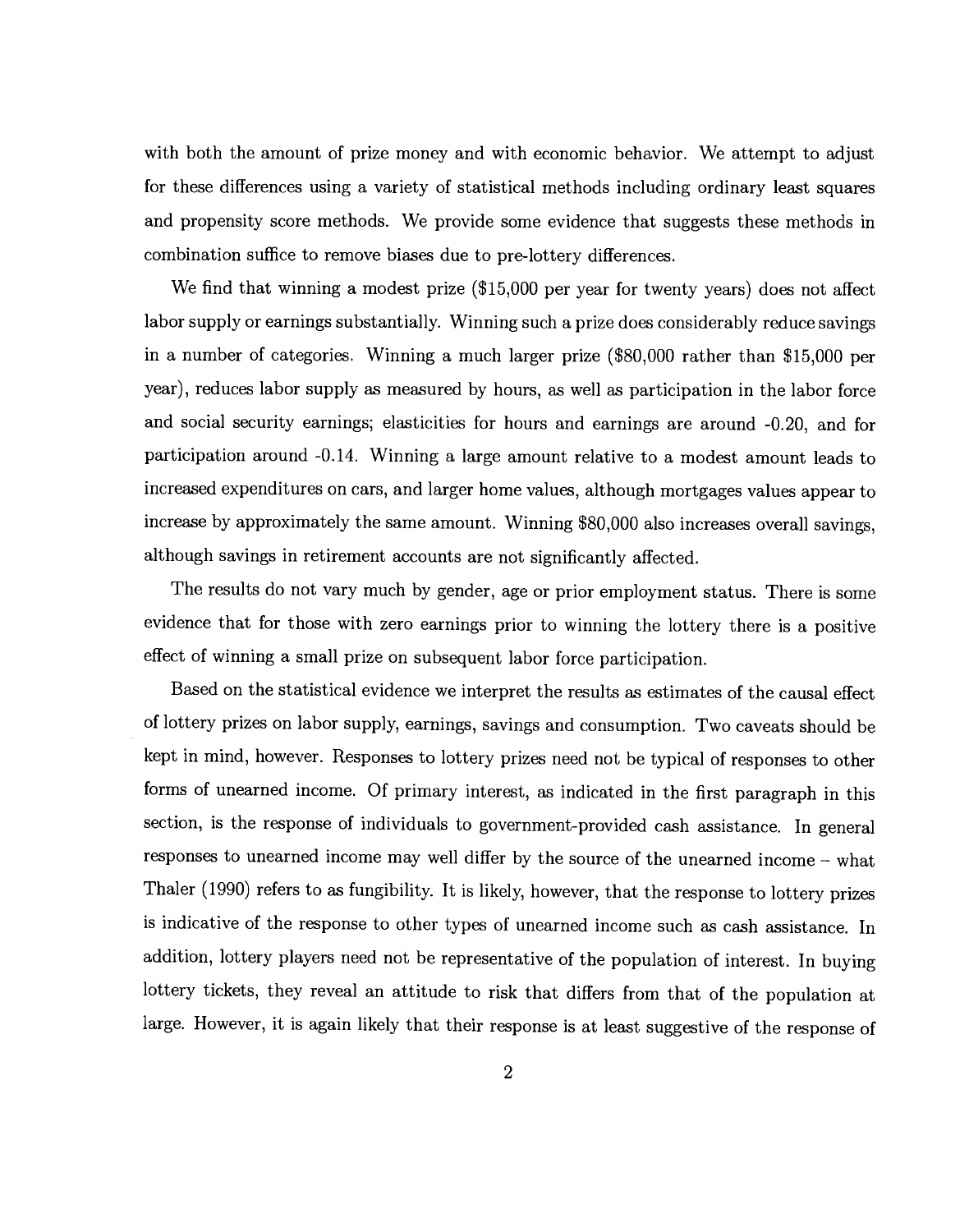the general population.

#### 2. LITERATURE

There is a large literature concerned with estimating the effect of unearned earnings on labor supply. See Pencavel (1986), and Blundell and MaCurdy (1998) for surveys for men, and Killingsworth and Heckman (1986) for women. Most of the literature utilized data from large surveys such as the Panel Study of Income Dynamics (PSID), the National Longitudinal Survey (NLS), or the Current Population Survey (CPS). A major theme of this literature is the difficulty in constructing exogenous measures of unearned income. Often capital income, or spousal labor income is used. In all cases the assumption that this source of unearned income is exogenous to labor supply decisions of the individual is tenuous at best.

Another strand of the literature on estimation of income effects has analyzed experimental data with clearly exogenous determinants of unearned income. In the early seventies, several negative income tax experiments (NIT) were conducted where selected individuals received randomly assigned tax schedules characterized by a guarantee level combined with a tax rate. See for example Ashenfelter (1978), Rees (1974), Bishop (1980), Stafford (1985), Moffitt and Kehrer (1981), Watts et al (1974), and Hausman and Wise (1977). The NIT experiments were limited in the duration of the income supplement, ranging from three to five years. It is therefore possible that responses to the different tax regimes do not represent long run responses to a permanent change in regime. In fact, this limited duration has been pointed to as a reason for the findings of small or no effects on labor supply for men. In addition, the amounts of income randomly assigned were relatively modest. In contrast, the lottery pays out substantial prizes over extended periods of time.

A third strand of the literature consists of a number of case studies in which large amounts of money were allocated using distribution rules that were arguably independent of preferences and other determinants of economic behavior. Examples of these so-called natural experiments (see Angrist and Krueger (1998) for a survey of this literature) are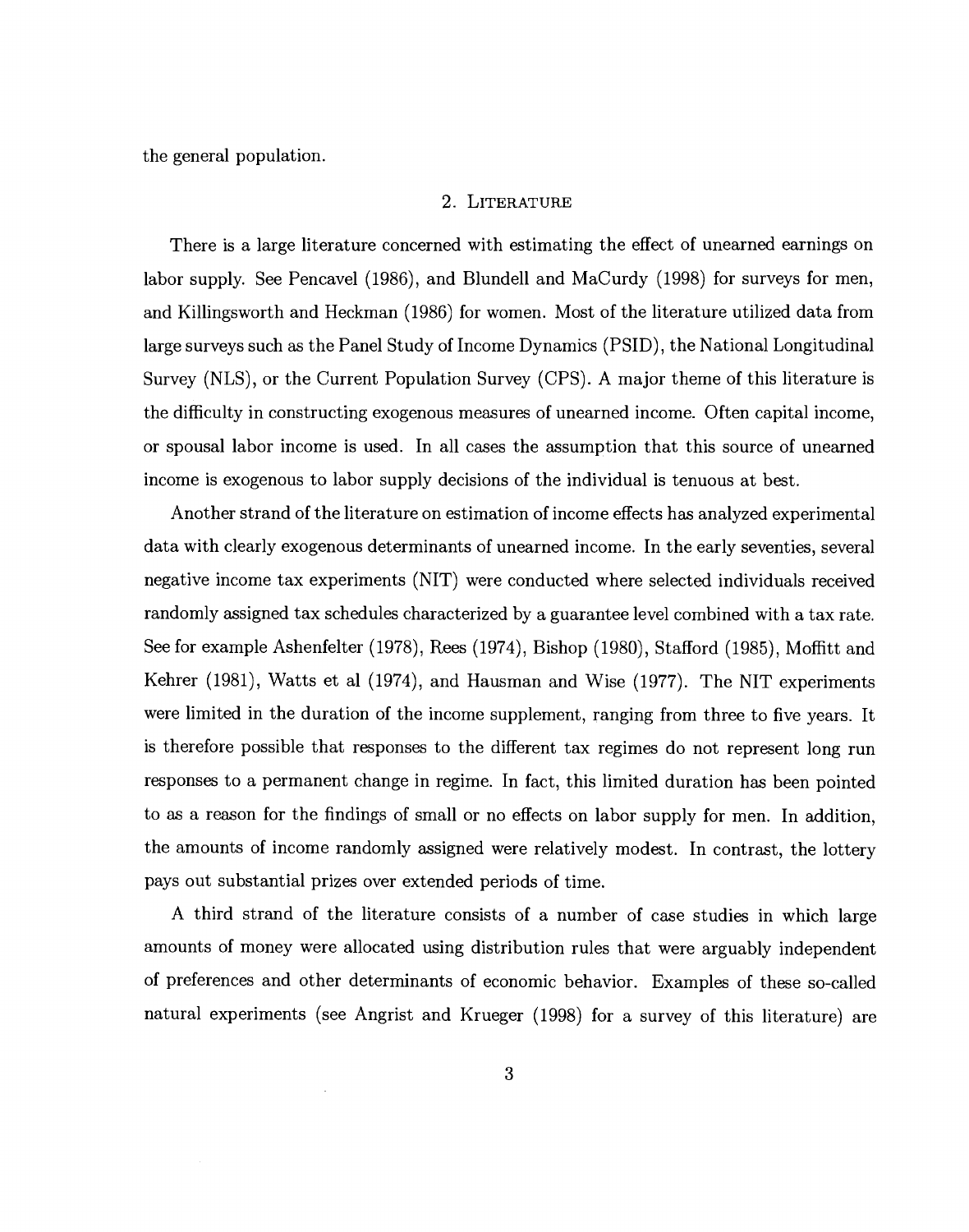Kreinin (1961) and Landsberger (1963, 1970), who looked at one-time war reparations paid to Israeli citizens by the German government, Bodkin (1959, 1963), who looked at one-time payments by the US government to selected service men after World War II, and Holtz-Eakin, Joulfaian and Rosen (1993) who looked at the effects of inheritances on employment. In all these cases, the exogeneity of the income supplements, that is, their independence of preferences and constraints, is still subject to debate, but much more plausible than the assumption of exogeneity of, for example, spousal labor income or capital income.

Finally, as in the current paper, Kaplan (1985) analyzes a survey of lottery winners. Kaplan, however, only collected data on economic behavior immediately prior, and immediately subsequent, to the lottery winning, and he is therefore unable to estimate long term effects whereas we have twenty years of accurate earnings data from the social security administration. In addition, Kaplan only surveyed people who won amounts large enough that the prizes were paid in yearly sums, whereas we also have a control group of small, one-time prize winners. Finally, as in many of the other natural experiment studies referenced above, Kaplan does not have detailed data regarding the individuals' economic circumstances and behavior prior to the infusion of income. Given that his response rate is considerably lower than ours (approximately 30% versus 50% in our sample), and given our results, it appears likely that these shortcomings bias his results.

### 3. THE SURVEY

Our data set consists of two samples, the "winners" sample and the "losers" sample. The relevant population for the winners sample consists of people playing the Megabucks lottery in Massachusetts during the years 1984 through 1988 and winning a major prize. Major prizes for the purposes of this study are prizes that are paid out in yearly installments over twenty years. They range from \$22,000 to \$9,696,000, with the sample mean and median equal to  $$1,104,000$  and  $$635,000$  respectively.<sup>2</sup> One implication of the yearly payment

<sup>2</sup>A11 prizes are in 1986 dollars.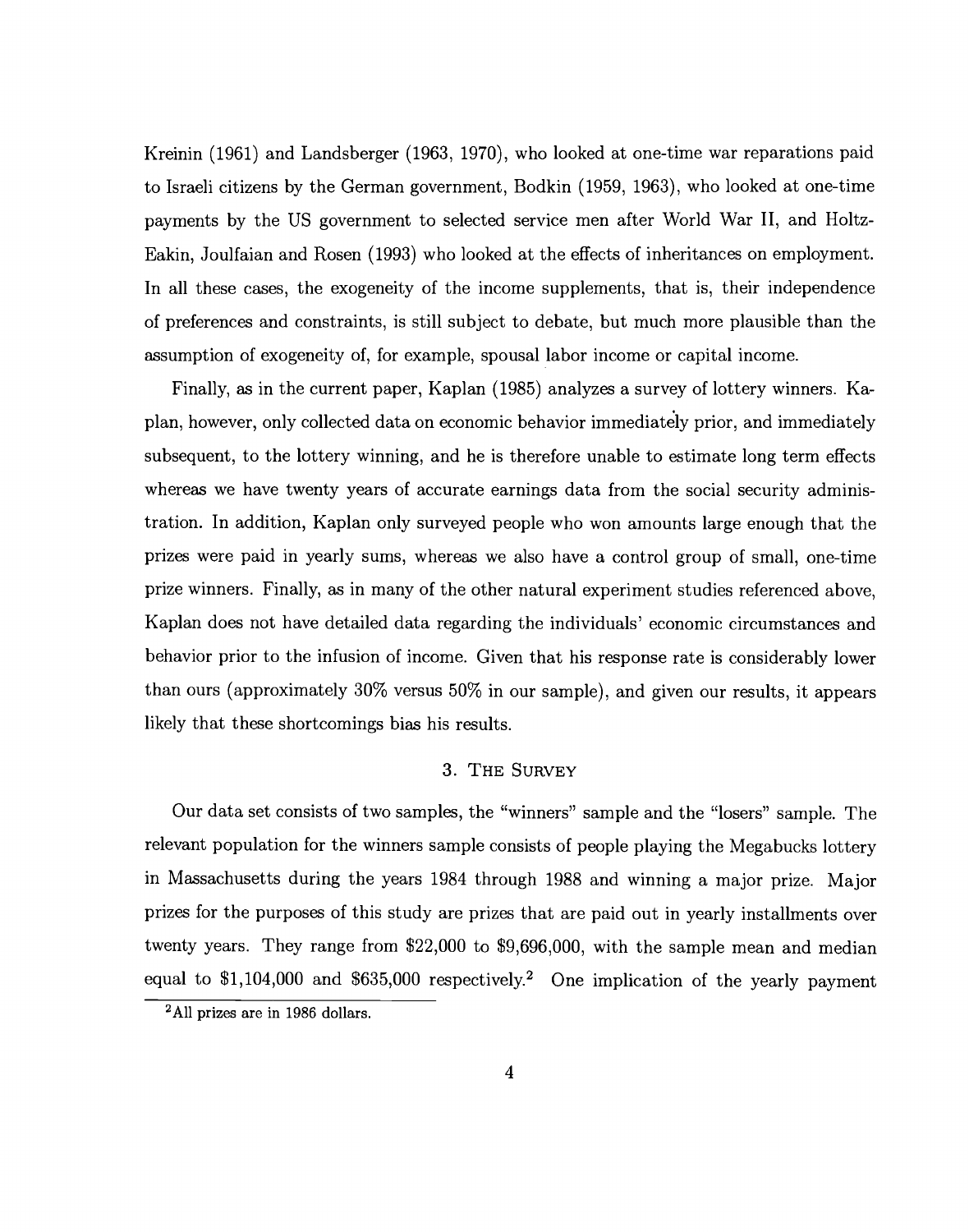feature of the lottery is that the lottery administration has a very accurate record of the current address of these people, which enabled us to send out surveys to essentially all people in this population.3

The "losers" sample comes from the population of season ticket holders between 1984 and 1988 who have won at least one small, one-time prize, ranging from from \$100 to \$5,000; we do not know for these individuals the exact amount of the prize.<sup>4</sup> The people in this sample are referred to as the "losers", although it should be stressed that they did actually win small, one-time, prizes.

The survey questionnaire, provided in Appendix A, consists of three sets of questions. The first set concerns the current (time of survey) situation of the respondent and his or her household. These include questions regarding the labor market status of the respondent and spouse, their financial assets, their housing situation and expenses on their children's education. Because of the findings in the NIT's concerning the increase in divorce rates as a result of the payments, we also inquired about marital status changes since the date of winning the lottery. These are the outcome variables of primary interest.

Second, there are a number of questions regarding the situation at the time they won their prize in the lottery (the big prize for the winners, and the small, one—time prize for the losers). In principle, there is no substantive interest in the answers to these pre-lottery questions. The reason for including them in the survey is threefold. First, and most important, they assist in making the inferences more credible. Although in principle the randomization ensures that the different groups of winners and losers are comparable at the time of playing the lottery, in other words that the distribution of pre-lottery variables should be independent of the amount won, for the aforementioned reasons of differential ticket buying behavior, the season-ticket/single-ticket buyer differences, and differential nonresponse, there may actually

<sup>&</sup>lt;sup>3</sup>See Sacerdote (1996) for more detail on the lottery and the survey.

<sup>&</sup>lt;sup>4</sup>The lottery does not have historical records for people winning small prizes who bought single tickets, or for season ticket holders who did not win anything.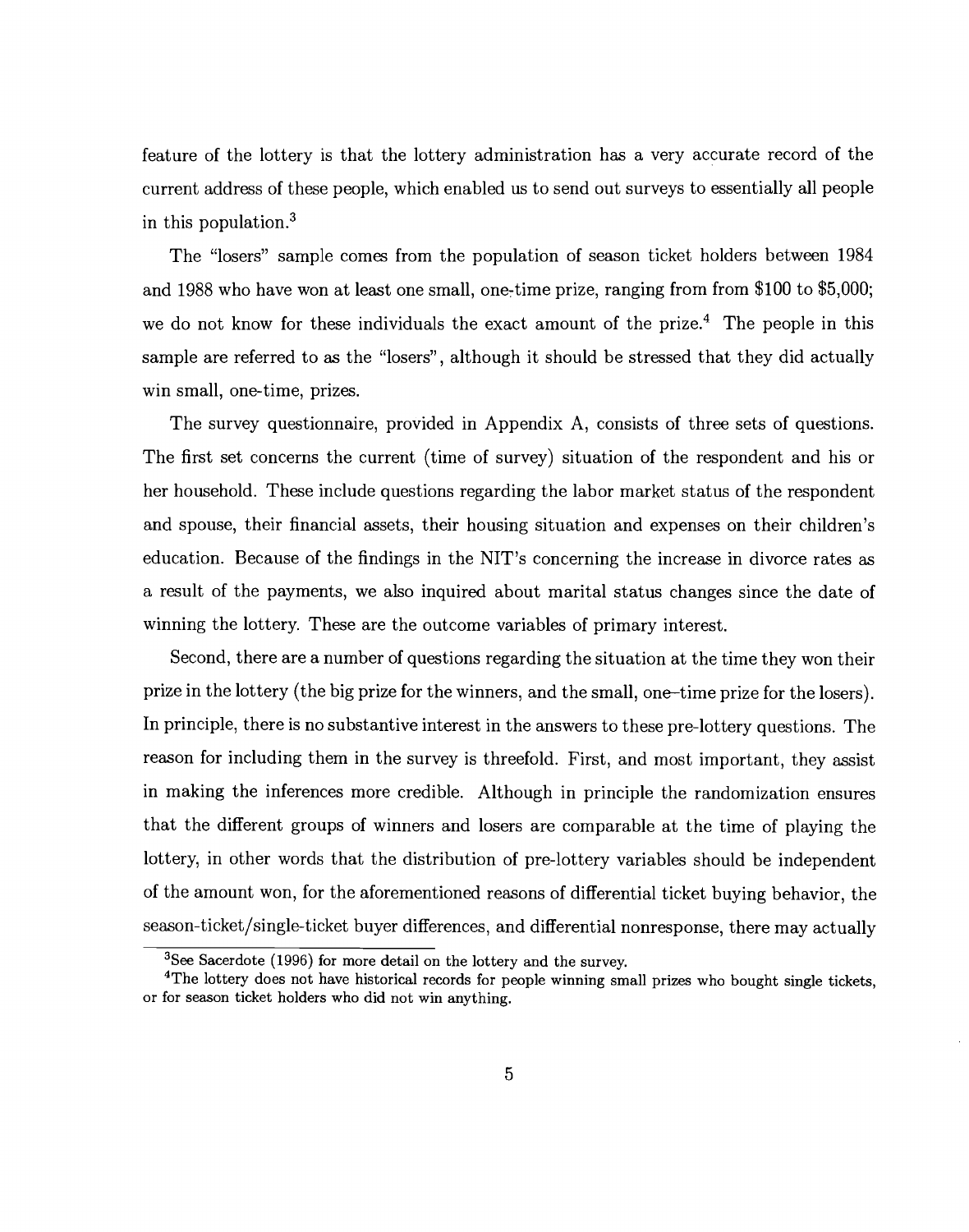be differences between the various groups predating the prize. Similar concerns, in that case primarily due to nonresponse, arose in the analysis of the NIT experiments (Hausman and Wise, 1979, 1985). The variables describing the situation of the respondent at the time of playing the lottery can be used to help adjust for such differences, and allow us to evaluate the procedures used for these adjustments. The second reason for including the questions concerning the individual's situation at the time of winning is to investigate the heterogeneity of the income effects by gender, pre-lottery labor market status, and age. Finally, the inclusion of control variables or regressors can improve the precision of the estimates, just as in a randomized experiment.

Third, we asked respondents to authorize the release of their social security earnings records to us. We deliberately chose to ask for social security earnings records, rather than inquire about earnings from the respondents directly, in order to get more accurate records over a longer period of time. For those who signed the social security release forms we have accurate earnings records for at least six years preceeding and six years following the time of winning. Although we did include questions concerning spousal labor market status both current and at the time of lottery playing, we did not ask for spousal earnings information, out of concern for the response rates.

The survey was conducted in three stages. In July 1995, we sent out by regular mail pilot surveys to 50 winners and 50 losers to assess response rates and various approaches to increasing them. In July 1996 we sent out, again by regular mail, surveys to 752 winners and 637 losers. Finally, in September 1996 we send out reminders to 297 nonresponding winners and 297 nonresponding losers. The reminders were sent by Federal Express to increase the likelihood of potential respondents paying attention to the survey. In the pilot survey and the main mailing, respondents were offered the choice between lottery tickets with a nominal cost of 100 dollars or gift certificates in major department stores with a nominal cost of 50 dollars. In the follow—up part of the survey, 49 winners and 49 losers received with the survey a 10 dollar note, and were offered a check for an additional 40 dollars in exchange for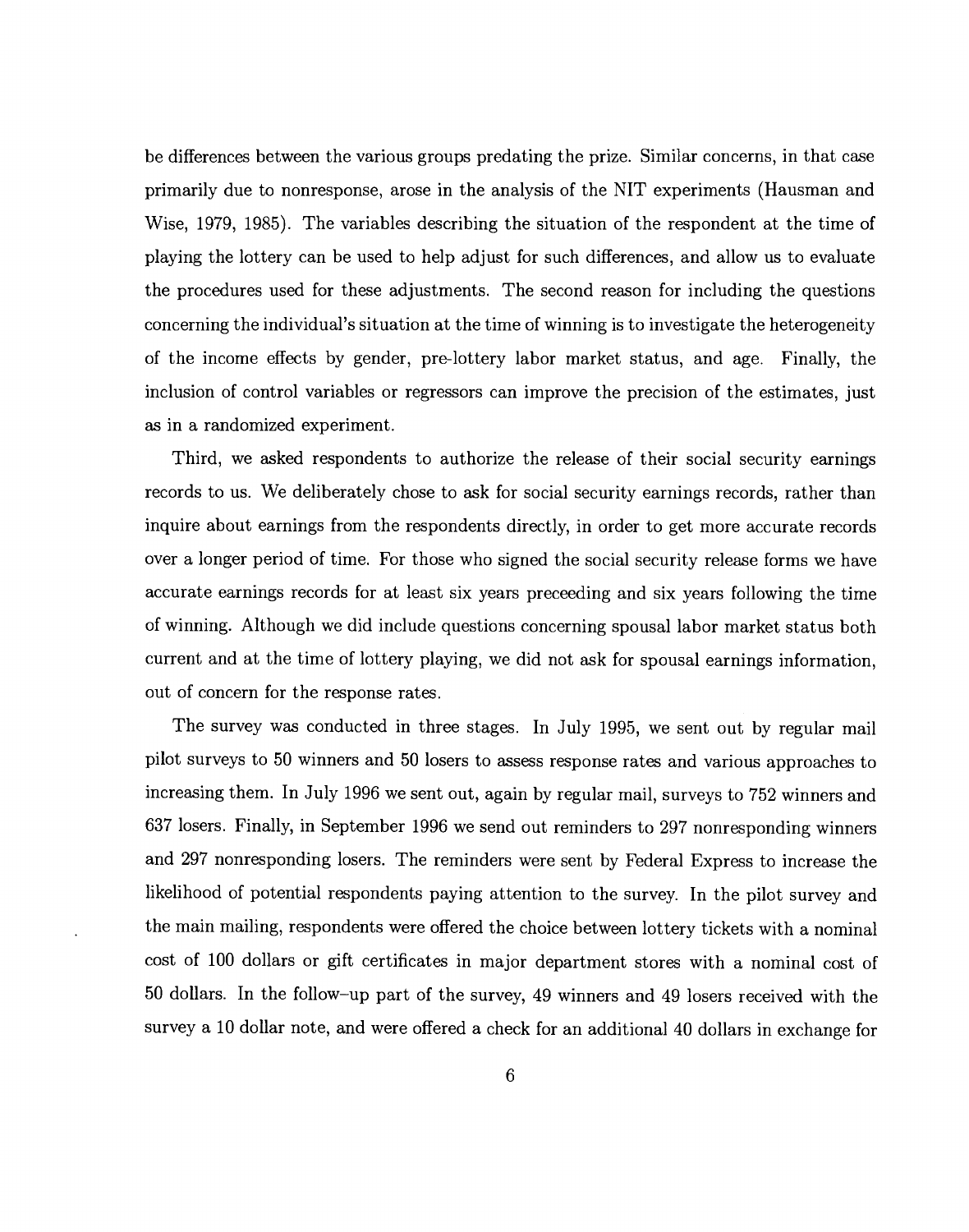returning the survey. The other 248 winners and 248 losers approached in the follow—up were offered a check for 50 dollars for returning the survey. Incentive schemes where potential respondents are paid prior to responding have been previously implemented in Philipson (1997), who discusses the merits of such schemes in detail.

Table 1 summarizes the response rates for the different mailings. The overall response rate is approximately 46%, slightly higher for losers at 49% than for winners at 42%. It should be noted, however, that the follow—up mailing did not include all nonrespondents from the previous mailing for budgetary reasons. Had we followed up on all nonrespondents in the main mailing using the 10—dollar—cash/40—dollar—check incentive scheme, the expected overall response would have been  $(0.38 + (1 - 0.38) \times 0.23) \times 100\% = 53\%$ . Consistent with Philipson's (1997) findings, the incentive scheme with \$10 up front and a promise of \$40 more rather than a promise of \$50 did lead to a higher response rate (23% versus 16%). A test of the null hypothesis that the two response rates are equal gives a t-statistic of 1.81, with a p-value of 0.08.

#### 4. THE DATA

We divide the sample into three groups. First, the "losers", those who won a one—time prize between 100 and 5,000 dollars. Second, the "small winners", who won a total amount less than 500,000 dollars (in 1986 dollars), or a yearly amount less than 25,000 dollars for twenty years: on average the people in this group won yearly prizes of 15,000 dollars (with a standard deviation of 6,000 dollars). Third, the "big winners", who won more than 500,000 total, that is, more than 25,000 yearly for twenty years: on average this group won approximately 80,000 dollars per year (with a standard deviation of  $70,000$  dollars).<sup>5</sup> We shall, however, also carry out analyses using the exact value of the prize using the entire sample of winners.

<sup>&</sup>lt;sup>5</sup>The cutoff point for the small vs big winners sample was chosen so the two groups were of comparable size.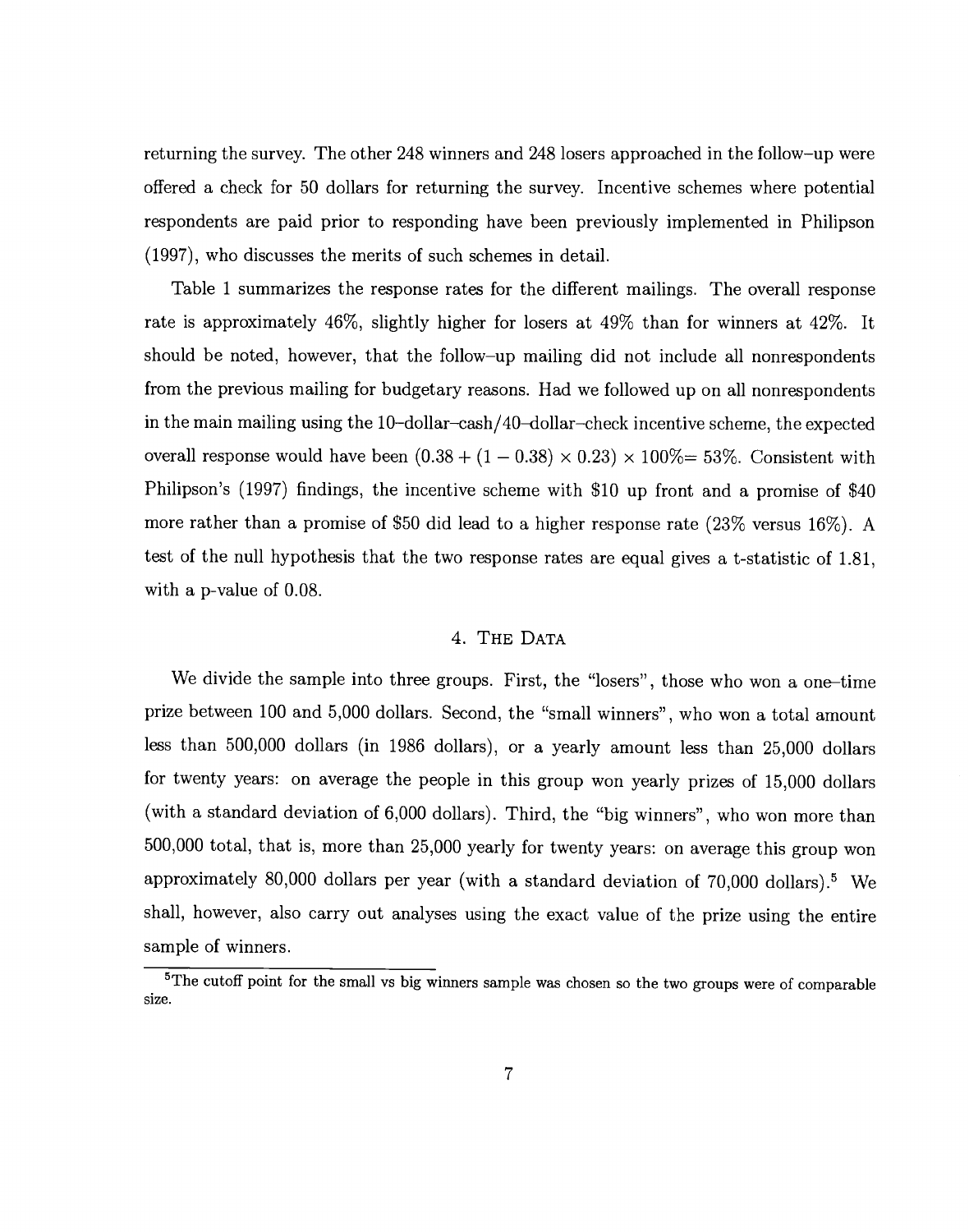The reasons for dividing the winners sample into two subsamples are twofold. First, for policy purposes, the big winners are of less interest. Few social policies involve income transfers of this magnitude. The comparison of the small winners and the losers, on the other hand, is potentially relevant for social policy because it involves yearly transfers that are not out of line with existing income transfer programs. Figures 1 through 3 illustrate this. The first figure presents a histogram of the yearly prize for all winners. For this group the yearly prize ranges from close to zero to \$500,000. Figure 2 restricts the sample to small winners. Figure 3 presents a histogram of social security earnings in the year prior to winning the lottery for the subpopulation for whom these earnings were positive. For this group the average earnings were \$22,000 (\$16,000 if we average also over those with zero earnings), comparable to the \$15,000 average yearly prize for the small winners. The second reason involves the sample selection. In the introduction three sources of assocation between prizes and pre-lottery variables were discussed. The first and second of these were differences in number of tickets bought, and differences between the population of season ticket holders from whom the losers were drawn and the population of winners, which includes both onetime ticket buyers and season ticket holders, respectively. These differences do not affect the comparison between different groups of winners, and by comparing big and small winners we therefore eliminate both these complications and need only be concerned with biases from differential non-response by prize.

Our basic sample for the analyses presented below consists of individuals with complete answers to the questions on pre-lottery conditions (that is, number of tickets bought, age, years of high school, years of college, gender, whether the individual was working at the time of playing the lottery), and who authorized the release of their social security earnings. This leaves us with a sample of 496 observations, 259 losers, 93 small winners and 144 big winners. For analyses here involving additional variables (e.g., weekly hours, or savings) we select subsamples of this basic sample with complete answers to the questions regarding the additional variables involved. In doing so we discarded individuals who responded to some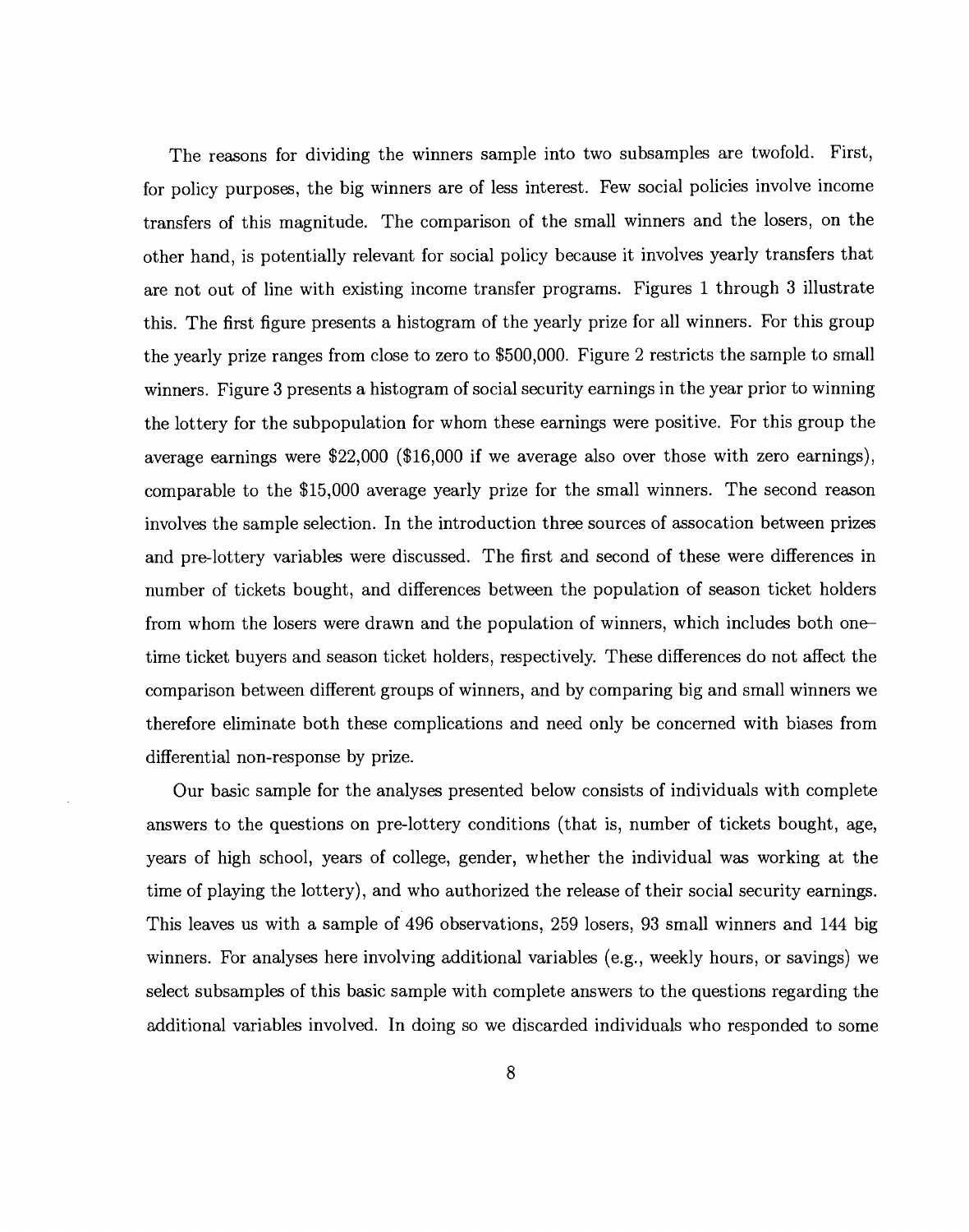of the questions, and therefore possibly introduced biases or at least lost some precision. In future work we intend to follow a more principled approach to missing data involving modelling the nonresponse and multiply imputing the missing data (Little and Rubin, 1987; Rubin, 1987).

Tables 2 and 3 present summary statistics for the variables used in the analyses. For each variable the mean and standard deviation for the entire sample are given. In addition, we report the mean for the three groups (losers, small winners, and big winners) as well as t—statistics for the null hypotheses that the averages for the loser and small winner subpopulations and the small and big winner subpopulations are identical.

Overall there are substantial differences between the three groups, even prior to winning the lottery. This highlights the need for the statistical adjustment procedures described in Section 5. It also underlines the importance of collecting detailed pre-treatment information when designing studies such as ours. Although the source of variation in the treatment of interest appears completely random, complications arising from, for example, non-response can invalidate simple comparisons.

#### 4.1 PRE-LOTTERY CHARACTERISTICS

On average the individuals in our basic sample are 50 years old at the time of winning, which, for the average person was in 1986. They have 3.7 years of high school and 2.0 years of college. Of the 496 individuals 63% are male, and 78% were working at the time they won the lottery. In principle these characteristics should not differ between the three groups, losers, small and big winners. However, losers are significantly more educated than both groups of winners, and they are also older. This is likely to reflect the differences between season ticket holders and single ticket buyers. The fact that the differences between losers and small winners are much larger than those between small and big winners suggests that differential nonresponse is not as important a source of bias as the difference between seasonticket holders and single ticket buyers. A final question regarding the situation at the time of winning the lottery is the number of tickets bought in a typical week. Because there were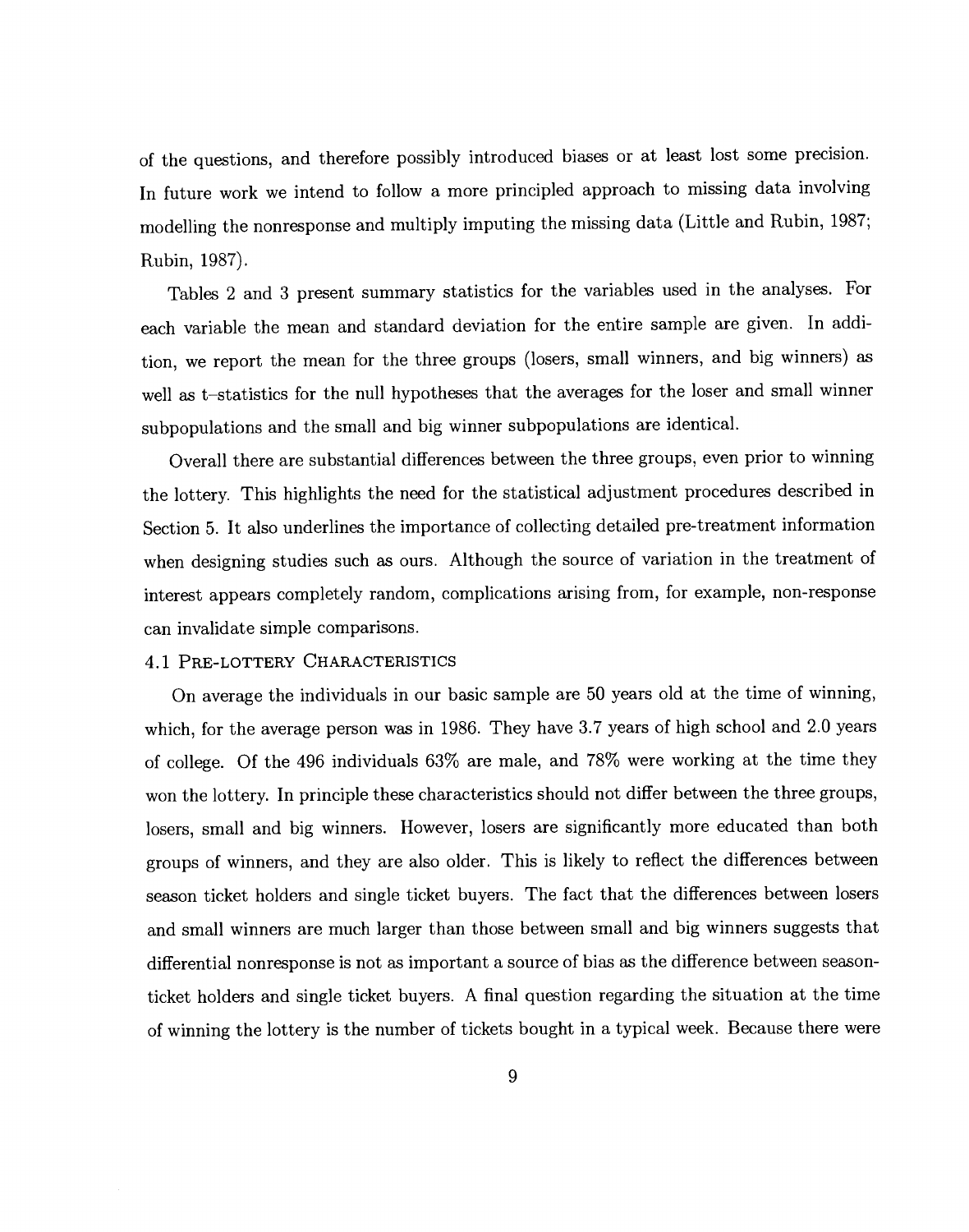some extremely large numbers (up to 200 tickets per week), we transformed this variable by taking the minimum of the number reported and ten. As expected, the number of tickets bought is considerably higher for winners (five per week for the transformed variable, nine per week for the raw measure) than for losers (two per week according to both the raw measure and the transformed variable).

#### 4.2 LABOR SUPPLY AND EARNINGS

We observe for each individual in the basic sample social security earnings for six years preceeding and following winning. Average earnings, in terms of 1986 dollars, rise over the pre-winning period from \$13,930 to \$16,330, and the decline back to \$13.290. For those with positive social security earnings, average earnings rise over this period from \$20,180 to \$24,300. From the 496 individuals in our basic sample, 53% claimed to be currently working ("what were you doing most of last week?"). We also asked for hours worked (" in a typical week, how many hours per week do you currently work"). The average number of hours was 30.6, or 40.3 for the 76% with positive hours. Note that a higher percentage claimed positive hours ("in a typical week") than claimed to be working ("most of last week"). There was, in fact, no-one who claimed to be working while reporting zero hours, but 12% claimed positive hours in a typical week, while at the same time professing not to be working most of last week. This group reported an average of 9.3 hours, compared to an average of 43.5 hours for those who reported to be working. Regarding their spouse at the time of the survey 40% claimed to have a spouse currently working.

#### 4.3 CONSUMPTION AND SAVINGS

We included questions about housing and cars in the questionnaire. In both cases we asked for the value of the houses and cars, as well as the amount of debt associated with them. On average the value of all cars was \$18,200, with an average debt of \$3,000. For housing the average value was \$166,300, with an average mortgage of \$48,800. Note that this is averaged over the entire sample, with zeros included for the 7% respondents who reported not owning their homes. Only 12 respondents out of the basic sample of 496 did not reply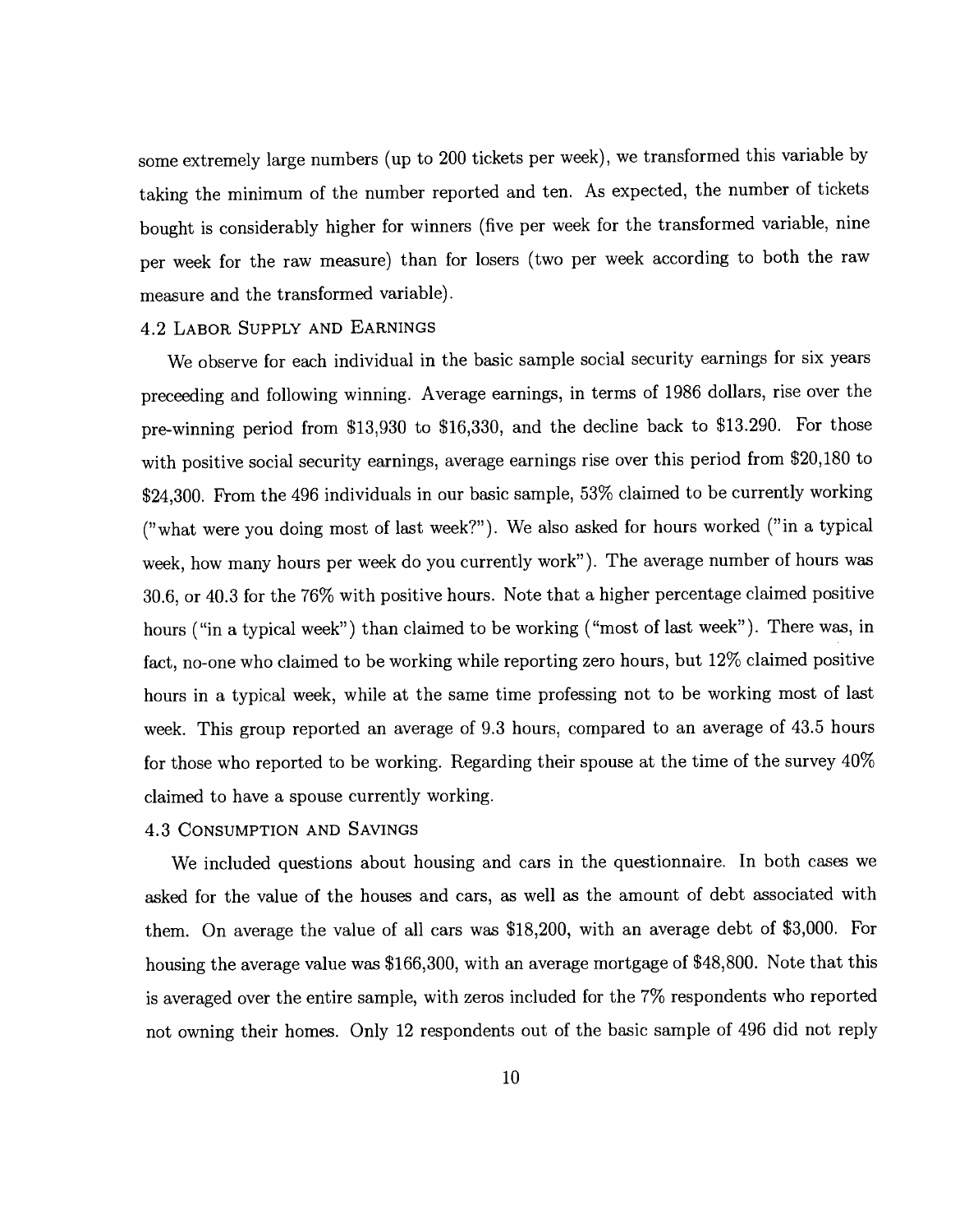to the housing question, so it is unlikely that the high percentage of homeowners is due to confusing not owning with non-response.

We asked a number of questions concerning current wealth. We aggregated these into three categories. The first concerns retirement type accounts, including IRA's, 401K plans and other retirement related savings. The second consists of stocks, bonds and mutual funds. The third savings category is savings in general savings accounts and CD's.<sup>6</sup> We construct an additional variable adding up the three savings categories as "total financial wealth".<sup>7</sup> For the losers, wealth in the various savings accounts is considerably higher than wealth in housing, \$176,000 versus \$144,000. The distributions of these financial wealth variables are very skewed, with for example wealth in mutual funds for the 414 respondents ranging from zero to \$1.75 million, with a mean of \$53,000, a median of \$10,000 and 35% zeros. In the analyses below we therefore transform the four savings categories as  $s = \log(S + 1)$  where S is savings in 1000's of 1986 dollars.8

Finally, we asked respondents for savings rates out of "your and your spouse's total after-tax income" both actual for the current year and planned for the next year.<sup>9</sup> Average reported savings rates are 11.8% for the current and 13.0% for the next year. Thus on average respondents planned to save 1.2 percentage points more next year than this year, significantly different from zero with a t-statistic of 4.8. Sixteen percent intended to increase savings rates for next year, against oniy two percent who planned to reduce savings. We

<sup>&</sup>lt;sup>6</sup>See the appendix with the questionnaire for the exact formulation of the questions.

 $7$ To reduce the effect of item-nonresponse for this last variable, total financial wealth, we added zeros to all missing savings categories for those people who reported positive savings for at least one of the categories. That is, if someone reports positive savings in the category "savings accounts and CD's", but did not answer the question for mutual funds, we impute a zero for mutual funds in the construction of total financial wealth. For the 462 observations on total financial wealth, zeros were imputed for 27 individuals for retirement savings, for 48 individuals for mutual funds, and for 27 individuals for general savings. As a result, the average of the three savings categories does not add up to the average of total savings, and the number of observations for the total savings variable is larger than that for each of the three savings

 $8$ An alternative would be to model separately the probability of savings being equal to zero and the distribution of savings conditional on it being positive.

<sup>9</sup>The question about next year's savings plans was suggested to us by David Laibson.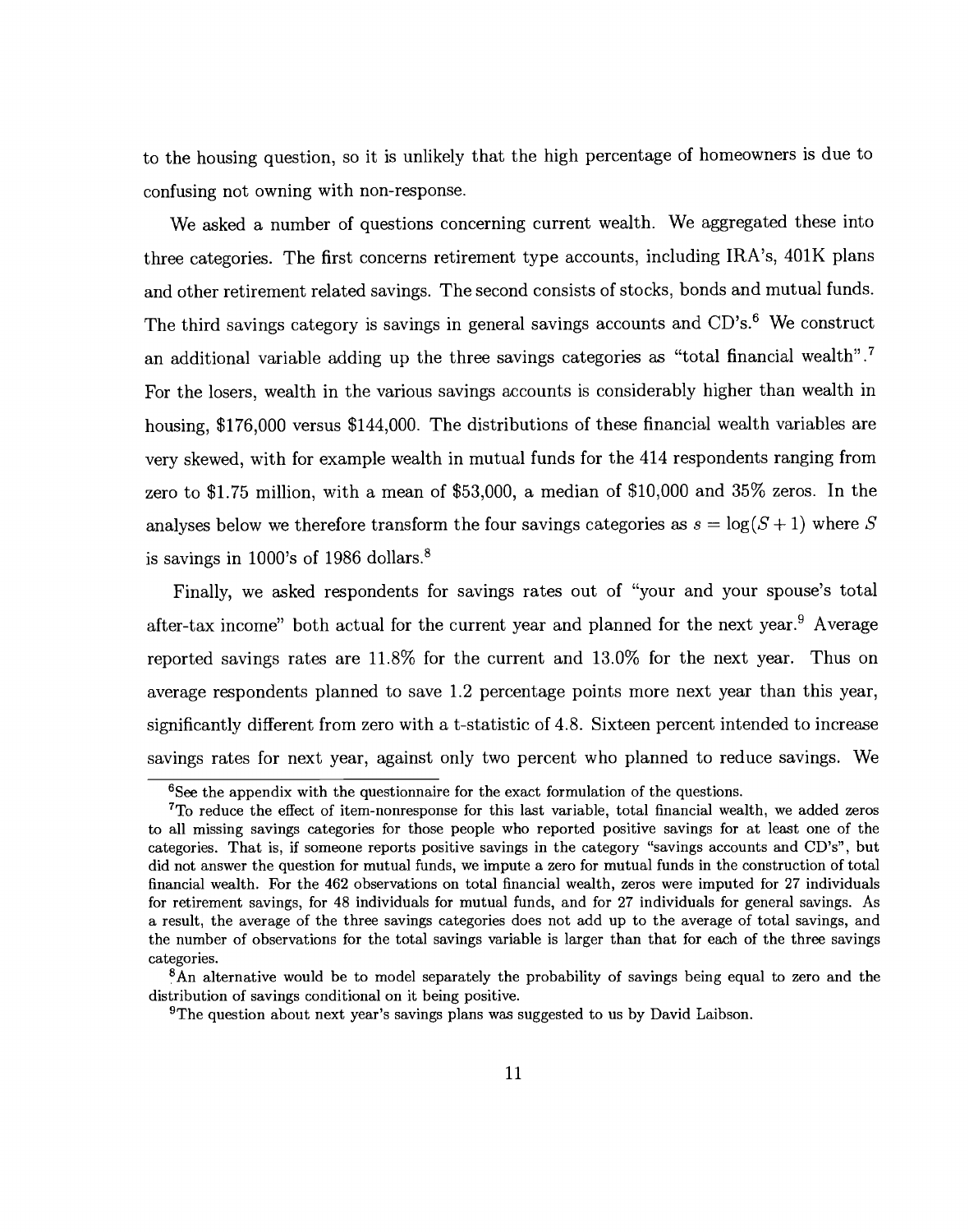generally interpret these intended savings rates as a less than perfect measure of actual future savings rates.

#### 5. SELECTION BIAS AND ANALYSES

Here we briefly describe the analyses carried out on this rich data set and the selection issues that necessitate them. For a large number of outcomes (e.g., earnings, hours worked), we are interested in the average response as a function of the yearly prize. If prizes had been randomly assigned to the people in our sample, simple comparisons of outcomes by prize would have provided unbiased estimates of these functions. However, such simple comparisons are unlikely to lead to credible estimates of the causal effect of winning a prize in light of the pre-lottery differences documented in Tables 2 and 3.

# 5.1 SELECTION BIAS

The first reason that the simple comparison by prize won does not lead to credible estimates of the average causal effect of winning the lottery is that the randomization is over lottery tickets and not over the population of interest. Even if everybody in the population bought at most one lottery ticket, the randomization would no longer be over the population at large, but it would still correspond to randomization over a subpopulation, namely that of lottery players. However, different people buy different numbers of lottery tickets. Suppose for example that there are two types of lottery players. The first type buys a single lottery ticket every single drawing. The second type buys two tickets every drawing. If we randomly draw from those tickets that won a small prize, the second type of person would be twice as likely to be drawn. This effect is likely to explain most of the statistically highly significant differences in number of tickets bought between losers and winners, as presented in Table 2. There is also some evidence that the number of tickets bought is correlated with characteristics of the individuals. For example, the correlation between years of college and the number of tickets bought is -0.20, with a t-statistic for the null of zero correlation equal to -4.5. Within the sample of winners the correlation is smaller at -0.06, with a t-statistic of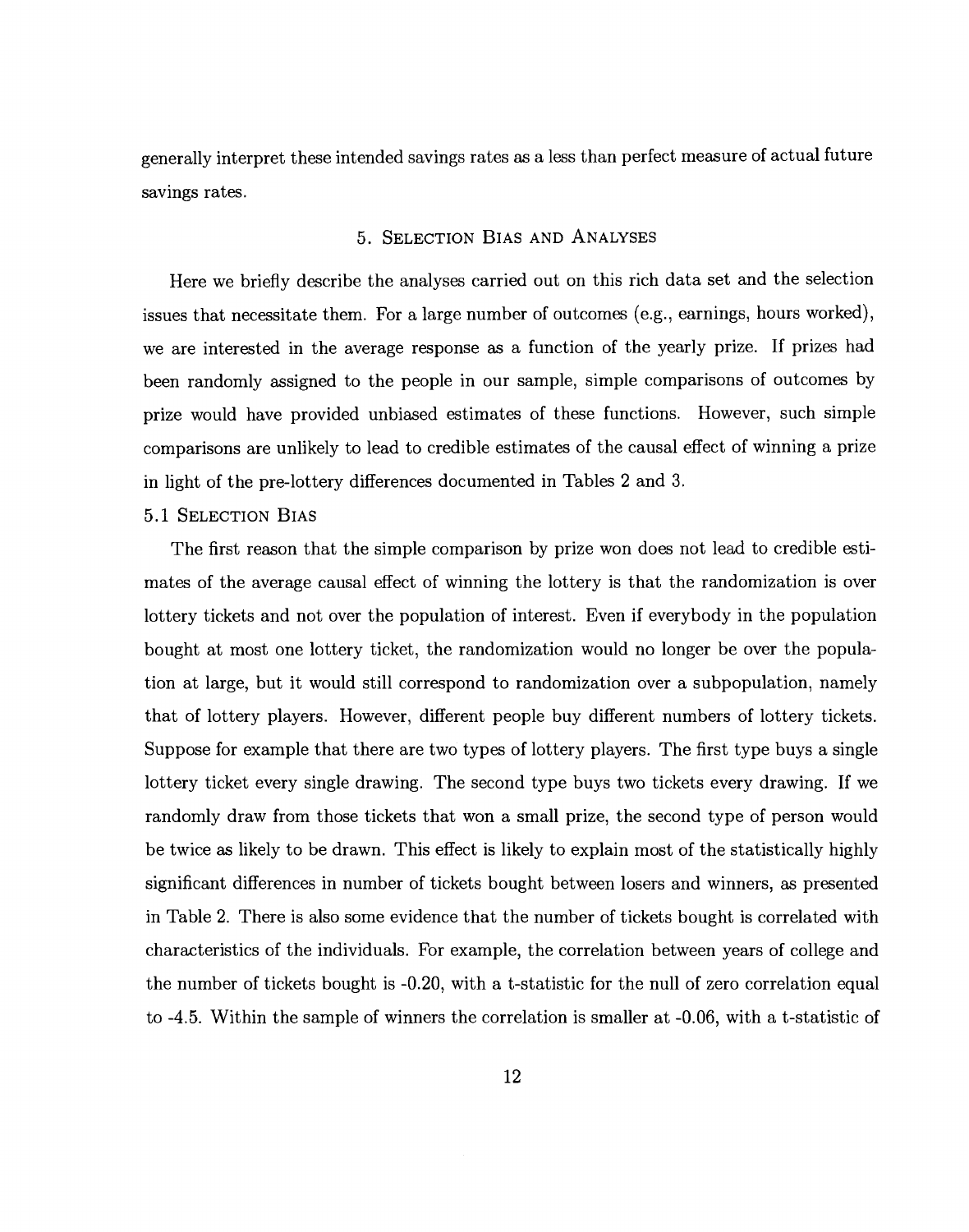-1.0.

This effect does not explain any differences in the number of lottery tickets bought by prize for winners. If the probability of winning is equal for all lottery tickets, and if the probability of winning two prizes that are paid out over twenty years is ignored, then conditional on winning such a prize, the amount of the prize should not be correlated with the number of tickets bought. As shown in Table 2, we do not find a significant difference between small and big winners.

However, in principle there may be more complicated ways in which ticket buying behavior biases simple comparisons. As in many lotteries, the payout rate in Megabucks varies from drawing to drawing depending on previous payouts. There is much anecdotal evidence that the prospect of an exceptionally large prize draws additional lottery players. In the end this effect may lead to a positive or negative correlation between the number of tickets bought and the payout rate and thus with the prize. It is unlikely, however, that such effects are substantial.

The second reason for biases is the difference in the population from which the losers and the population from which the winners were drawn. The former is the population of season ticket buyers, whereas the latter includes both single ticket and season ticket buyers.<sup>10</sup> This difference may explain much of the difference in background characteristics in Tables 2 and 3. For example, we find that losers are significantly older, more highly educated, and earn more money than winners. This source of bias cannot explain any of the difference between small and big winners as both come from the same population.

The final source of bias is the differential nonresponse. If the likelihood of responding to the survey depends on the amount won and on pre-lottery variables that are correlated with post-lottery outcomes, simple comparisons of post-lottery outcomes by prize would not lead to unbiased estimates of the average causal effects even in the winners sample. There are

<sup>&</sup>lt;sup>10</sup>We do not know whether a winner is a season ticket buyer or a single ticket buyer. We do know that most of the winners are single ticket buyers, although we do not know the exact mix.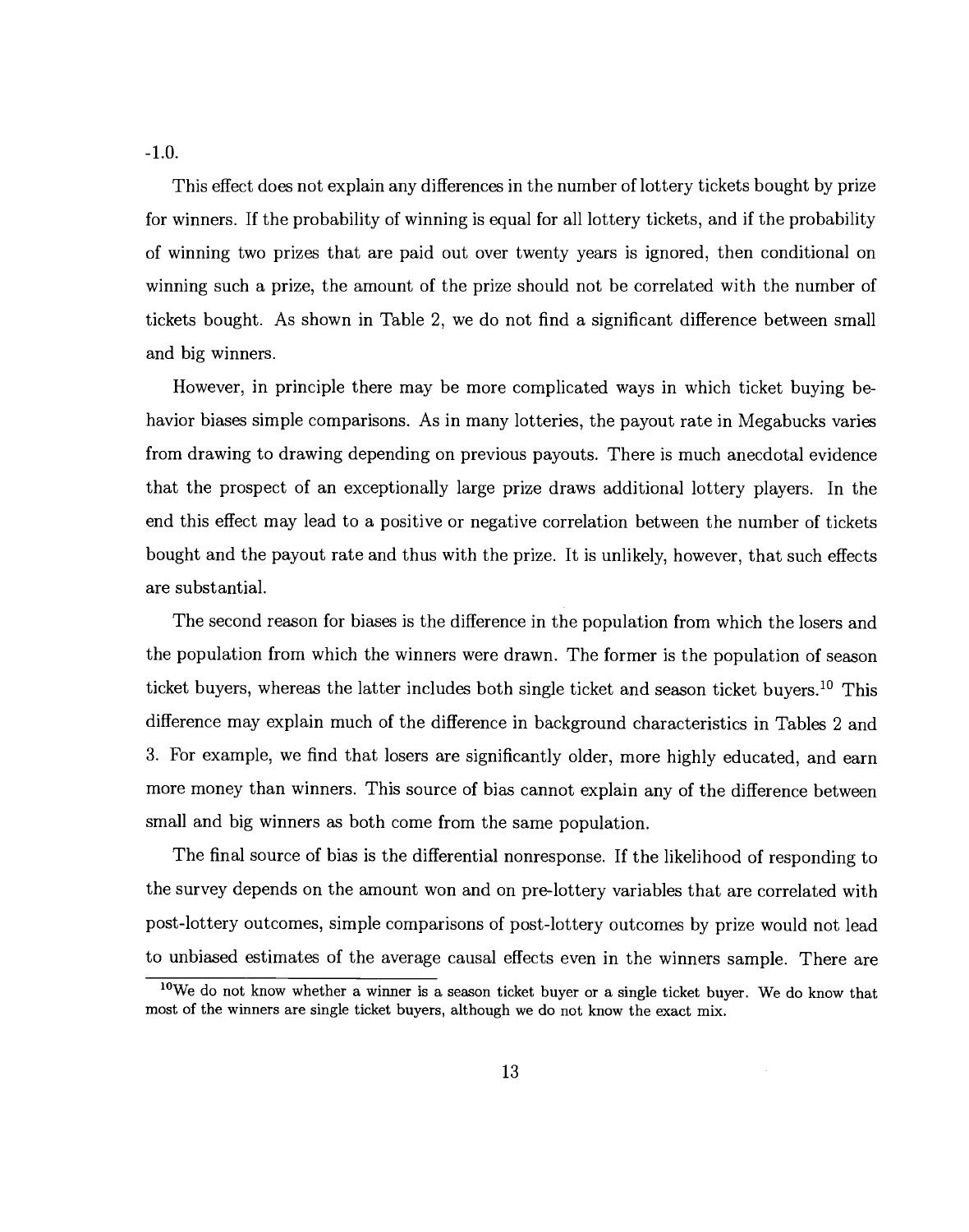two pieces of evidence supporting the hypothesis that differential nonresponse is potentially an important problem. First, we do find significant differences predating the lottery by prize within the winners sample that cannot be attributed to the previously discussed biases. Second, since we do know for all individuals, respondents or non-respondents, the prize won, we can directly investigate the correlation between response and prize. Such a non-zero correlation is a necessary condition for nonresponse to lead to bias. The t-statistic for the slope coefficient in a logistic regression of response on the logarithm of the yearly prize is -3.5 (the response rate goes down with the prize), lending credence to this argument.

#### 5.2 ANALYSES

The key assumption we make to account for the selection biases discussed in the previous section is the unconfoundedness assumption (Rubin, 1978; Rosenbaum and Rubin, 1983; Holland, 1986), related to the assumption of selection on observables (e.g., Heckman and Robb, 1984) that implies that, within subpopulations defined by pre-lottery variables, differences in outcomes by prize are unbiased estimates of the average causal effect of the prize for that subpopulation. The plausibility of this assumption clearly depends on the richness of the set of observed pre-lottery variables. In Appendix C we provide some evidence on the adequacy of this assumption. Given the unconfoundedness assumption, we would like to, in principle, report estimates of the entire response function, adjusting for all differences in pre-lottery variables by calculating averages within cells defined by the the pre-lottery variables. This is obviously not feasible, given the limited sample size and the number of conditioning variables. We therefore focus on two sets of readily interpretable summary measures. First, we estimate the effect of a pair of discrete changes in the prize, first the effect of a change from a yearly prize of zero to 15,000 dollars and second the effect of a change from 15,000 to 80,000 dollars. To avoid reliance on a single method of inference, and to assess robustness of the results, we estimate these two effects in a variety of ways. Second, we report the elasticities implied by these estimates.

For the effect of a change from zero to 15,000 dollars we use the sample of 259 losers and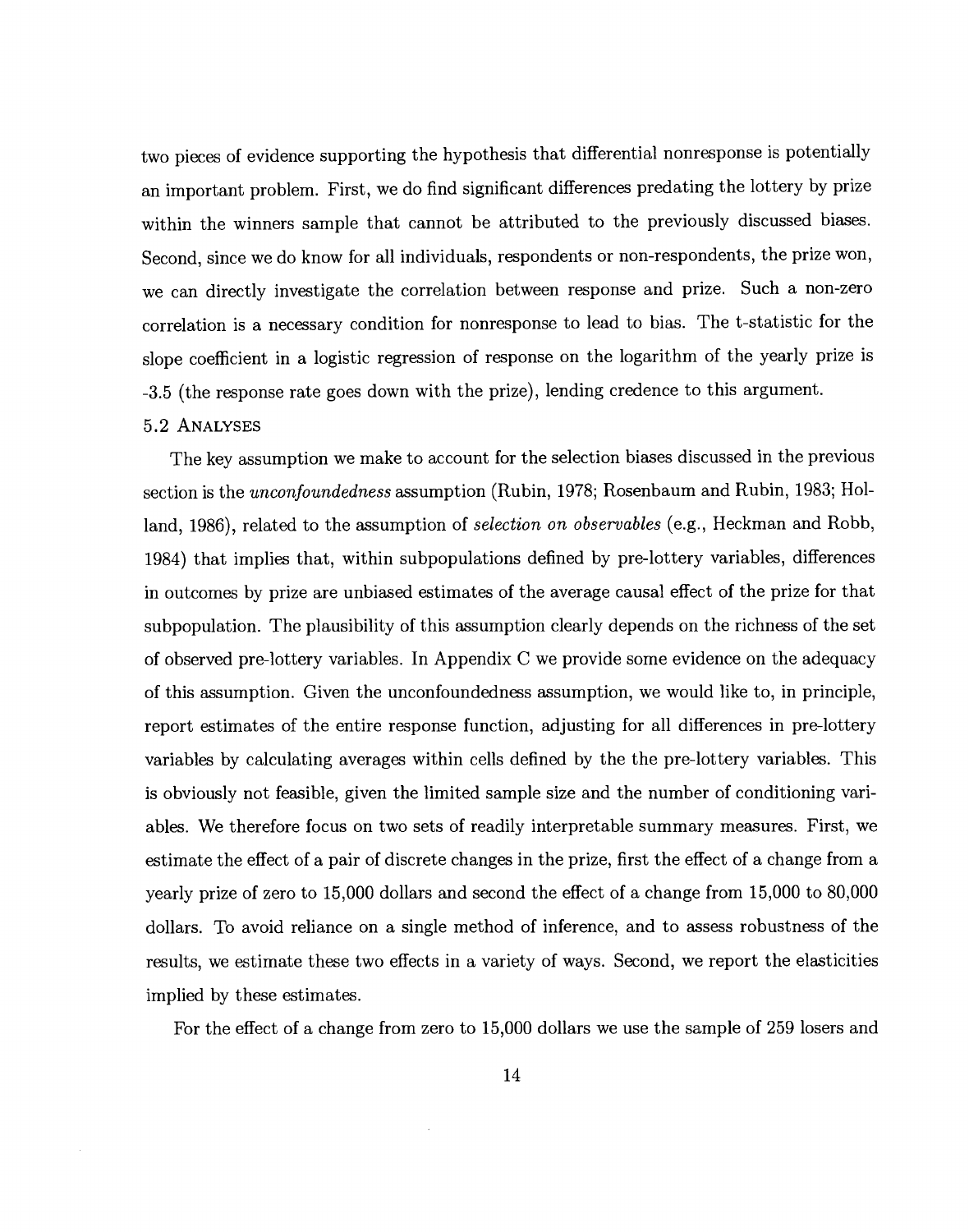93 small winners for a sample size of  $N = 352$ . First we estimate this effect using a dummy variable for winners using ordinary least squares regression. Since the small winners win on average 15,000 dollars a year, we interpret the estimated coefficient on the dummy variable as an estimate of the effect of winning 15,000 dollars. Second, we use propensity score methods (See, e.g., Rubin and Rosenbaum, 1983, 1985; Dehejia and Wahba, 1998) to adjust for pre-lottery differences. In Appendix B we discuss the implementation of the propensity score methodology in more detail. The propensity score estimates tend to have less reported precision than the least squares estimates, reflecting both the reliance on linearity of the odinary least squares methods, and the imbalance between the different groups. Our third set of estimates are based on a linear regression with the yearly prize as a regressor, and the pre-lottery variables as additional regressors. We report the coefficient on the prize, multiplied by 15,000 to get the effect of a 15,000 dollar increase in prize.

To convert the estimates of the response to a discrete change from a prize of zero to 15,000 dollars into an elasticity we first divide by the difference in average prizes (15,000 for small winners versus 0 for losers) to get an estimate of the effect per dollar, and then multiply by the ratio of average prize (6,600 for the small-winners/losers sample) to average response to get an estimate of the percentage change in the response to a percentage change in the yearly prize.

The covariates for the analyses involving losers and small winners consist of the following nineteen variables defined at the time of winning the lottery: number of tickets bought (as before, with numbers larger than ten replaced with ten), age at time of winning, gender, years of high school, years of college, year of winning, labor market status at the time of winning, earnings for each of the six years preceeding the year of winning and indicators for positive earnings for each of those six years.

For estimating the effect of a change from 15,000 to 80,000 dollars, we use the winners sample (93 small winners and 144 big winners for a total sample of  $N = 237$ ). Again we estimate the effect of interest using a dummy variable regression, as well as by regressing the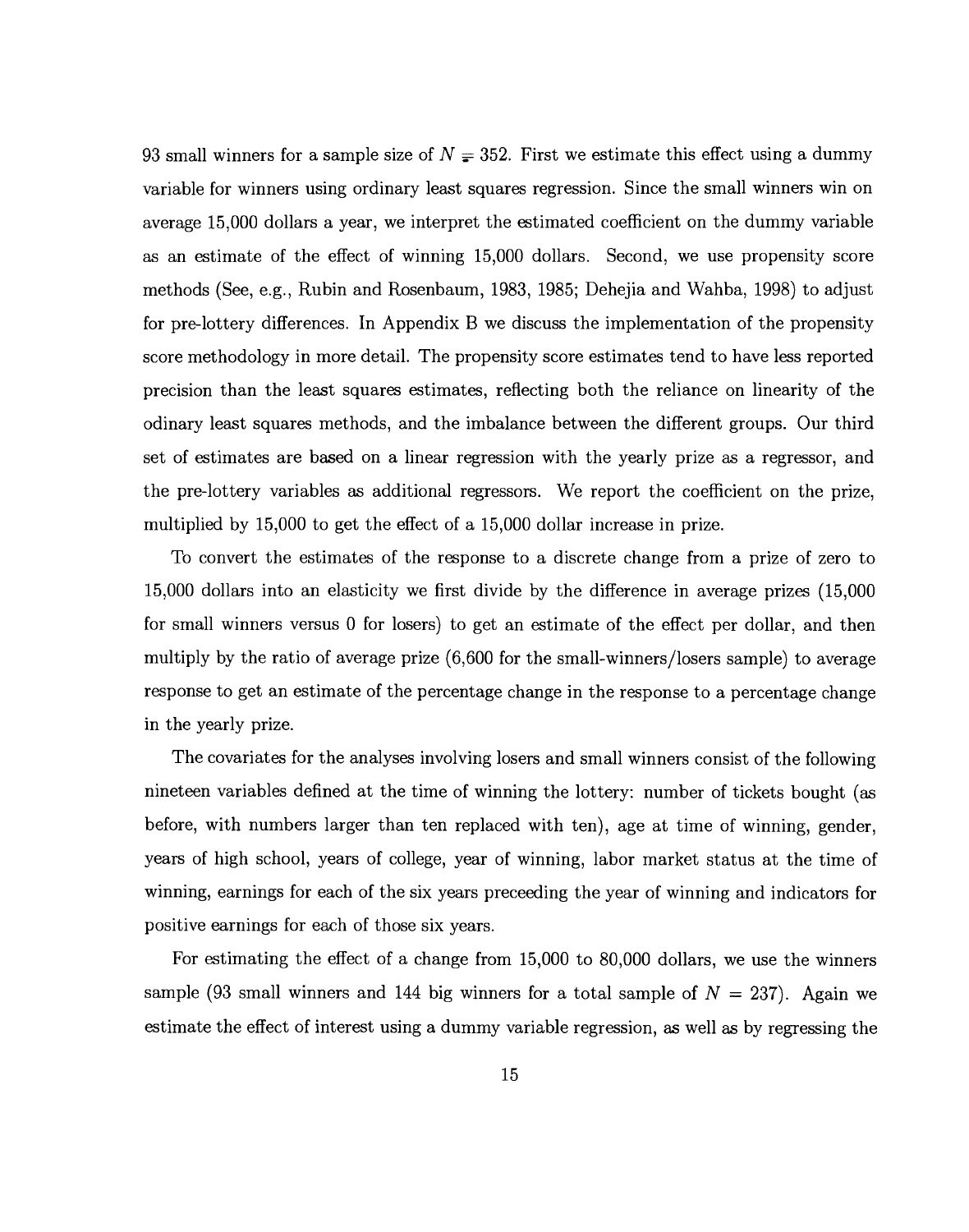response on the actual size of the prize. The distributions of pre-lottery variables are much closer for these samples, as shown in the summary statistics in Tables 2 and 3, and differences between least squares and propensity score estimates are therefore uniformly small, both in estimates and in standard errors, and we only report the propensity score estimates for the earnings variables in graphical form and the appendix. Because in this sample all prizes are positive, we also include a regression using the logarithm of the prize as the regressor. In each case we report both the estimated effect and the corresponding elasticity.

The control variables for the estimate based on the winners sample are the same as those from the small-winners/losers sample with the exception that only earnings in the one year immediately prior to winning is used, both in level and as an indicator for these earnings being positive, leaving us with nine pre-lottery variables. We dropped earnings from the five additional pre-lottery years because of the smaller sample size and because the differences between the different groups of winners are smaller than the differences between small winners and losers. Appendix C reports some evidence to support the robustness of the estimates to the inclusion of these variables.

None of these analyses take account of the specific nature of the outcome variables. Many of the outcome variables are binary, and others have very skewed distributions, often with many zeros. Analyses taking such features into account may lead to more precise inferences and we intend to pursue them in future work.

We also report elasticities for various subpopulations. These are based on linear regressions with the amount of the prize won and interactions with various variables. For example, to estimate the elasticity for men and women, we estimate a linear regression of the dependent variable with on the right hand side: the level of the prize, the same pre-lottery variables as before (which includes a dummy for men), and an interaction of the male dummy and the level of the prize. From the estimated regression function we calculate elasticities for men and women, evaluated at the same average prize and response. We base these estimates on the linear regressions with interactions rather than on separate analyses for the different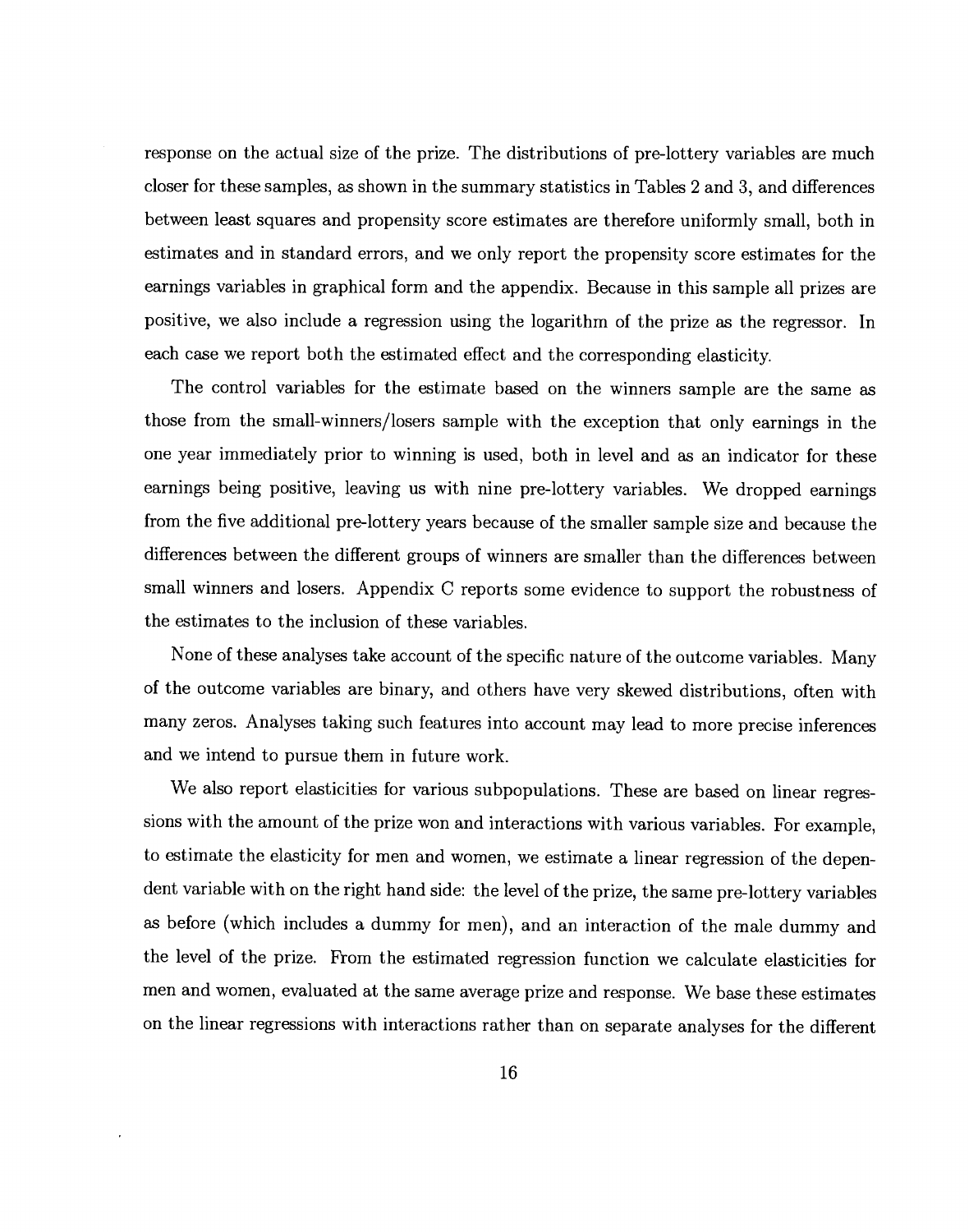subpopulations to increase precision.

Two caveats should be borne in mind when interpreting the estimates. First, there may be differences between the elasticity estimates from the small-winner/loser and winners samples. These may be due to the fact that the two samples are subject to different biases, or because the two elasticities are estimated on very different parts of theresponse function. In particular it is difficulty to imagine that an increase in the prize from 1,000 to 2,000 dollars per year would lead to the same proportional response as an increase from 50,000 to 100,000 dollars per year. Even if the elasticity were constant as a function of all unearned income, it is likely that lottery winnings are a higher proportion of unearned income for the big winners, leading to a lower estimate of the elasticity for the small-winner/loser sample. A second issue concerns the comparison of estimates of the same effect or elasticity estimated on the same sample using different estimation methods. Consider, for example, the estimates of the effect of a discrete change based on a dummy variable regression or on a linear regression with the actual prize. The results may differ because of nonlinearity of the response function, or because of the differential susceptability to outliers. Here it is useful to recall that the distribution of yearly prizes is highly skewed. The yearly payout ranges from 1,000 to 500,000 dollars per year, with the mean and median equal to 56,000 and 32,000 dollars respectively. The few observations with very large prizes will be very influential in the linear regressions with actual prizes but less so in the dummy variable regressions.

#### 6. LABOR SUPPLY AND EARNINGS

Tables 4 and 5 presents results for for the small winners/loser sample and winners sample respectively. The labor supply variables are self-reported weekly hours, and self-reported own and spousal labor market status at the time of the survey. The earnings variables are social security earnings for the year of winning and six years after winning the lottery.

# 6.1 LABOR SUPPLY

In the small winners/losers sample the estimates of the effect of winning 15,000 are an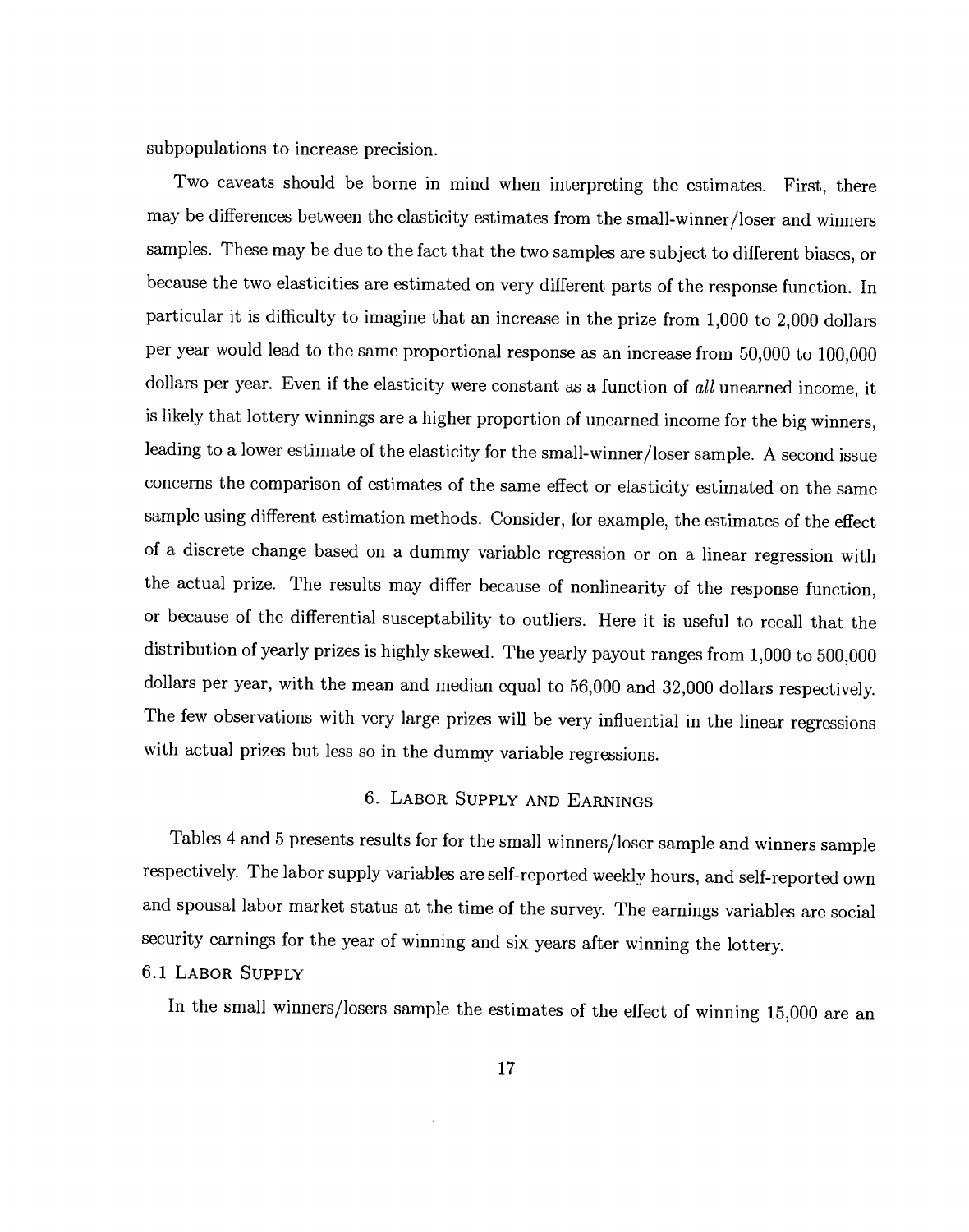increase in hours of 0.2 (based on the propensity score estimates), 1.6 (based on the dummy variable regression) and 0.1 hours (based on the yearly prize regression). None is statistically significantly different from zero. The implied estimates of the elasticities are between 0.00 and 0.01, again very close to zero.

In the winners sample a change from a yearly prize of \$15,000 to a yearly prize of \$80,000 is estimated to reduce hours by 9.3, 4.2, and 8.7, based on the dummy variable, yearly prize and log yearly prize regressions respectively. Implied estimates of the elasticities are -0.25, -0.11, and -0.17. All estimates are significantly different from zero with t-statistics around 3.5.

How do these estimates relate to those reported in the literature? Pencavel (1986) and Blundell and MaCurdy (1998) report estimates of the marginal propensity to earn out of nonwage income, or the total income elasticity. This elasticity is equal to the product of the elasticity of hours with respect to unearned income and the ratio of earned and unearned income. If we take the lottery income to be the sole source of unearned income, and ignore the topcoding for social security earnings, we can calculate this as the ratio of average social security earnings and average yearly prize, for the losers/small-winners sample approximately equal to 3.6, and for the winners sample approximately equal to 0.27. It may be that this is somewhat of an underestimate of this ratio, with 17% of the winners at the topcoded value. We find estimates of the elasticity with respect to unearned income, using the winners sample ranging from -0.11 to -0.25. Using the ratio of average earned income to average unearned income of 0.27, this gives an estimate of the total income elasticity of -0.03 to -0.06, with standard errors around 0.01. These estimates are at the low end of, but not out of line with, the estimates reported by Pencavel and Blundell-MaCurdy surveys.<sup>11</sup>

Next consider estimates of the effect of winning on the probability of participation. The first measure of participation is an indicator for positive hours. Based on this measure, the effect of winning \$15,000 is estimated to be between 0.04 and 0.06 respectively, with

<sup>&</sup>lt;sup>11</sup>This is not particularly surprising given the wide range of estimates in the literature.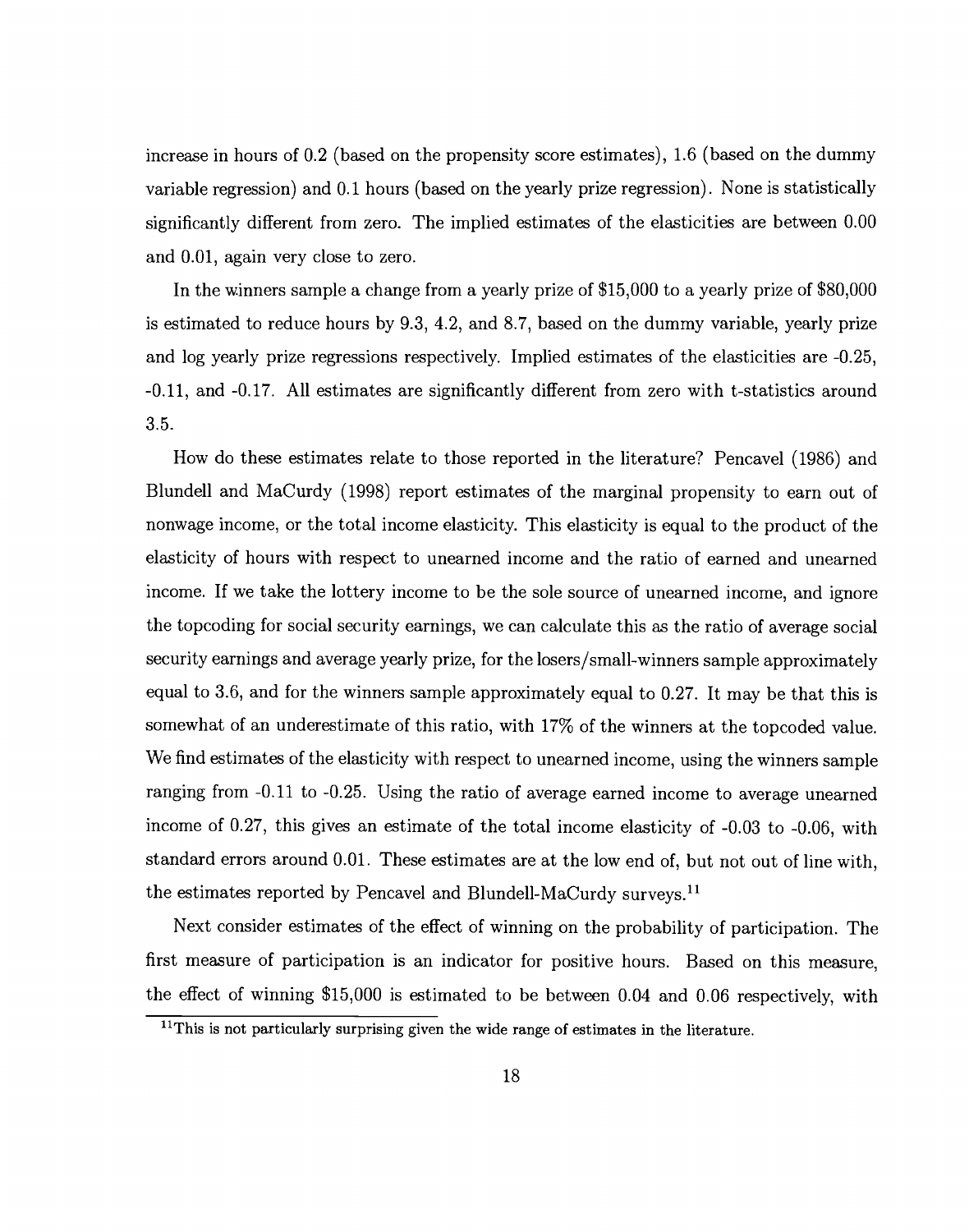implied elasticities between 0.01 and 0.02. None of these estimates is statistically significantly different from zero. In the winners sample the effect of winning \$80,000 rather than \$15,000 per year is estimated to reduce the probability of positive hours by -0.17, -0.06, and -0.13 for the three different estimation procedures. The implied elasticities are -0.18, -0.06 and -0.11 respectively. All three estimates are highly significant. In each case the elasticities are about two thirds of the corresponding elasticities for hours, suggesting that a substantial number of people adjust their labor supply to the new source of income by reducing hours without entirely withdrawing from the labor force.<sup>12</sup>

We also investigate the effect on participation through the "what were you doing most of last week" question. For the small-winners/losers sample we find again that none of the estimates are significantly different from zero. The estimates of the effect of a 80,000 rather than a 15,000 dollar prize suggest larger reductions in the probability of working than those based on the hours question. For this sample the elasticities range from -.18 to -.48, all three significantly different from zero.

Finally, consider the effect on spousal labor supply. We find no evidence of any effect of lottery winnings on the labor supply of the spouse. Neither the estimate of the effect of a 15,000 dollar increase, nor the estimate of the effect of an increase from 15,000 to 80,000 dollars is significantly different from zero. The estimated elasticities range from -0.09 to 0.05. The benefits of lottery prizes in terms of increased leisure appear to accrue mainly to the winner of the prize, rather than be shared among members of the household. This is somewhat surprising, given Massachusetts law that would regard lottery prizes as community property and the common presumption that family behavior can be modeled using a single family utility function and budget constraint (e.g., Ashenfelter and Heckman, 1974)

#### 6.2 EARNINGS

Using social security earnings records we can trace the effect of lottery winnings from

<sup>&</sup>lt;sup>12</sup>Holtz-Eakin, Joulfaian and Rosen similarly find that inheritances lead to reduction in labor supply for those who do not withdraw entirely from the labor market.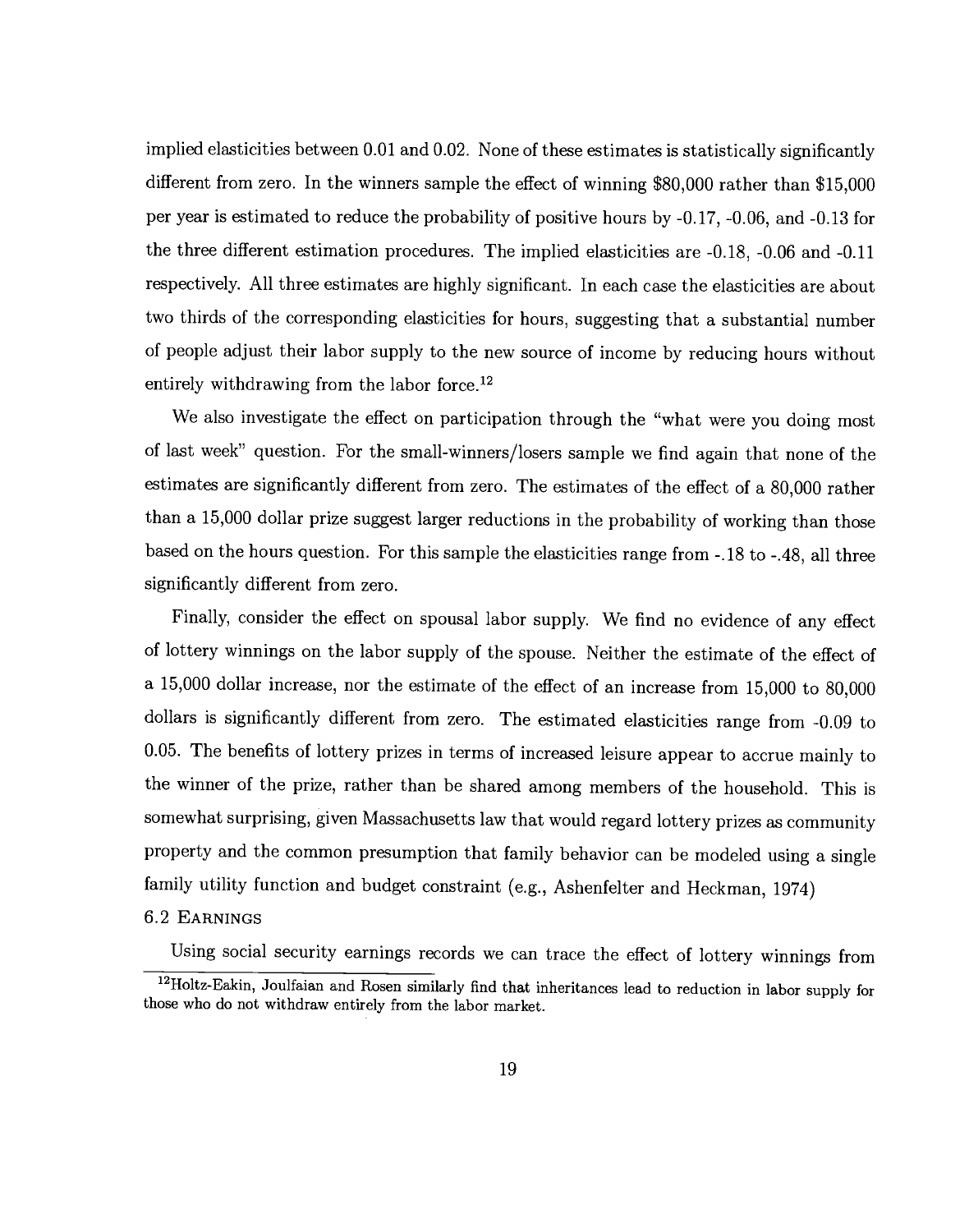the year in which the prize was won to the sixth year following the prize. In Tables 4 and 5 estimates of the effect on average earnings and on the probability of positive earnings for the two samples are reported. Estimates of the effect of winning 15,000 rather than zero dollars per year on social security earnings vary accross estimation methods but are not significantly different from zero. Winning 80,000 rather than 15,000 dollars per year reduces earnings by an amount that is both economically and statistically significant. This reflects both lower participation and lower earnings per worker with positive earnings. For example, the estimated earnings elasticity six years after winning is -0.41 for the estimate based on the dummy variable regression, -0.20 for the regression based on the actual prize and -0.29 for the regression based on the logarithm of the prize. In the sixth year following the prize, the estimated elasticities of participation as measured by positive earnings are -0.30 for the dummy variable regression, -0.16 for the prize regression, and -0.23 for the log prize regression. In each case these elasticities are approximately 75% of the corresponding earnings elasticities.

The elasticities, both for earnings and for participation markedly increase in absolute value as time since winning passes. In the first full year after winning, the estimated elasticities of earnings are -0.22, -0.18, and -0.23, rising (in absolute value) in the fourth year to -0.49, -0.24, and -0.38, suggesting it takes a while for individuals to adjust fully to their new economic circumstances (e.g., Lemieux and MacLeod, 1998).

The estimates of the effect of changes from 0 to \$15,000 and from \$15,000 to \$80,000 are also reported in Figures 4-7. The solid lines present 95% confidence intervals based on propensity score estimates, and the dashed lines present 95% confidence intervals based on least squares estimates. These figures demonstrate the substantial differences in reported precision between the more robust propensity score and more model-dependent least squares estimates for the loser/small-winner sample, and the broad agreement between the two estimates for the winners sample.

Overall it appears that modest changes in unearned income do not affect labor supply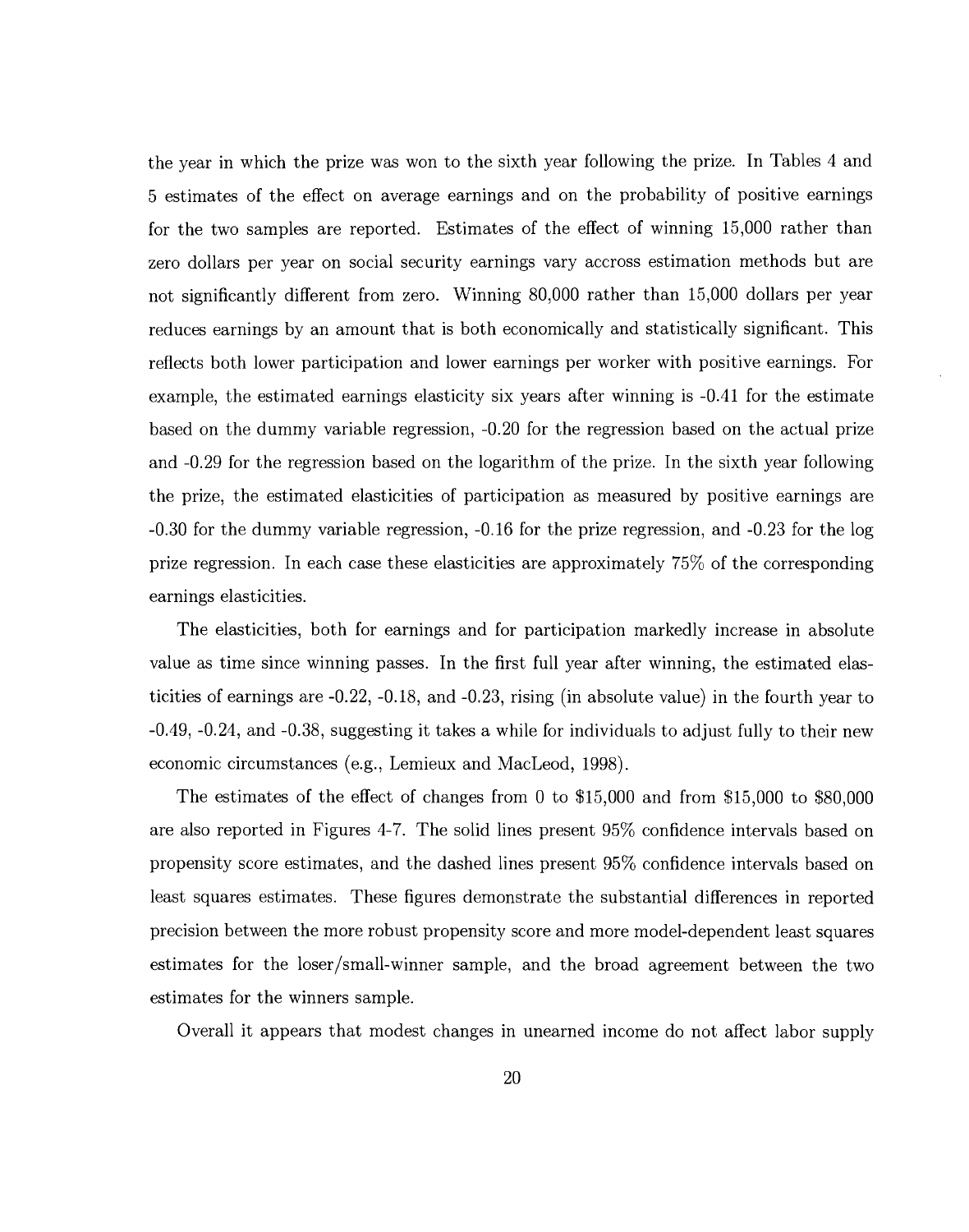very much, whether directly measured by hours, or indirectly measured by social security earnings. It is only with changes in unearned income larger than most government programs that we see clear and sizeable reductions in hours, participation rates and social security earnings.

#### 7. CONSUMPTION AND SAVINGS

Tables 4 and 5 also report results for the consumption and savings variables, for the small-winners/losers and big/small-winners samples respectively.

7.1 CARS, CAR DEBTS, HOUSING AND MORTGAGES

Winning \$15,000 rather than \$0 appears to have little effect on expenditures on cars or housing. There is some evidence that debt for cars and houses goes up somewhat, but given that the value of cars and houses does not go up, the implication that net value of cars and houses would actually go down appears unlikely.

Winning \$80,000 rather than \$15,000 affects housing and car values considerably. The value of cars rises sharply, on average by between \$5,500 and \$8,000 dollars, roughly 30% of average car values, depending on the estimator used, with an estimated elasticity of around 0.30. Car debts do not seem to be affected, leaving the net car value to rise by almost the same amount, with again an elasticity of around 0.30. For housing the story is different. The value of houses also goes up, by about \$30,000 on average, out of average house prices around \$166,000, but mortgages also go up, by about \$20,000. Both these changes are highly significant, but the difference, the effect on net housing values, is not significantly different from zero. The estimated elasticities for gross housing values are around 0.16, those for debt around 0.27, and those for net housing values around 0.08.

# 7.2 WEALTH AND SAVINGS RATES

Reported values of savings in various accounts are significantly affected by winning the lottery. Winning \$15,000 rather than \$0 considerably reduces the amount held in retirement accounts, in bonds and mutual funds, and those in general savings. Estimated elasticities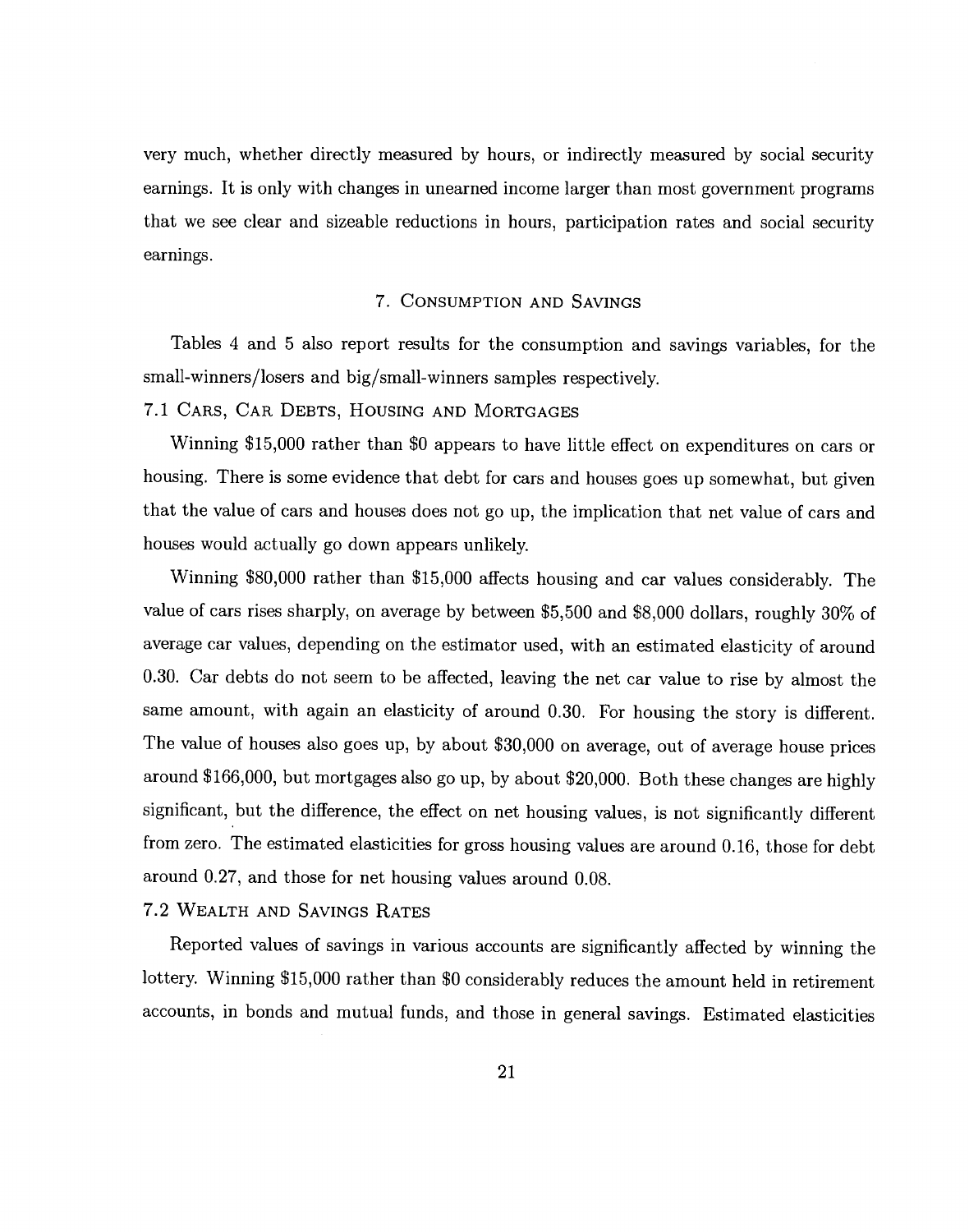for the total of these three categories are estimated to be between —0.12 and -0.31 depending on the estimator. These reductions are supportive of models that attach importance to the precautionary savings motive. During the twenty years that the respondents are receiving lottery payments, there would appear to be little reason for precautionary savings. Given the average age of the respondents, around fifty years at the time of winning, however, it is not necessarily inconsistent with life-cycle models to find that savings reduce sharply in response to the windfall income. In all cases these reductions in savings are highly significant. In contrast to accumulated savings, reported savings rates are not affected by winning \$15,000 rather than \$0. One possibility is that people do not accurately report savings rates. This is in line with the fact that many report planned savings rates for next year that exceed savings rates for the current year. These planned savings rates increases appear unlikely to be accurate predictions given that not a single individual reported planning a reduction in their savings rate. The change in savings between this year and next year is highly correlated with winning the lottery. If one interprets the planned savings rate as the rate that respondents feel they ought to be saving, this may reflect the respondents' view that they are not saving enough of their lottery windfall.

A very different picture emerges for the comparison between small and big winners. Savings in retirement type accounts still appear to have dropped slightly, although this effect is not significant at conventional levels. However, savings in bonds and mutual funds type accounts, as well as general savings, have gone up markedly. The estimated elasticities for overall savings are between 0.33 and 0.51 depending on the estimator, and highly significant in all cases. Winning \$80,000 rather than \$15,000 also increases reported savings rates, by around 3 percentage points (on an average reported savings rate of around 10%).

# 8. INTERACTIONS WITH GENDER, EMPLOYMENT STATUS AND AGE

In Tables 6-8 we reported elasticities for subpopulations by gender, employment status prior to winning the lottery and age. In each case we estimate the regression with the actual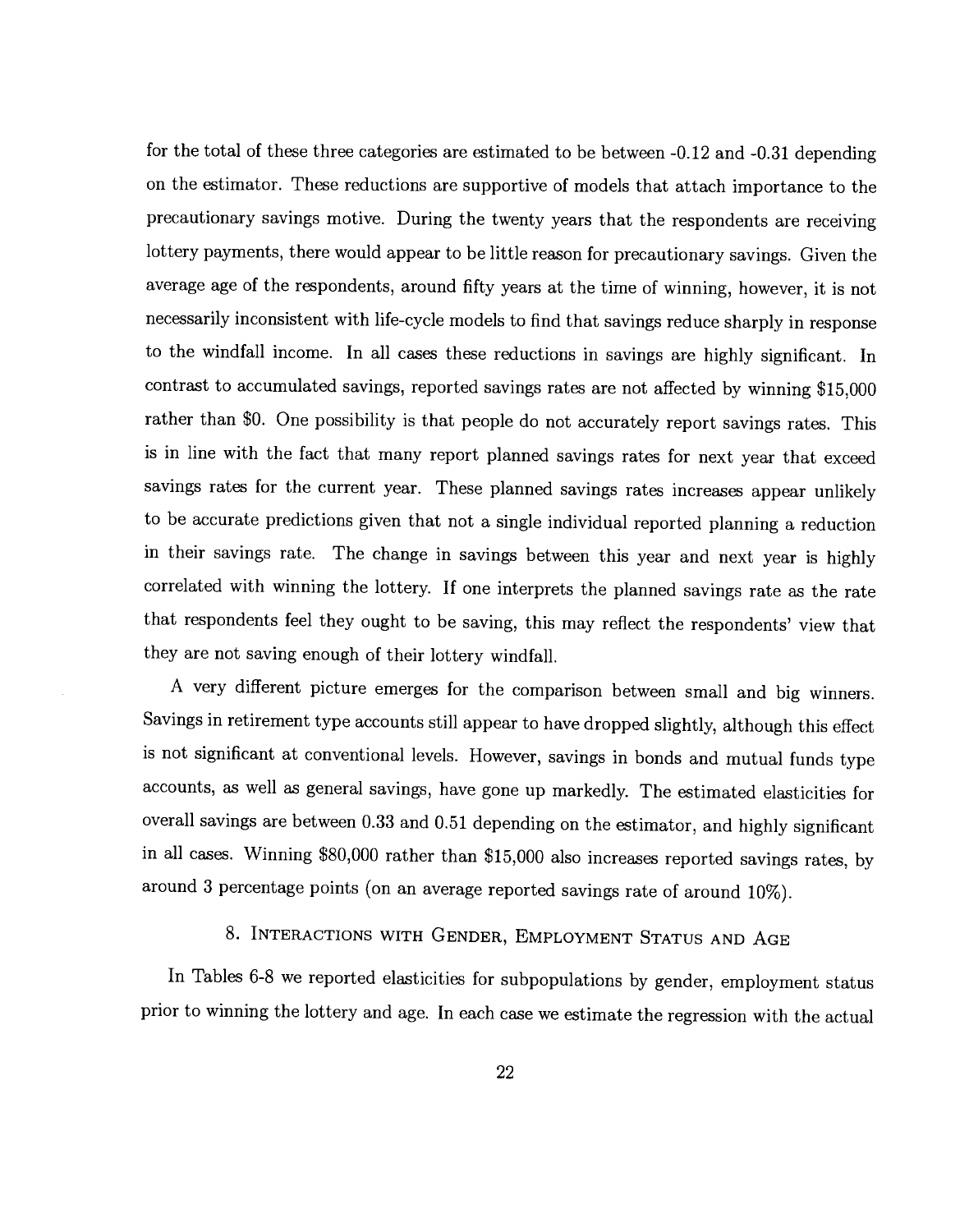amount of the prize and the interaction of the actual amount of the prize with gender, employment status, or age, and calculate from those estimates the implied elasticities for the various subpopulations. In addition to the elasticities and their standard errors, we report t-statistics for the null hypothesis that the elasticities for two groups are identical, or, equivalently, the null hypothesis that the coefficient on the interaction term is zero.

#### 8.1 INTERACTIONS WITH GENDER

First consider the estimates based on the loser/small-winners sample, reported in Table 7. Most of the differences between elasticities for men and women are statistically insignificant. The exception is in the participation elasticies which are less negative for women than for men. In fact, the estimated elasticities for men are negative in six out of the seven years, whereas for women, the estimated elasticities are positive in six out of the seven years and significantly so in three of the seven years. In contrast, social security earnings do not appear to go up for women as as a result of winning \$15,000. One interpretation is that women do not necessarily withdraw from the labor force, but rather find more attractive jobs with less focus on wages.

The reduction in retirement account savings reported in Table 4 for the combined men and women sample appears largely due to reduced savings for women, although the difference with men is not statistically significant. Both men and women intend to increase their savings rate for next year, but the increase is much bigger for men than for women.

Next, consider the estimates based on the winners sample. Both men and women reduce their hours significantly as a result of winning large amounts of money, but the reduction is much larger for women than for men (elasticities of -0.31 and -0.10 respectively), although the difference is not statistically significant. It is interesting in this respect that the elasticities for spousal labor force participation is not significantly different from zero for either men or women. For this sample, elasticities of earnings are larger in absolute value for women than for men, but again the differences are never statistically significant.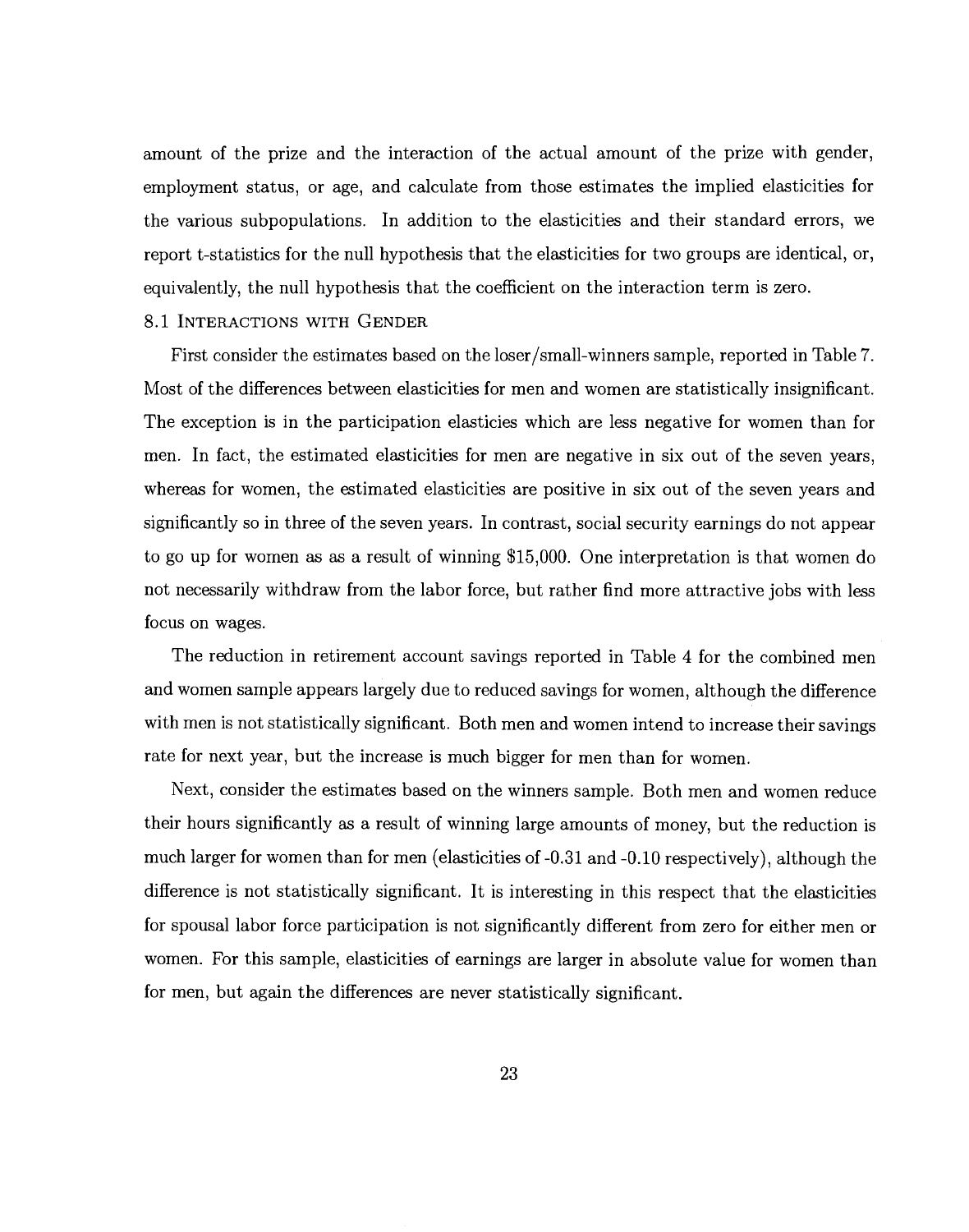#### 8.2 INTERACTIONS WITH EMPLOYMENT STATUS

In Table 8 results for the interaction with employment status prior to winning are reported. Emloyment status is measured here as having positive social security earnings in the year prior to winning.

First consider the losers/small-winners sample. Earnings go down more for those who were employed prior to winning, with the estimated elasticities for those with zero earnings prior to winning essentially equal to zero. These differences are not statistically significant. Participation elasticities, however, differ significantly between those previously employed and those previously not employed. Estimated elasticities for those with zero earnings prior to winning the lottery are positive in every year and significantly different from zero in three of the seven years. For those with positive earnings prior to winning the estimated elastiticies are negative in all but one year, and significantly different from zero in one year.

The reductions in savings found in Table 4 appear largely due to reductions in savings by those employed prior to winning the lottery. Reductions in savings are not significantly different from zero in any of the categories for those with prior earnings equal to zero. In fact, the elasticity of the current savings rate with respect to unearned income is positive and significantly different from zero for this group.

Next, consider the winners sample. Those with positive prior earnings reduce their subsequent earnings much more than those with zero prior earnings. This is not surprising because for the latter group there is little to reduce as far as earnings are concerned. Elasticities for savings rates and amounts are generally similar for the two groups, with only savings in the general savings category substantially higher for those with positive prior earnings.

#### 8.3 INTERACTIONS WITH AGE

In Table 8 we report elasticities by age. We estimate these using a regression function with an interaction of the amount of the prize and an interaction with age at the time of winning. We then calculate the implied elasticities at two age levels, 40 and 60, motivated by the fact that the average age at the time of winning was approximately 50.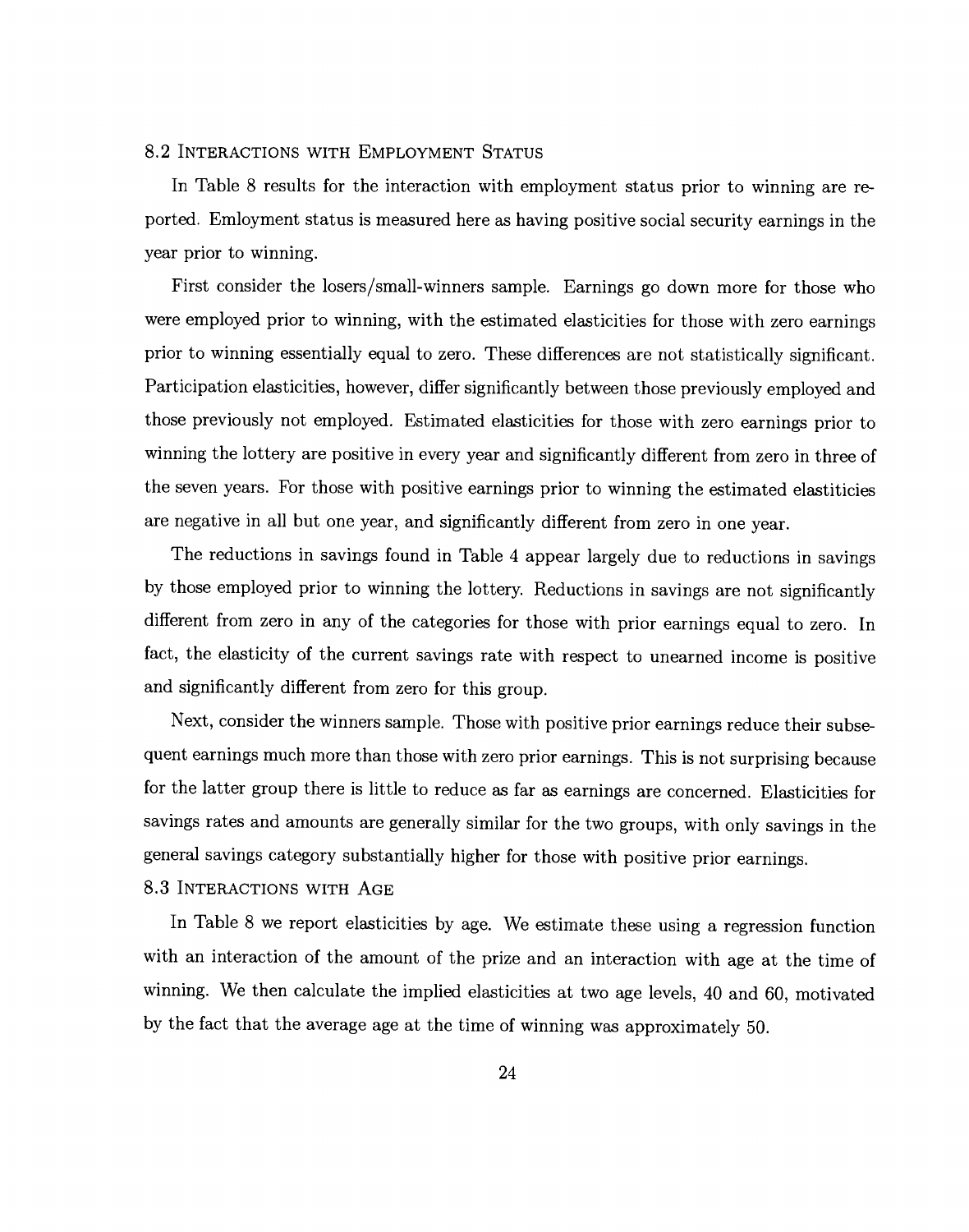First consider the loser/small-winner sample. None of the estimated elastiticies are significantly correlated with age for this sample. The older winners do not appear more likely to drop out of the labor force, or less likely to save, as might have been expected.

Next, consider the estimates based on the winners sample. Older winners are estimated to reduce their earnings and participation less than younger winners, but as in the previous table, this is partly a mechanical result coming from the fact that their earnings are less to begin with. Somewhat more surprising is that younger and older winners are likely to have similarly increased wealth. In fact the elasticities for total wealth are 0.25 at age 40 and 0.37 at age 60. In addition, the elasticities for the savings rate this year are 0.07 at age 40 and 0.24 at age 60, statistically significant at the 10% level.

#### 9. CONCLUSION

In this paper we report estimates of the effect of winning the lottery on economic behavior, including labor supply, earnings, consumption and savings. These estimates are based on a new survey of lottery players. We provide some evidence to support our view that these estimates can be interpreted causally. We find that if the amount of winnings per year is around \$15,000, there is little or no evidence that labor supply is reduced as a result. If anything, it appears that those with zero earnings prior to winning the lottery increase participation as a result. Although there is little effect on earnings and labor supply, it does appear that savings are sharply reduced as a consequence of winning around \$15,000, consistent with an important role for the precautionary motive for savings.

Winning a large amount of money does lead to significant reductions in labor supply. In addition, some of the extra income can be traced to increased expenditures on cars and housing, as well as to increased savings. These effects appear to differ little between men and women, or by age.

A question not addressed in this paper is how representative these results are for other populations, or how similar the response to lottery winnings is to the response to other forms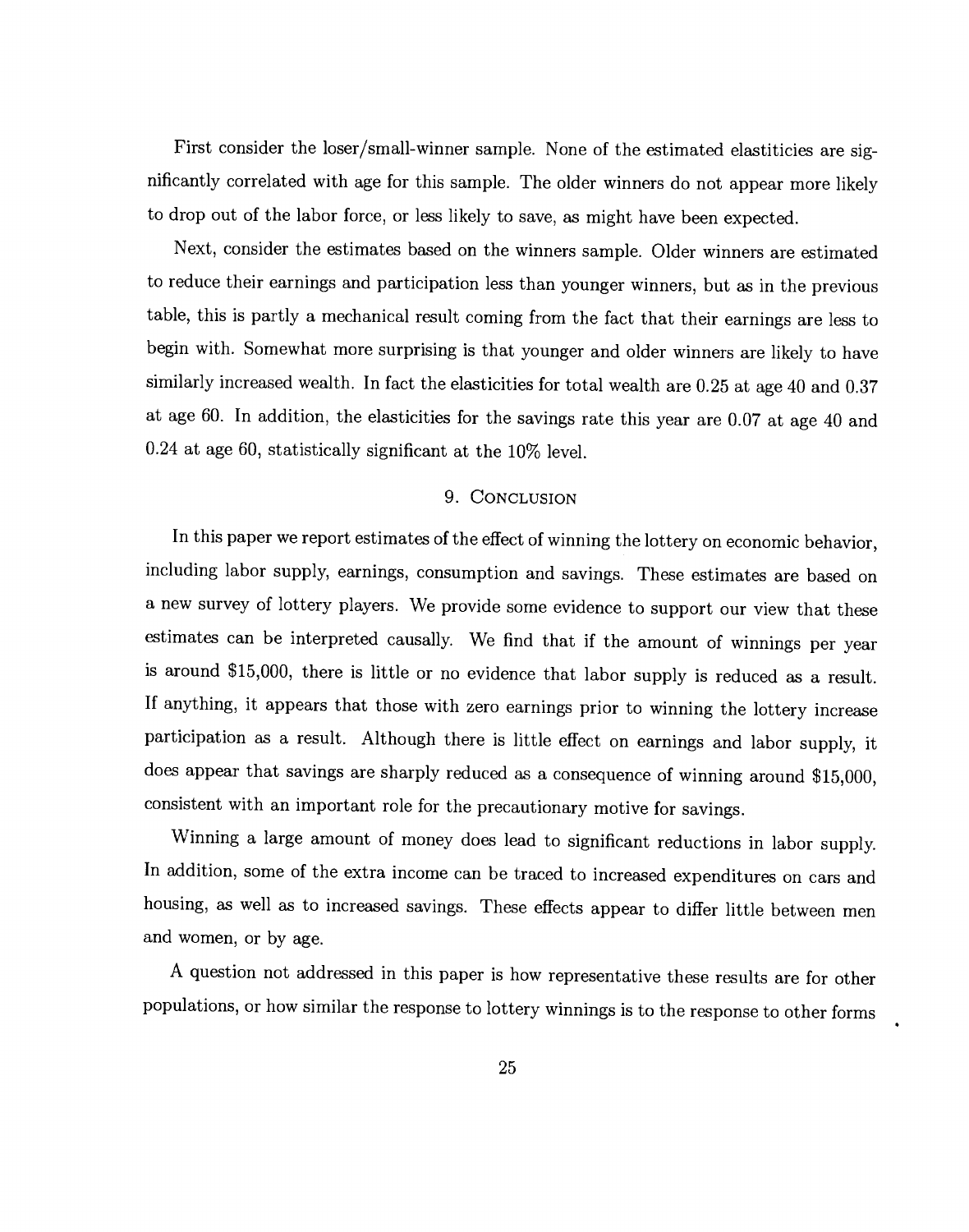of unearned income. The former question can be addressed by comparing the losers sample to more representative data sets such as the PSID or CPS. It is more difficult to see how the second concern can be addressed with similar amounts of unearned income.

Finally, on a methodological note, our results suggest that even in cases where the treatment of interest is randomly assigned, non-response and other complications can lead to biases in simple comparisons. Even in many of the natural experiments studies, it may therefore still be important to use additional methods to control for differences predating the assignment of treatment.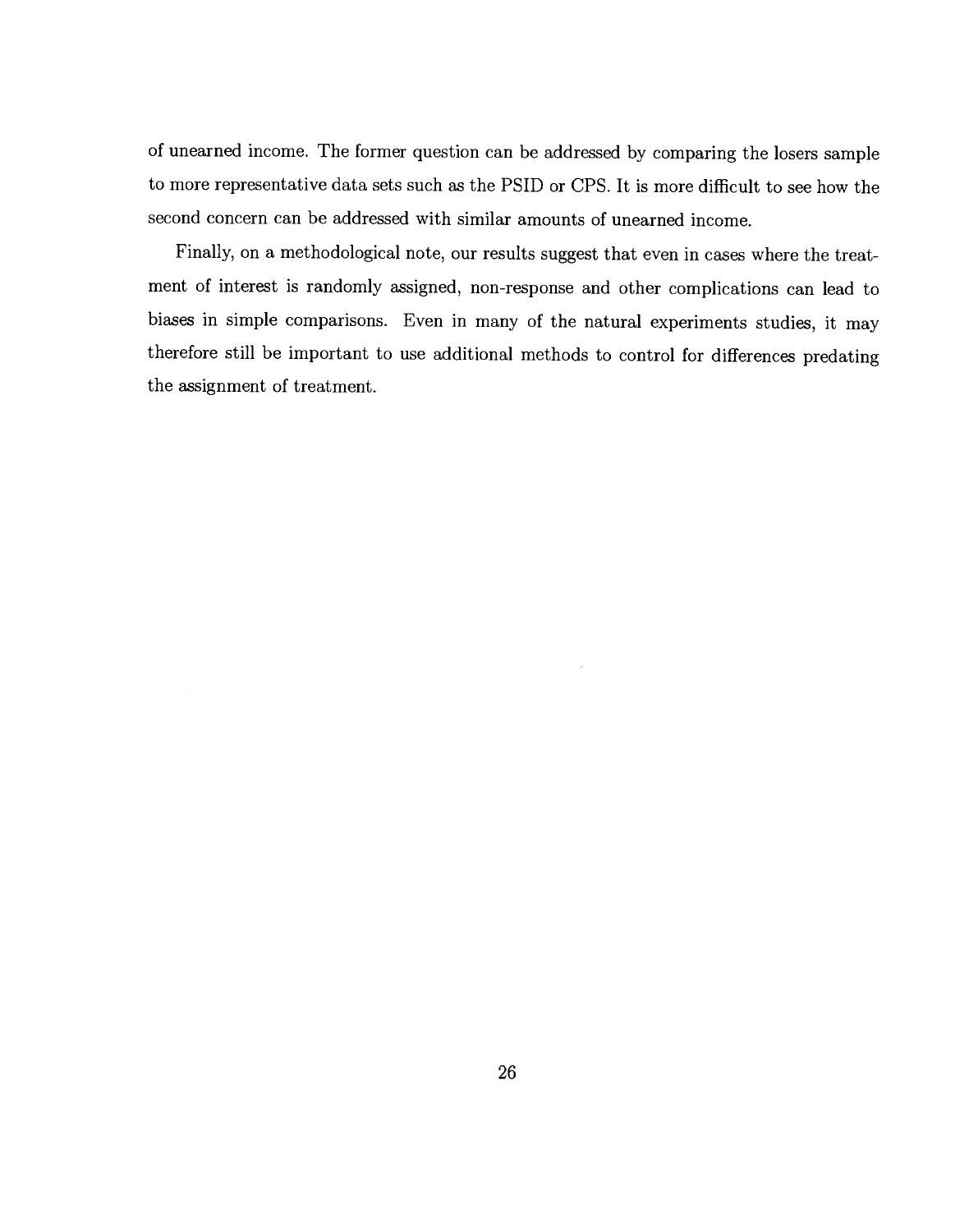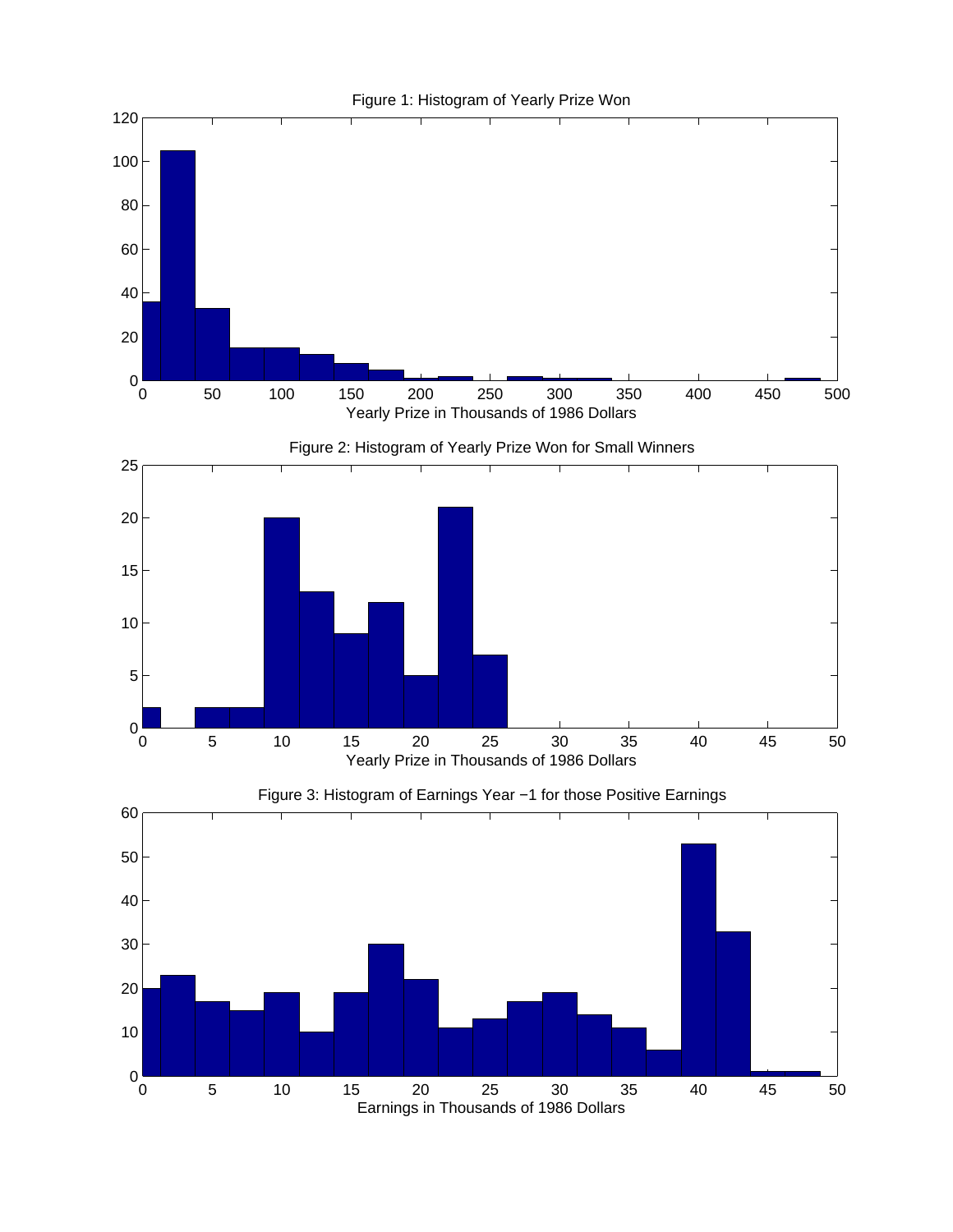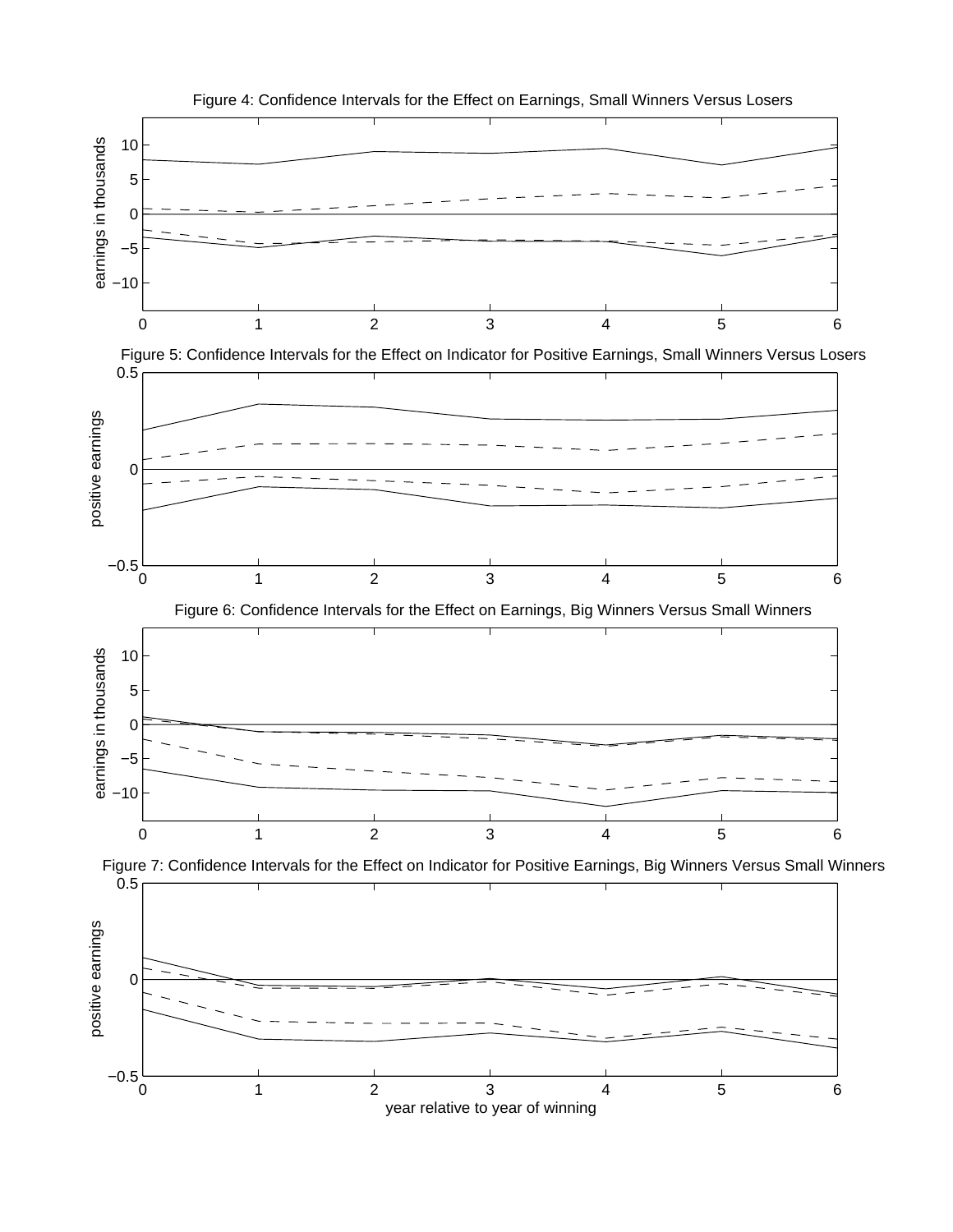|                                                     | Sent    |        | Responses |        | Response Rates |        |       |  |
|-----------------------------------------------------|---------|--------|-----------|--------|----------------|--------|-------|--|
| mailing                                             | winners | losers | winners   | losers | winners        | losers | total |  |
|                                                     |         |        |           |        |                |        |       |  |
|                                                     |         |        |           |        |                |        |       |  |
| pilot                                               | 50      | 50     | 17        | 25     | 0.34           | 0.50   | 0.42  |  |
| main                                                | 752     | 637    | 272       | 262    | 0.36           | 0.41   | 0.38  |  |
| follow-up $(\$50$ check)                            | 248     | 248    | 39        | 40     | 0.16           | 0.16   | 0.16  |  |
| follow-up $(\$10 \text{ cash}, \$40 \text{ check})$ | 49      | 49     | 11        | 12     | 0.22           | 0.24   | 0.23  |  |
|                                                     |         |        |           |        |                |        |       |  |
| total                                               | 802     | 687    | 339       | 339    | 0.42           | 0.49   | 0.46  |  |
|                                                     |         |        |           |        |                |        |       |  |

Table 1: Response Rates by Mailing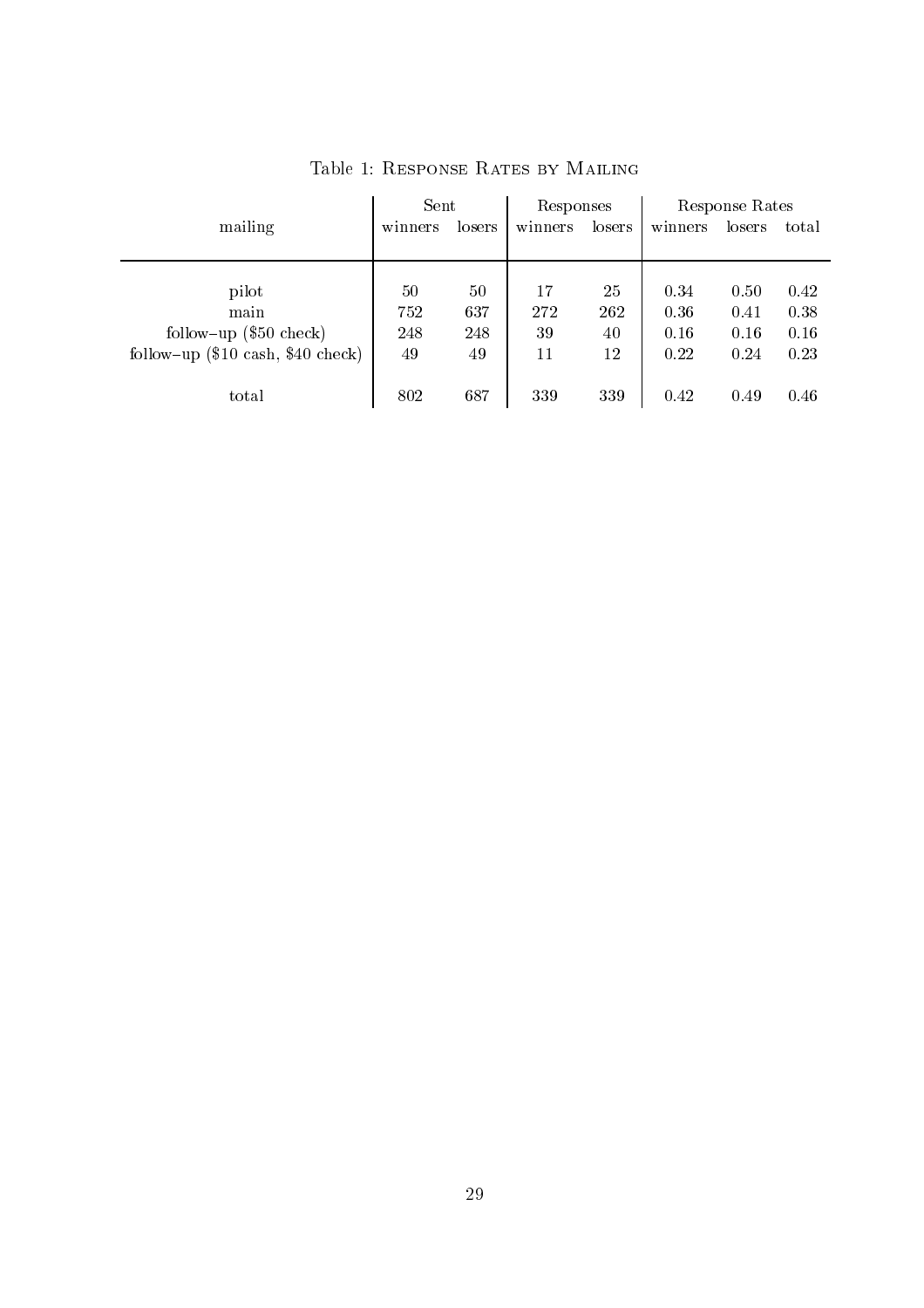Table 2: SUMMARY STATISTICS BASIC SAMPLE: PRE-LOTTERY CHARACTERISTICS AND POST-LOTTERY OUTCOMES

|                             | Sample |          | All                 | Losers            | Small Winners    | Big Winners       |                       | t-statistics        |
|-----------------------------|--------|----------|---------------------|-------------------|------------------|-------------------|-----------------------|---------------------|
| Variable                    | Size   | mean     | $(N=496)$<br>(s.d.) | $(N=259)$<br>mean | $(N=93)$<br>mean | $(N=144)$<br>mean | L/SW                  | SM/B                |
|                             |        |          |                     |                   |                  |                   |                       |                     |
| Pre-lottery Characteristics |        |          |                     |                   |                  |                   |                       |                     |
| Year Won                    | 496    | 1986.2   | (1.2)               | 1986.4            | 1986.0           | 1986.1            | $[-3.2]$              | $[0.9]$             |
| <b>Tickets Bought</b>       | 496    | $3.3\,$  | (2.9)               | $2.2\,$           | 4.4              | 4.7               | [8.1]                 | [0.7]               |
| Years High School           | 496    | 3.7      | (0.9)               | 3.9               | $3.5\,$          | 3.7               | $\left[ -3.7\right]$  | $[1.5]$             |
| Years College               | 496    | $2.0\,$  | (1.8)               | $2.6\,$           | $1.2\,$          | $1.5\,$           | $\left[ -6.8 \right]$ | $\left[1.0\right]$  |
| Work Then                   | 496    | 0.78     | (0.41)              | 0.77              | 0.78             | 0.81              | [0.3]                 | [0.5]               |
| Male                        | 496    | 0.63     | (0.48)              | 0.67              | 0.46             | $0.65\,$          | $\left[-3.5\right]$   | $[2.9]$             |
| Age Year Won                | 496    | 50.2     | (13.7)              | 53.2              | 44.6             | 48.5              | $[-5.5]$              | $[2.1]$             |
| Yearly Prize                | 496    | 26.4     | (50.8)              | 0.0               | 15.8             | 80.6              | [42.4]                | $[9.2]$             |
| Post-lottery Outcomes       |        |          |                     |                   |                  |                   |                       |                     |
| Labor Supply                |        |          |                     |                   |                  |                   |                       |                     |
| Hours Worked                | 414    | 30.6     | (21.5)              | 30.1              | 37.5             | 26.9              | [2.7]                 | $\left[-3.5\right]$ |
| Positive Hours Worked       | 414    | 0.76     | (0.43)              | 0.74              | 0.90             | $0.70\,$          | $\left[3.1\right]$    | $[-3.4]$            |
| Working Last Week           | 494    | 0.53     | (0.50)              | $0.54\,$          | 0.71             | $\rm 0.39$        | [2.9]                 | $[-5.0]$            |
| Working Spouse              | 448    | $0.40\,$ | (0.49)              | $0.37\,$          | $0.45\,$         | 0.41              | $[1.3]$               | $[-0.5]$            |
| Consumption                 |        |          |                     |                   |                  |                   |                       |                     |
| Value Cars                  | 473    | 18.2     | (17.8)              | 16.7              | 14.3             | $23.6\,$          | $[-1.3]$              | $[3.6]$             |
| Debt Cars                   | 413    | $3.0\,$  | (6.5)               | $1.9\,$           | 3.7              | 4.4               | $[2.5]$               | $[0.7]$             |
| Net Value Cars              | 407    | $15.5\,$ | (14.9)              | $15.3\,$          | $11.4\,$         | 18.75             | $\lfloor 2.2 \rfloor$ | $[3.3]$             |
| Value Home                  | 484    | 166.3    | 111.6               | (174.9)           | 133.1            | 171.8             | $\left[ -3,1\right]$  | $[2.8]$             |
| Debt Home                   | 461    | 48.8     | 65.5                | (33.8)            | 54.8             | 71.7              | [2.8]                 | $[1.8]$             |
| Net Value Home              | 460    | 122.1    | (95.5)              | 144.6             | 83.0             | 106.8             | $[-5.0]$              | $[2.3]$             |
| Savings Accounts            |        |          |                     |                   |                  |                   |                       |                     |
| Retirement Accounts         | 435    | 64.7     | (102.8)             | 92.6              | 32.4             | 35.7              | $\left[ -4.2\right]$  | $[0.5]$             |
| Bonds/Mutual Funds          | 414    | 53.0     | (126.9)             | 60.0              | $16.0\,$         | 63.3              | $[\![\text{-}3.6]\!]$ | $[2.2]$             |
| General Savings             | 435    | 37.0     | (67.5)              | 37.58             | $23.0\,$         | 45.0              | $\left[-2.3\right]$   | $\left[1.9\right]$  |
| Total Savings               | 462    | 143.2    | (195.9)             | 176.7             | $66.6\,$         | 131.6             | $[-4.9]$              | $[2.5]$             |
| Log Retirement Accounts     | 435    | 2.85     | (1.96)              | $3.38\,$          | 2.19             | $2.33\,$          | $\left[ -4.8 \right]$ | $[0.5]$             |
| Log Bonds/Mutual Funds      | 414    | 2.27     | (2.01)              | 2.67              | $1.08\,$         | $2.31\,$          | $[-6.4]$              | $[4.4]$             |
| Log General Savings         | 435    | 2.68     | (1.50)              | $2.81\,$          | 1.93             | $2.90\,$          | $\left[ -4.6\right]$  | $[4.5]$             |
| Log Total Savings           | 462    | 4.11     | (1.58)              | 4.49              | 3.11             | 4.06              | $[-7.4]$              | $[4.3]$             |
| Savings Rates               |        |          |                     |                   |                  |                   |                       |                     |
| Savings This Year           | 472    | 0.12     | (0.13)              | 0.10              | $0.10\,$         | $0.15\,$          | $[-0.1]$              | $[2.3]$             |
| Savings Next Year           | 460    | 0.13     | (0.14)              | $0.11\,$          | $0.13\,$         | 0.17              | [1.2]                 | $[1.9]$             |
| Change in Savings Rate      | 460    | $0.01\,$ | (0.05)              | $0.01\,$          | $0.02\,$         | $0.02\,$          | [2.5]                 | $[-0.1]$            |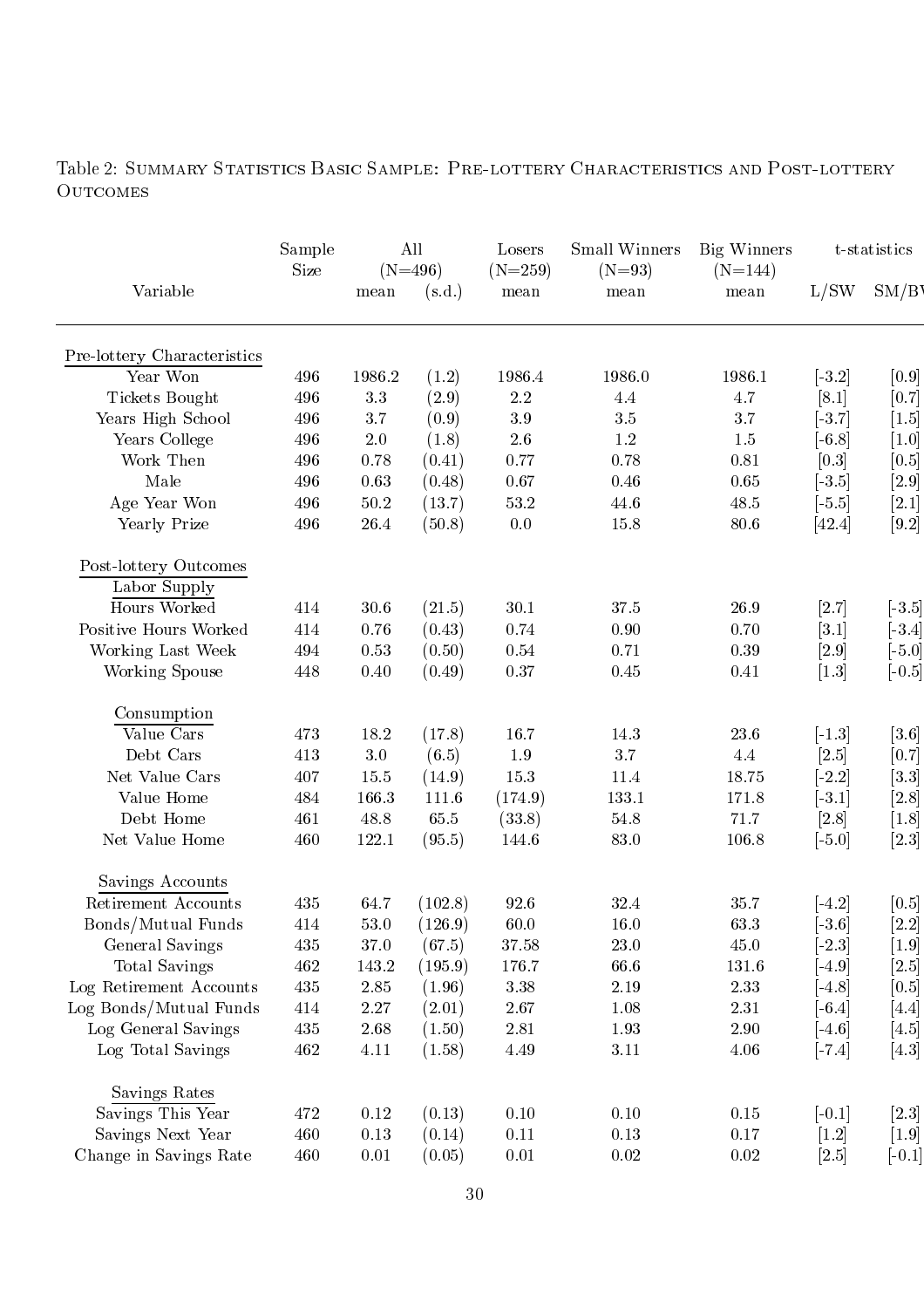|                          |                | All<br>$(N=496)$ | Losers<br>$(N=259)$ | Small Winners<br>$(N=93)$ | Big Winners<br>$(N=144)$ |                     | t-statistics          |
|--------------------------|----------------|------------------|---------------------|---------------------------|--------------------------|---------------------|-----------------------|
| Variable                 | $_{\rm{mean}}$ | (s.d.)           | mean                | mean                      | $\operatorname{mean}$    | L/SW                | SM/BW                 |
| Earnings                 |                |                  |                     |                           |                          |                     |                       |
| Earnings Year-6          | 13.9           | (13.6)           | $15.6\,$            | $9.8\,$                   | 13.7                     | $[-3.6]$            | $[2.4]$               |
| Earnings Year-5          | 14.3           | (14.2)           | $16.2\,$            | $9.8\,$                   | 13.8                     | $[-3.7]$            | [2.5]                 |
| Earnings Year-4          | 14.3           | (14.3)           | 16.4                | 9.2                       | 13.9                     | $[-4.1]$            | $[2.9]$               |
| Earnings Year-3          | 14.8           | (14.8)           | 16.7                | 10.0                      | 14.7                     | $[-3.7]$            | [2.9]                 |
| Earnings Year-2          | 15.6           | (15.3)           | 17.6                | $10.9\,$                  | 15.1                     | $[-3.6]$            | [2.5]                 |
| Earnings Year-1          | $16.3\,$       | (15.7)           | $18.0\,$            | 12.3                      | 15.9                     | $[-3.0]$            | [2.0]                 |
| Earnings Year 0          | $16.3\,$       | (16.3)           | $18.5\,$            | 12.3                      | 14.8                     | $[-3.1]$            | $[1.4]$               |
| Earnings $Year+1$        | 15.6           | (16.6)           | $18.6\,$            | 12.7                      | 11.9                     | $\left[-2.9\right]$ | $[-0.4]$              |
| Earnings Year $+2$       | 14.8           | (16.6)           | 17.7                | 12.8                      | 10.9                     | $\lceil 2.4 \rceil$ | $[-1.0]$              |
| Earnings Year $+3$       | 14.4           | (16.9)           | $17.5\,$            | 12.9                      | $\boldsymbol{9.9}$       | $\lceil 2.1 \rceil$ | $[-1.6]$              |
| Earnings Year $+4$       | 14.1           | (17.2)           | 17.1                | 13.6                      | 8.9                      | $[-1.6]$            | $\left[-2.4\right]$   |
| Earnings Year $+5$       | 13.8           | (16.8)           | $16.9\,$            | 12.4                      | 9.2                      | $[-2.1]$            | $\lceil -1.8 \rceil$  |
| Earnings Year $+6$       | 13.3           | (16.6)           | 15.9                | 12.9                      | $\!\!\!\!\!8.9$          | $[-1.4]$            | $\lfloor 2.3 \rfloor$ |
| Indicator for Pos. Earn. |                |                  |                     |                           |                          |                     |                       |
| Pos. Earn. Year-6        | $\,0.69\,$     | (0.46)           | 0.69                | 0.69                      | 0.71                     | [0.0]               | [0.3]                 |
| Pos. Earn. Year-5        | 0.71           | (0.45)           | $0.68\,$            | 0.74                      | 0.74                     | $\left[1.1\right]$  | [0.0]                 |
| Pos. Earn. Year-4        | 0.71           | (0.45)           | 0.69                | 0.71                      | 0.75                     | [0.3]               | [0.7]                 |
| Pos. Earn. Year-3        | 0.70           | (0.46)           | $0.68\,$            | $0.72\,$                  | 0.74                     | [0.8]               | [0.4]                 |
| Pos. Earn. Year-2        | 0.71           | (0.46)           | $0.68\,$            | 0.74                      | 0.74                     | $[1.2]$             | [0.0]                 |
| Pos. Earn. Year-1        | 0.71           | (0.45)           | 0.69                | 0.74                      | 0.74                     | [0.9]               | $[-0.1]$              |
| Pos. Earn. Year 0        | 0.71           | (0.45)           | $0.69\,$            | 0.73                      | 0.74                     | [0.8]               | [0.1]                 |
| Pos. Earn. Year $+1$     | $0.68\,$       | (0.47)           | $0.68\,$            | $0.75\,$                  | 0.63                     | $[1.3]$             | $[-2.0]$              |
| Pos. Earn. Year $+2$     | $\,0.63\,$     | (0.48)           | $\,0.64\,$          | 0.71                      | 0.56                     | [1.2]               | $\lfloor 2.3 \rfloor$ |
| Pos. Earn. Year+3        | $0.60\,$       | (0.49)           | $\,0.62\,$          | $0.67\,$                  | 0.53                     | [0.8]               | $\lfloor 2.1 \rfloor$ |
| Pos. Earn. Year+4        | $0.58\,$       | (0.49)           | $0.61\,$            | 0.68                      | $0.47\,$                 | [1.2]               | $[-3.2]$              |
| Pos. Earn. Year+5        | $0.59\,$       | (0.49)           | $0.59\,$            | $0.67\,$                  | 0.52                     | $[1.2]$             | $[-2.2]$              |
| Pos. Earn. Year+ $6$     | 0.56           | (0.50)           | 0.57                | 0.68                      | 0.47                     | $\left[1.8\right]$  | $[-3.2]$              |
|                          |                |                  |                     |                           |                          |                     |                       |

Table 3: Summary Statistics Basic Sample: Social Security Earnings (in thousands of '86 dollars)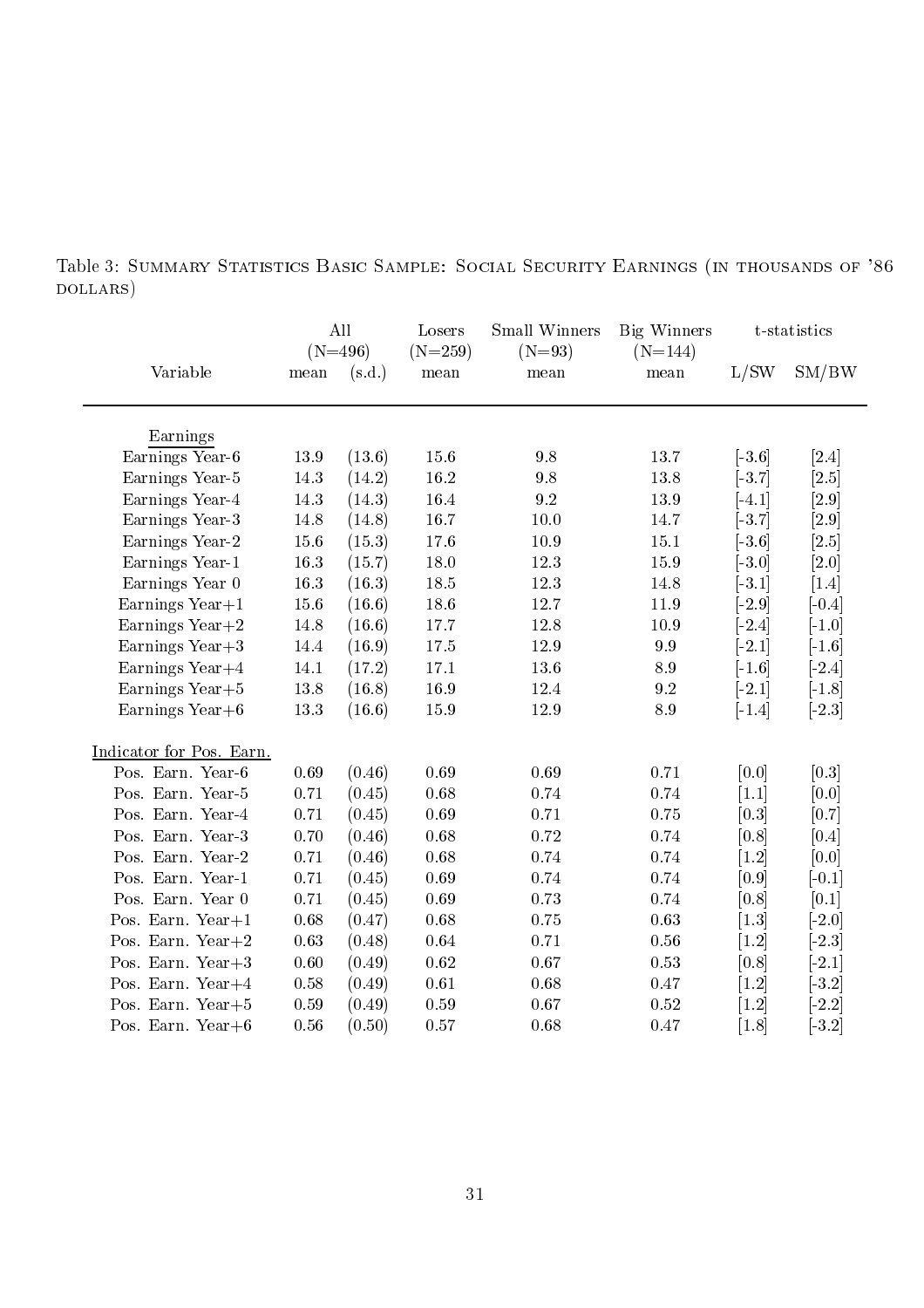Table 4: SMALL WINNERS AND LOSER SAMPLE (N=352), EFFECTS OF LOTTERY PRIZES ON LABOR Supply and Social Security Earnings (in thousands of <sup>1986</sup> dollars)

|                    |           |            |                              | Winning $$15,000$ versus 0 |          |               | Elasticity |            |          |            |         |            |  |
|--------------------|-----------|------------|------------------------------|----------------------------|----------|---------------|------------|------------|----------|------------|---------|------------|--|
|                    |           | Prop Score |                              | OLS(dummy)                 |          | $OLS$ (level) |            | Prop Score |          | OLS(dummy) |         | OLS(level) |  |
|                    | est.      | s.e.       | $\mathop{\rm est}\nolimits.$ | s.e.                       | est.     | s.e.          | est.       | s.e.       | est.     | s.e.       | est.    | s.e.       |  |
| Hours              | $\rm 0.2$ | (5.8)      | 1.6                          | (2.4)                      | 0.1      | (2.1)         | 0.00       | (0.05)     | 0.01     | (0.02)     | 0.00    | (0.02)     |  |
| Positive Hours     | 0.04      | (0.09)     | 0.06                         | (0.05)                     | 0.06     | (0.05)        | $0.01\,$   | (0.03)     | 0.02     | (0.02)     | 0.02    | (0.02)     |  |
| Working            | 0.08      | (0.11)     | 0.06                         | (0.06)                     | 0.02     | (0.05)        | 0.03       | (0.05)     | 0.03     | (0.03)     | 0.01    | (0.02)     |  |
| Working Spouse     | 0.06      | (0.10)     | $-0.05$                      | (0.07)                     | $-0.01$  | (0.06)        | 0.04       | (0.07)     | $-0.03$  | 0.05       | $-0.00$ | (0.05)     |  |
| Earnings 0         | $2.3\,$   | (2.9)      | $-0.7$                       | (0.8)                      | $-0.8$   | (0.7)         | 0.04       | (0.04)     | $-0.01$  | (0.01)     | $-0.01$ | (0.01)     |  |
| Earnings 1         | $1.2\,$   | (3.1)      | $-2.0$                       | (1.2)                      | $-2.1$   | (1.0)         | 0.02       | (0.05)     | $-0.03$  | (0.02)     | $-0.03$ | (0.02)     |  |
| Earnings 2         | 3.0       | (3.1)      | $-1.4$                       | (1.3)                      | $-1.7$   | (1.2)         | 0.05       | (0.05)     | $-0.02$  | (0.02)     | $-0.03$ | (0.02)     |  |
| Earnings 3         | $2.5\,$   | (3.3)      | $-0.7$                       | (1.5)                      | $-1.4$   | (1.3)         | 0.04       | (0.05)     | $-0.01$  | (0.02)     | $-0.02$ | (0.02)     |  |
| Earnings 4         | $2.8\,$   | (3.5)      | $-0.5$                       | (1.8)                      | $-1.5$   | (1.5)         | $0.05\,$   | (0.06)     | $-0.01$  | (0.03)     | $-0.02$ | (0.02)     |  |
| Earnings 5         | 0.6       | (3.4)      | $-1.1$                       | (1.8)                      | $-1.4$   | (1.5)         | $0.01\,$   | (0.06)     | $-0.02$  | (0.03)     | $-0.02$ | (0.03)     |  |
| Earnings 6         | $3.3\,$   | (3.3)      | $0.6\,$                      | (1.8)                      | $-0.0$   | (1.6)         | $0.06\,$   | (0.06)     | $0.01\,$ | (0.03)     | $-0.00$ | (0.03)     |  |
| Pos Earn 0         | $-0.00$   | (0.11)     | $-0.01$                      | (0.03)                     | $-0.02$  | (0.03)        | $-0.00$    | (0.04)     | $-0.00$  | (0.01)     | $-0.01$ | (0.01)     |  |
| Pos Earn 1         | 0.12      | (0.11)     | 0.05                         | (0.04)                     | 0.04     | (0.04)        | 0.05       | (0.04)     | 0.02     | (0.02)     | 0.01    | (0.01)     |  |
| Pos Earn 2         | 0.11      | (0.11)     | 0.04                         | (0.05)                     | 0.05     | (0.04)        | 0.04       | (0.04)     | 0.01     | (0.02)     | 0.02    | (0.02)     |  |
| Pos Earn 3         | 0.04      | (0.12)     | 0.02                         | (0.05)                     | $-0.01$  | (0.05)        | $0.01\,$   | (0.05)     | 0.01     | (0.02)     | $-0.00$ | (0.02)     |  |
| Pos Earn 4         | 0.03      | (0.11)     | $-0.01$                      | (0.06)                     | $-0.03$  | (0.05)        | $0.01\,$   | (0.05)     | $-0.01$  | (0.02)     | $-0.01$ | (0.02)     |  |
| Pos Earn 5         | 0.03      | (0.12)     | 0.02                         | (0.06)                     | $0.01\,$ | (0.05)        | $0.01\,$   | (0.05)     | $0.01\,$ | (0.02)     | 0.00    | (0.02)     |  |
| Pos Earn 6         | 0.08      | (0.12)     | 0.08                         | (0.06)                     | 0.03     | (0.05)        | $\rm 0.03$ | (0.05)     | 0.03     | (0.02)     | 0.01    | (0.02)     |  |
| Value Cars         | $2.1\,$   | (4.9)      | $-0.7$                       | (2.3)                      | $-0.3$   | (2.0)         | $-0.03$    | (0.08)     | $-0.01$  | (0.04)     | $-0.01$ | (0.03)     |  |
| Debt Cars          | $3.2\,$   | (1.4)      | 1.4                          | (0.9)                      | 1.5      | (0.8)         | 0.37       | (0.17)     | 0.17     | (0.11)     | 0.18    | (0.09)     |  |
| Net Value Cars     | $-2.0$    | (3.4)      | $-2.7$                       | (2.3)                      | $-2.0$   | (2.0)         | $-0.04$    | (0.07)     | $-0.05$  | (0.04)     | $-0.04$ | (0.04)     |  |
| Value Home         | 8.4       | (17.5)     | $-9.1$                       | (17.3)                     | $-10.2$  | (14.9)        | $0.01\,$   | (0.03)     | $-0.01$  | (0.03)     | $-0.02$ | (0.02)     |  |
| Debt Home          | 19.2      | (13.2)     | 17.5                         | (9.3)                      | 11.9     | (8.0)         | $0.13\,$   | (0.09)     | 0.12     | (0.06)     | 0.08    | (0.05)     |  |
| Net Value Home     | $-8.8$    | (15.1)     | $-26.0$                      | (15.8)                     | $-22.5$  | (13.6)        | $-0.02$    | (0.03)     | $-0.05$  | (0.03)     | $-0.05$ | (0.03)     |  |
| Log Ret. Accts     | $-0.69$   | (0.44)     | $-0.45$                      | (0.28)                     | $-0.25$  | (0.24)        | $-0.18$    | (0.12)     | $-0.12$  | (0.07)     | $-0.06$ | (0.06)     |  |
| $Log B/MF$ .       | $-1.87$   | (0.47)     | $-0.90$                      | (0.33)                     | $-0.67$  | (0.29)        | $-0.48$    | (0.12)     | $-0.23$  | (0.08)     | $-0.17$ | (0.07)     |  |
| Log Gen Sav        | $-0.72$   | (0.37)     | $-0.44$                      | (0.25)                     | $-0.14$  | (0.22)        | $-0.19$    | (0.10)     | $-0.12$  | (0.06)     | $-0.04$ | (0.06)     |  |
| Log Tot Fin Assts  | $-1.18$   | (0.33)     | $-0.71$                      | (0.22)                     | $-0.47$  | (0.20)        | $-0.31$    | (0.09)     | $-0.18$  | (0.06)     | $-0.12$ | (0.05)     |  |
| Sav. This Year     | 0.01      | (0.03)     | 0.02                         | (0.02)                     | $0.02\,$ | (0.01)        | 0.03       | (0.07)     | 0.04     | (0.04)     | 0.06    | (0.04)     |  |
| Sav. Next Year     | 0.01      | (0.02)     | 0.04                         | (0.02)                     | $0.05\,$ | (0.02)        | $0.03\,$   | (0.05)     | 0.10     | (0.04)     | 0.12    | (0.04)     |  |
| Chang in Sav. Rate | $0.02\,$  | (0.01)     | 0.03                         | (0.01)                     | 0.03     | (0.01)        | 0.67       | (0.22)     | 0.72     | (0.23)     | 0.74    | (0.20)     |  |
|                    |           |            |                              |                            |          |               |            |            |          |            |         |            |  |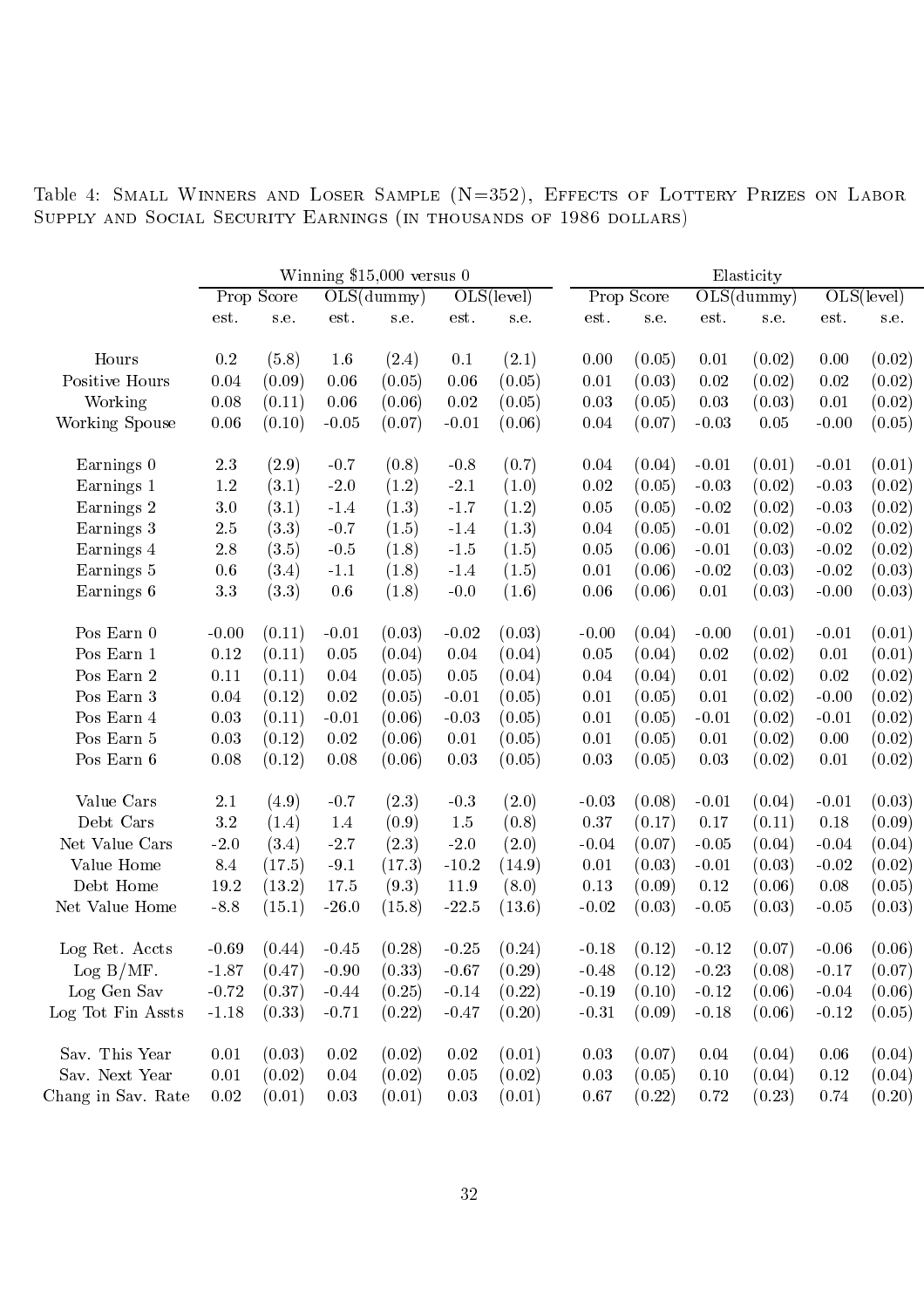|                     | Winning \$80,000 versus \$15,000<br>OLS(level)<br>OLS(dummy) |        |         |        | OLS(dummy)<br>OLS(logs) |        |          |        | Elasticity<br>OLS(level) |        |         |           |
|---------------------|--------------------------------------------------------------|--------|---------|--------|-------------------------|--------|----------|--------|--------------------------|--------|---------|-----------|
|                     |                                                              |        |         |        |                         |        |          |        |                          |        |         | OLS(logs) |
|                     | est.                                                         | s.e.   | est.    | s.e.   | est.                    | s.e.   | est.     | s.e.   | est.                     | s.e.   | est.    | s.e.      |
| Hours               | $-9.3$                                                       | (2.6)  | $-4.1$  | (1.4)  | $-8.7$                  | (2.2)  | $-0.25$  | (0.07) | $-0.11$                  | (0.04) | $-0.17$ | (0.04)    |
| Positive Hours      | $-0.17$                                                      | (0.05) | $-0.06$ | (0.03) | $-0.13$                 | (0.04) | $-0.18$  | (0.05) | $-0.06$                  | (0.03) | $-0.11$ | (0.04)    |
| Working             | $-0.29$                                                      | (0.06) | $-0.11$ | (0.03) | $-0.24$                 | (0.05) | $-0.48$  | (0.09) | $-0.18$                  | (0.05) | $-0.28$ | (0.06)    |
| Working Spouse      | $0.02\,$                                                     | (0.06) | $-0.04$ | (0.03) | $-0.01$                 | (0.05) | $0.05\,$ | (0.13) | $-0.09$                  | (0.07) | $-0.02$ | (0.08)    |
| Earnings 0          | $-0.6$                                                       | (0.8)  | $-1.1$  | (0.4)  | $-1.6$                  | (0.6)  | $-0.04$  | (0.05) | $-0.06$                  | (0.02) | $-0.07$ | (0.03)    |
| Earnings 1          | $-3.2$                                                       | (1.2)  | $-2.6$  | (0.6)  | $-4.5$                  | (1.0)  | $-0.22$  | (0.08) | $-0.18$                  | (0.04) | $-0.23$ | (0.05)    |
| Earnings 2          | $-3.9$                                                       | (1.4)  | $-2.9$  | (0.7)  | $-5.3$                  | (1.2)  | $-0.28$  | (0.10) | $-0.21$                  | (0.05) | $-0.28$ | (0.06)    |
| Earnings 3          | $-4.6$                                                       | (1.5)  | $-2.6$  | (0.8)  | $-5.5$                  | (1.2)  | $-0.36$  | (0.11) | $-0.20$                  | (0.06) | $-0.30$ | (0.07)    |
| Earnings 4          | $-6.2$                                                       | (1.6)  | $-3.1$  | (0.9)  | $-6.7$                  | (1.3)  | $-0.49$  | (0.13) | $-0.24$                  | (0.07) | $-0.38$ | (0.08)    |
| Earnings 5          | $-4.5$                                                       | (1.5)  | $-2.3$  | (0.8)  | $-5.0$                  | (1.3)  | $-0.36$  | (0.12) | $-0.19$                  | (0.07) | $-0.29$ | (0.08)    |
| Earnings 6          | $-5.0$                                                       | (1.6)  | $-2.4$  | (0.8)  | $-5.0$                  | (1.3)  | $-0.41$  | (0.13) | $-0.20$                  | (0.07) | $-0.29$ | (0.08)    |
|                     |                                                              |        |         |        |                         |        |          |        |                          |        |         |           |
| Pos. Earn 0         | $-0.00$                                                      | (0.03) | $-0.02$ | (0.02) | $-0.01$                 | (0.03) | $-0.00$  | (0.04) | $-0.03$                  | (0.02) | $-0.01$ | (0.02)    |
| Pos. Earn 1         | $-0.13$                                                      | (0.05) | $-0.09$ | (0.02) | $-0.15$                 | (0.04) | $-0.16$  | (0.06) | $-0.12$                  | (0.03) | $-0.13$ | (0.03)    |
| Pos. Earn 2         | $-0.14$                                                      | (0.05) | $-0.09$ | (0.02) | $-0.15$                 | (0.04) | $-0.19$  | (0.07) | $-0.12$                  | (0.03) | $-0.14$ | (0.04)    |
| Pos. Earn 3         | $-0.11$                                                      | (0.06) | $-0.08$ | (0.03) | $-0.15$                 | (0.05) | $-0.17$  | (0.08) | $-0.12$                  | (0.04) | $-0.16$ | (0.05)    |
| Pos. Earn 4         | $-0.19$                                                      | (0.06) | $-0.10$ | (0.03) | $-0.21$                 | (0.05) | $-0.30$  | (0.09) | $-0.16$                  | (0.05) | $-0.23$ | (0.05)    |
| Pos. Earn 5         | $-0.13$                                                      | (0.06) | $-0.10$ | (0.03) | $-0.18$                 | (0.05) | $-0.19$  | (0.08) | $-0.14$                  | (0.04) | $-0.19$ | (0.05)    |
| Pos. Earn 6         | $-0.19$                                                      | (0.06) | $-0.10$ | (0.03) | $-0.21$                 | (0.05) | $-0.30$  | (0.09) | $-0.16$                  | (0.05) | $-0.23$ | (0.05)    |
| Value Cars          | 7.9                                                          | (2.7)  | $5.3\,$ | (1.4)  | 8.9                     | (2.3)  | 0.34     | (0.12) | 0.23                     | (0.06) | 0.28    | (0.07)    |
| Debt Cars           | 0.4                                                          | (1.1)  | 0.4     | (0.5)  | 0.7                     | (0.9)  | 0.08     | (0.23) | 0.09                     | (0.11) | 0.11    | (0.14)    |
| Net Value Cars      | 6.1                                                          | (2.3)  | 4.8     | (1.1)  | 7.8                     | (1.9)  | 0.33     | (0.12) | 0.26                     | (0.06) | 0.31    | (0.07)    |
| Value Home          | 29.1                                                         | (13.9) | 31.3    | (7.0)  | 41.5                    | (11.6) | 0.16     | (0.08) | 0.17                     | (0.04) | 0.16    | (0.04)    |
| Debt Home           | 20.9                                                         | (9.1)  | 23.6    | (4.5)  | 31.9                    | (7.5)  | 0.27     | (0.12) | 0.31                     | (0.06) | 0.30    | (0.07)    |
| Net Value Home      | 9.4                                                          | (10.5) | $7.3\,$ | (5.4)  | 9.7                     | (8.8)  | 0.08     | (0.09) | 0.06                     | (0.05) | 0.06    | (0.05)    |
|                     |                                                              |        |         |        |                         |        |          |        |                          |        |         |           |
| Log Ret. Accts      | $-0.23$                                                      | (0.25) | 0.01    | (0.13) | 0.01                    | (0.22) | $-0.19$  | (0.21) | 0.01                     | (0.11) | 0.00    | (0.13)    |
| $Log B/MF$ .        | 0.84                                                         | (0.29) | 0.58    | (0.14) | 1.13                    | (0.25) | 0.71     | (0.25) | 0.49                     | (0.12) | 0.67    | (0.15)    |
| Log Gen Sav.        | 0.73                                                         | (0.21) | 0.37    | (0.11) | 0.82                    | (0.18) | 0.62     | (0.18) | 0.32                     | (0.09) | 0.50    | (0.11)    |
| Log Tot Fin Assts   | 0.60                                                         | (0.22) | 0.38    | (0.11) | 0.79                    | (0.19) | 0.51     | (0.19) | 0.33                     | (0.09) | 0.48    | (0.11)    |
| Sav. This Year      | $\rm 0.03$                                                   | (0.02) | 0.03    | (0.01) | 0.06                    | (0.02) | 0.23     | (0.13) | 0.17                     | (0.07) | 0.27    | (0.08)    |
| Sav. Next Year      | 0.03                                                         | (0.02) | 0.03    | (0.01) | 0.06                    | (0.02) | 0.16     | (0.13) | 0.17                     | (0.06) | 0.26    | (0.08)    |
| Change in Sav. Rate | $-0.00$                                                      | (0.01) | 0.00    | (0.01) | 0.01                    | (0.01) | $-0.09$  | (0.44) | $0.17\,$                 | (0.22) | 0.23    | (0.27)    |
|                     |                                                              |        |         |        |                         |        |          |        |                          |        |         |           |

Table 5: WINNERS SAMPLE (N=237), EFFECTS OF LOTTERY PRIZES ON LABOR SUPPLY AND SOCIAL Security Earnings (in thousands of <sup>1986</sup> dollars)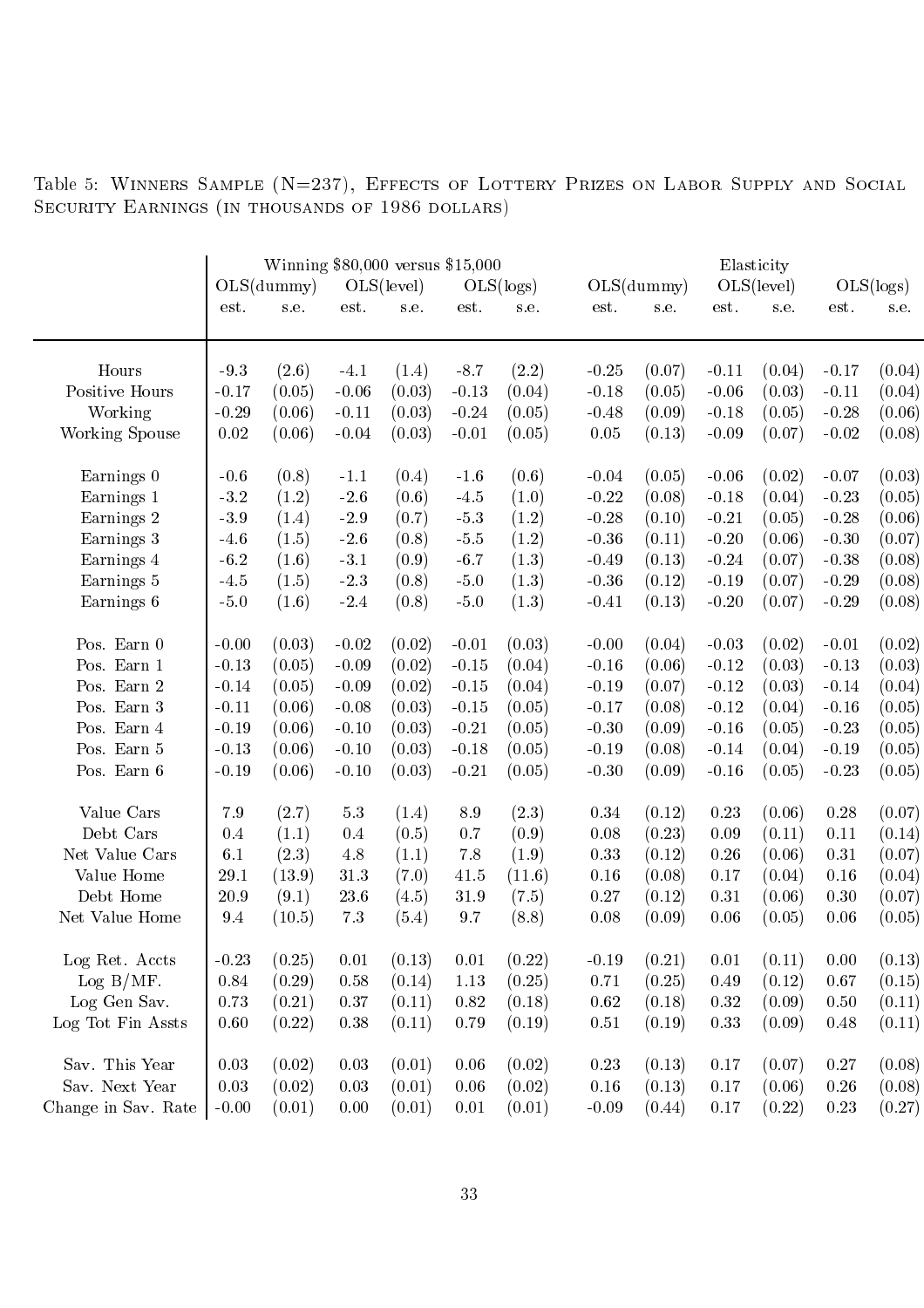|                     | Losers/Small-Winners $(N=352)$ |        |          |        | Winners $(N=237)$                                 |            |        |          |        |                                     |  |
|---------------------|--------------------------------|--------|----------|--------|---------------------------------------------------|------------|--------|----------|--------|-------------------------------------|--|
|                     |                                | Men    |          | Women  | $t$ -stat                                         |            | Men    |          | Women  | $t$ -stat                           |  |
|                     | elast.                         | s.e.   | elast.   | s.e.   | dif                                               | elast.     | s.e.   | elast.   | s.e.   | dif                                 |  |
| Hours               | $-0.01$                        | (0.02) | 0.01     | (0.02) | $[-0.6]$                                          | $-0.10$    | (0.04) | $-0.31$  | (0.14) | $\vert 1.5 \vert$                   |  |
| Positive Hours      | 0.01                           | (0.02) | 0.03     | (0.02) | $[-0.4]$                                          | $-0.06$    | (0.03) | $-0.17$  | (0.11) | [1.0]                               |  |
| Working             | $0.02\,$                       | (0.03) | 0.00     | (0.03) | $\left[0.4\right]$                                | $-0.17$    | (0.05) | $-0.25$  | (0.13) | [0.6]                               |  |
| Working Spouse      | $-0.03$                        | (0.06) | $0.02\,$ | (0.06) | $[-0.7]$                                          | $-0.11$    | (0.07) | 0.08     | (0.19) | $[-0.9]$                            |  |
| Earnings 0          | $-0.02$                        | (0.01) | $-0.01$  | (0.01) | $[-0.8]$                                          | $-0.06$    | (0.03) | $-0.07$  | (0.07) | [0.0]                               |  |
| Earnings 1          | $-0.04$                        | (0.02) | $-0.02$  | (0.02) | $[-0.7]$                                          | $-0.18$    | (0.05) | $-0.14$  | (0.12) | $[-0.4]$                            |  |
| Earnings 2          | $-0.02$                        | (0.02) | $-0.03$  | (0.02) | $\left[0.3\right]$                                | $-0.22$    | (0.06) | $-0.19$  | (0.14) | $\lceil -0.2 \rceil$                |  |
| Earnings 3          | $-0.03$                        | (0.03) | $-0.02$  | (0.03) | $\lceil -0.3 \rceil$                              | $-0.19$    | (0.06) | $-0.29$  | (0.16) | [0.6]                               |  |
| Earnings 4          | $-0.02$                        | (0.03) | $-0.03$  | (0.03) | $\left[ 0.0 \right]$                              | $-0.23$    | (0.07) | $-0.28$  | (0.18) | 0.3                                 |  |
| Earnings 5          | $-0.05$                        | (0.03) | $0.00\,$ | (0.03) | $[-1.2]$                                          | $-0.18$    | (0.07) | $-0.23$  | (0.18) | $\begin{bmatrix} 0.3 \end{bmatrix}$ |  |
| Earnings 6          | $-0.02$                        | (0.04) | $0.02\,$ | (0.04) | $[-0.7]$                                          | $-0.19$    | (0.07) | $-0.26$  | (0.18) | $\left[0.4\right]$                  |  |
| Pos. Earn. 0        | $-0.03$                        | (0.01) | $0.01\,$ | (0.01) | $[-2.3]$                                          | $-0.04$    | (0.02) | $0.05\,$ | (0.05) | $[-1.6]$                            |  |
| Pos. Earn. 1        | $-0.02$                        | (0.02) | $0.04\,$ | (0.02) | $\lceil 2.6 \rceil$                               | $-0.11$    | (0.03) | $-0.20$  | (0.08) | $\lceil 1.1 \rceil$                 |  |
| Pos. Earn. 2        | 0.01                           | (0.02) | 0.03     | (0.02) | $[-0.4]$                                          | $-0.11$    | (0.04) | $-0.18$  | (0.09) | $\left[0.8\right]$                  |  |
| Pos. Earn. 3        | $-0.02$                        | (0.02) | $0.02\,$ | (0.03) | $[-1.2]$                                          | $-0.11$    | (0.04) | $-0.21$  | (0.11) | 0.9                                 |  |
| Pos. Earn. 4        | $-0.01$                        | (0.03) | $-0.01$  | (0.03) | $[-0.1]$                                          | $-0.13$    | (0.05) | $-0.32$  | (0.12) | $[1.4]$                             |  |
| Pos. Earn. 5        | $-0.04$                        | (0.03) | 0.05     | (0.03) | $[-2.3]$                                          | $-0.12$    | (0.05) | $-0.27$  | (0.12) | $\lceil 1.2 \rceil$                 |  |
| Pos. Earn. 6        | $-0.01$                        | (0.03) | 0.03     | (0.03) | $[-1.2]$                                          | $-0.14$    | (0.05) | $-0.26$  | (0.13) | $\left[0.9\right]$                  |  |
| Value Cars          | 0.00                           | (0.04) | $-0.01$  | (0.04) | $\left[0.3\right]$                                | 0.22       | (0.06) | 0.29     | (0.16) | $[-0.4]$                            |  |
| Debt Cars           | 0.23                           | (0.12) | $0.12\,$ | (0.12) | $\left[0.8\right]$                                | $0.13\,$   | (0.12) | $-0.22$  | (0.32) | $\lfloor 1.1 \rfloor$               |  |
| Net Value Cars      | $-0.05$                        | (0.05) | $-0.03$  | (0.05) | $[-0.2]$                                          | $0.26\,$   | (0.06) | 0.26     | (0.16) | $[-0.0]$                            |  |
| Value Home          | $-0.04$                        | (0.03) | $0.01\,$ | (0.03) | $\lceil 1.3 \rceil$                               | 0.18       | (0.04) | 0.11     | (0.10) | [0.7]                               |  |
| Debt Home           | 0.03                           | (0.07) | 0.12     | (0.07) | $[-1.0]$                                          | $\rm 0.32$ | (0.06) | 0.23     | (0.16) | [0.5]                               |  |
| Net Value Home      | $-0.06$                        | (0.04) | $-0.03$  | (0.04) | $[-0.8]$                                          | $0.07\,$   | (0.05) | $-0.01$  | (0.13) | $\left[ 0.6 \right]$                |  |
| Log Ret. Accts      | 0.01                           | (0.09) | $-0.13$  | (0.08) | $\left[ \begin{array}{c} 1.3 \end{array} \right]$ | $-0.03$    | (0.05) | 0.24     | (0.13) | $[-2.0]$                            |  |
| Log B/MF            | $-0.24$                        | (0.10) | $-0.12$  | (0.09) | $\left[ -1,1\right]$                              | $0.24\,$   | (0.07) | 0.45     | (0.19) | $[-1.0]$                            |  |
| Log Gen Sav         | 0.00                           | (0.08) | $-0.06$  | (0.07) | $\left[0.7\right]$                                | 0.11       | (0.04) | 0.23     | (0.10) | $[-1.2]$                            |  |
| Log Tot Fin Assts   | $-0.11$                        | (0.07) | $-0.14$  | (0.06) | $\left[0.4\right]$                                | $0.07\,$   | (0.03) | $0.21\,$ | (0.07) | $[-1.9]$                            |  |
| Sav. This Year      | 0.05                           | (0.05) | $0.06\,$ | (0.05) | $[-0.1]$                                          | 0.17       | (0.07) | 0.21     | (0.19) | $\left[-0.2\right]$                 |  |
| Sav. Next Year      | 0.14                           | (0.05) | 0.09     | (0.05) | $\left[0.9\right]$                                | $0.17\,$   | (0.07) | 0.22     | (0.19) | $[-0.3]$                            |  |
| Change in Sav. Rate | 1.19                           | (0.25) | 0.25     | (0.26) | 2.8                                               | $0.15\,$   | (0.24) | $0.29\,$ | (0.67) | $[-0.2]$                            |  |

Table 6: ELASTICITIES BY GENDER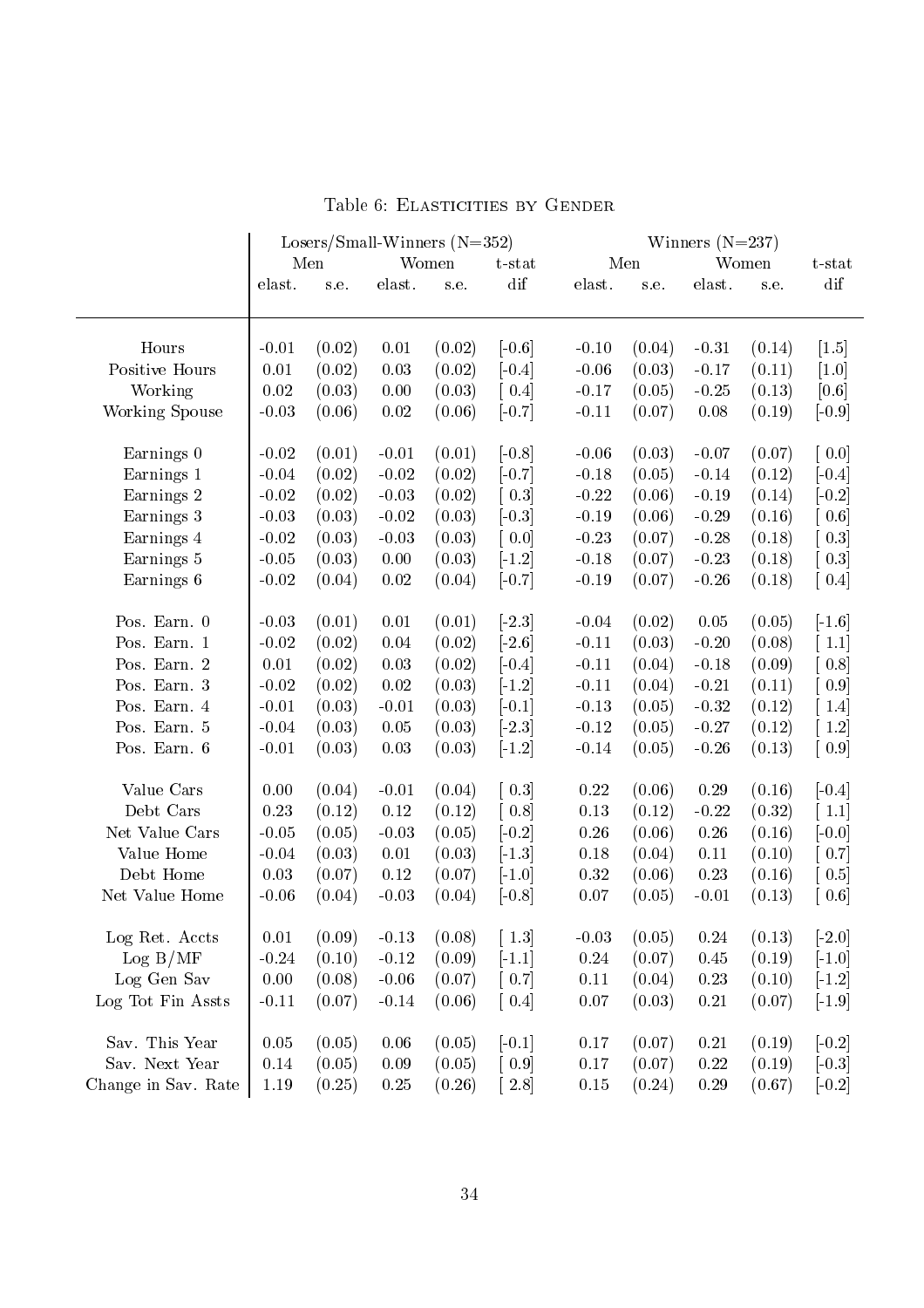|                     | Losers/Small-Winners $(N=352)$ |          |          |           |                                     | Winners $(N=237)$ |          |          |           |                       |  |  |
|---------------------|--------------------------------|----------|----------|-----------|-------------------------------------|-------------------|----------|----------|-----------|-----------------------|--|--|
|                     |                                | Pos Earn |          | Zero Earn | $t$ -stat                           |                   | Pos Earn |          | Zero Earn | $t$ -stat             |  |  |
|                     | elast.                         | s.e.     | elast.   | s.e.      | dif                                 | elast.            | s.e.     | elast.   | s.e.      | dif                   |  |  |
| Hours               | 0.00                           | (0.02)   | $-0.01$  | (0.03)    | [0.3]                               | $-0.13$           | (0.05)   | $-0.09$  | (0.05)    | $[-0.6]$              |  |  |
| Positive Hours      | 0.03                           | (0.02)   | $-0.00$  | (0.03)    | [1.0]                               | $-0.05$           | (0.04)   | $-0.08$  | (0.04)    | 0.5                   |  |  |
| Working             | 0.03                           | (0.03)   | $-0.03$  | (0.04)    | $[1.3]$                             | $-0.22$           | (0.06)   | $-0.12$  | (0.08)    | $[-1.1]$              |  |  |
| Working Spouse      | 0.03                           | (0.05)   | $-0.06$  | (0.07)    | $[1.0]$                             | $-0.12$           | (0.08)   | $-0.04$  | (0.10)    | $[-0.2]$              |  |  |
| Earnings 0          | $-0.02$                        | (0.01)   | $0.00\,$ | (0.02)    | $[-1.0]$                            | $-0.11$           | (0.03)   | $-0.00$  | (0.04)    | $\lfloor 2.2 \rfloor$ |  |  |
| Earnings 1          | $-0.04$                        | (0.02)   | $-0.02$  | (0.03)    | $[-0.8]$                            | $-0.29$           | (0.05)   | $-0.02$  | (0.06)    | $[-3.2]$              |  |  |
| Earnings 2          | $-0.04$                        | (0.02)   | $-0.01$  | (0.03)    | $\left[-0.8\right]$                 | $-0.35$           | (0.07)   | $-0.02$  | (0.08)    | $\lfloor 3.2 \rfloor$ |  |  |
| Earnings 3          | $-0.03$                        | (0.02)   | $0.00\,$ | (0.04)    | $[-0.8]$                            | $-0.33$           | (0.07)   | $-0.02$  | (0.09)    | $\lceil 2.7 \rceil$   |  |  |
| Earnings 4          | $-0.04$                        | (0.03)   | $0.01\,$ | (0.04)    | $[-1.1]$                            | $-0.37$           | (0.09)   | $-0.05$  | (0.10)    | $[-2.5]$              |  |  |
| Earnings 5          | $-0.04$                        | (0.03)   | 0.00     | (0.04)    | $[-0.8]$                            | $-0.29$           | (0.08)   | $-0.03$  | (0.10)    | $[-2.1]$              |  |  |
| Earnings 6          | $-0.01$                        | (0.03)   | $0.03\,$ | (0.05)    | $[-0.7]$                            | $-0.32$           | (0.08)   | $-0.03$  | (0.10)    | $[-2.2]$              |  |  |
| Pos Earn 0          | $-0.02$                        | (0.01)   | $0.02\,$ | (0.02)    | $[-2.4]$                            | $-0.05$           | (0.02)   | $-0.00$  | (0.03)    | $\lceil 1.3 \rceil$   |  |  |
| Pos Earn 1          | $-0.00$                        | (0.02)   | 0.05     | (0.02)    | $[-1.9]$                            | $-0.15$           | (0.04)   | $-0.06$  | (0.04)    | $[-1.6]$              |  |  |
| Pos Earn 2          | 0.02                           | (0.02)   | 0.02     | (0.03)    | $[-0.2]$                            | $-0.17$           | (0.04)   | $-0.04$  | (0.05)    | $\lceil 2.0 \rceil$   |  |  |
| Pos Earn 3          | $-0.02$                        | (0.02)   | $0.04\,$ | (0.03)    | $[-1.7]$                            | $-0.15$           | (0.05)   | $-0.07$  | (0.06)    | $[-0.9]$              |  |  |
| Pos Earn 4          | $-0.04$                        | (0.02)   | 0.04     | (0.03)    | $[-2.1]$                            | $-0.19$           | (0.06)   | $-0.10$  | (0.07)    | $[-1.0]$              |  |  |
| Pos Earn 5          | $-0.03$                        | (0.02)   | 0.08     | (0.04)    | $[-2.8]$                            | $-0.18$           | (0.06)   | $-0.09$  | (0.07)    | $[-1.1]$              |  |  |
| Pos Earn 6          | $-0.00$                        | (0.02)   | $0.05\,$ | (0.04)    | $[-1.4]$                            | $-0.21$           | (0.06)   | $-0.08$  | (0.07)    | $[-1.4]$              |  |  |
| Value Cars          | 0.00                           | (0.04)   | $-0.02$  | (0.05)    | $\left[0.3\right]$                  | $0.24\,$          | (0.07)   | $0.22\,$ | (0.10)    | [0.1]                 |  |  |
| Debt Cars           | $0.25\,$                       | (0.11)   | $0.01\,$ | (0.15)    | $\lceil 1.4 \rceil$                 | $0.02\,$          | (0.15)   | $0.18\,$ | (0.17)    | $[-0.7]$              |  |  |
| Net Value Cars      | $-0.05$                        | (0.04)   | $-0.02$  | (0.06)    | $[-0.5]$                            | $\rm 0.30$        | (0.07)   | $0.19\,$ | (0.09)    | [~0.9]                |  |  |
| Value Home          | $-0.00$                        | (0.03)   | $-0.04$  | (0.04)    | [0.8]                               | $0.21\,$          | (0.05)   | $0.11\,$ | (0.06)    | 1.3                   |  |  |
| Debt Home           | 0.14                           | (0.06)   | $-0.05$  | (0.09)    | [1.9]                               | $0.32\,$          | (0.07)   | $0.29\,$ | (0.09)    | $[\;\,0.3]$           |  |  |
| Net Value Home      | $-0.05$                        | (0.03)   | $-0.04$  | (0.04)    | $\left[-0.2\right]$                 | $0.11\,$          | (0.06)   | 0.00     | (0.07)    | 1.2                   |  |  |
| Log Ret. Accts      | $-0.10$                        | (0.08)   | $0.01\,$ | (0.10)    | $[-1.0]$                            | $0.09\,$          | (0.14)   | $-0.10$  | (0.16)    | [0.9]                 |  |  |
| $Log B/MF$ .        | $-0.19$                        | (0.09)   | $-0.15$  | (0.11)    | $[-0.3]$                            | 0.53              | (0.16)   | 0.43     | (0.19)    | [0.4]                 |  |  |
| Log Gen Sav         | $-0.09$                        | (0.07)   | $0.07\,$ | (0.09)    | $[-1.6]$                            | 0.47              | (0.12)   | 0.13     | (0.14)    | $\left[1.9\right]$    |  |  |
| Log Tot Fin Assts   | $-0.16$                        | (0.06)   | $-0.04$  | (0.08)    | $[-1.3]$                            | 0.41              | (0.12)   | $0.20\,$ | (0.14)    | $[1.2]$               |  |  |
| Sav. This Year      | 0.02                           | (0.04)   | $0.14\,$ | (0.06)    | $[-1.7]$                            | 0.19              | (0.09)   | 0.14     | (0.10)    | [0.4]                 |  |  |
| Sav. Next Year      | $0.10\,$                       | (0.04)   | 0.14     | (0.06)    | $[-0.6]$                            | $0.19\,$          | (0.08)   | 0.14     | (0.10)    | [0.4]                 |  |  |
| Change in Sav. Rate | 0.97                           | (0.23)   | $0.26\,$ | (0.32)    | $\begin{bmatrix} 1.9 \end{bmatrix}$ | $0.20\,$          | (0.29)   | $0.12\,$ | (0.34)    | [0.2]                 |  |  |

Table 7: ELASTICITIES BY EARNINGS STATUS PRIOR TO WINNING THE LOTTERY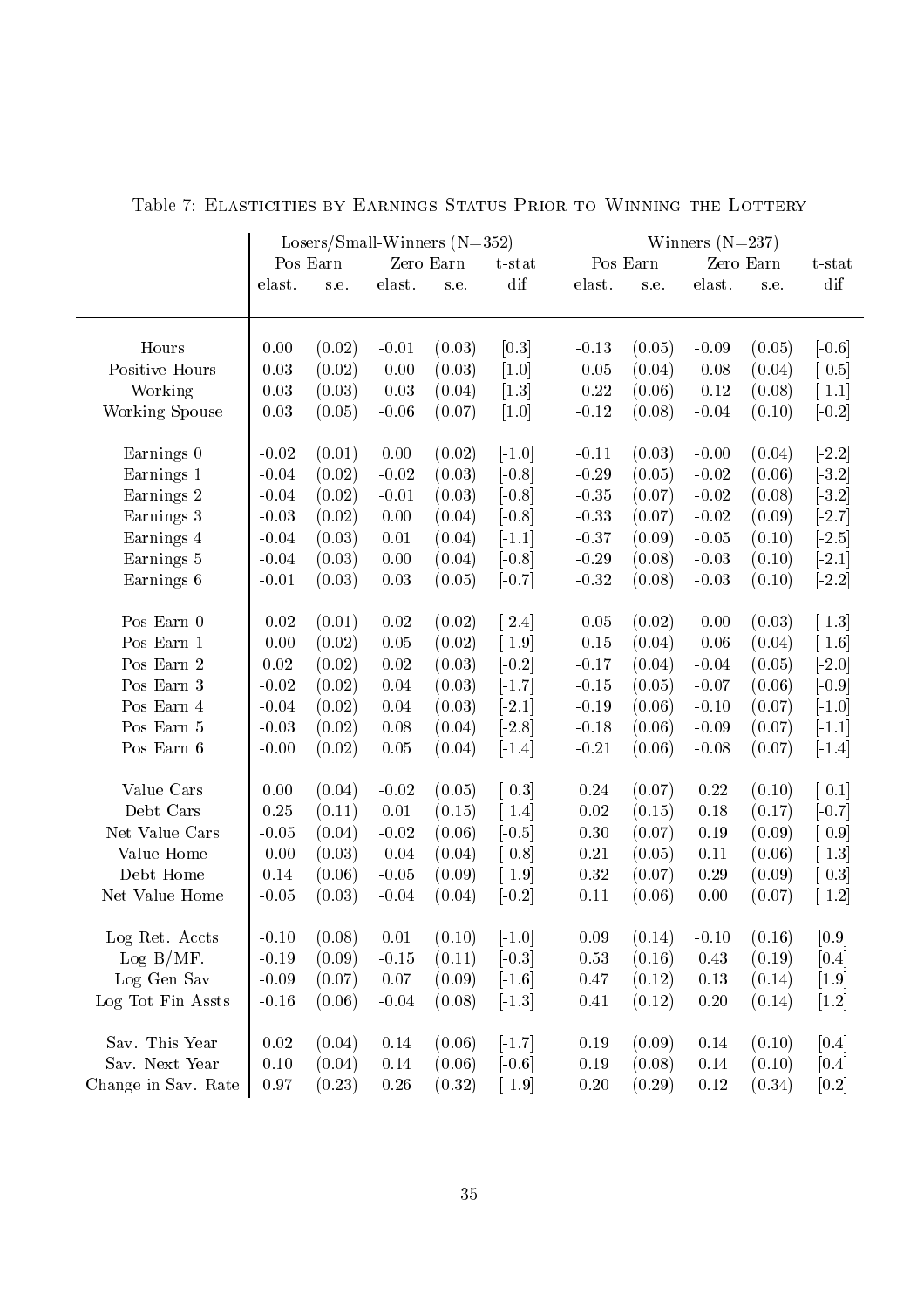|                     | Losers/Small-Winners $(N=352)$ |          |          |          |                      |            |          |                   |          |                     |
|---------------------|--------------------------------|----------|----------|----------|----------------------|------------|----------|-------------------|----------|---------------------|
|                     |                                | Age $40$ |          | Age $60$ | $t$ -stat            |            | Age $40$ | Winners $(N=237)$ | Age $60$ | t-stat              |
|                     | elast.                         | s.e.     | elast.   | s.e.     | dif                  | elast.     | s.e.     | elast.            | s.e.     | dif                 |
| Hours               | $-0.01$                        | (0.02)   | 0.04     | (0.03)   | $\lceil 1.9 \rceil$  | $-0.15$    | (0.05)   | $-0.07$           | (0.05)   | 1.4                 |
| Positive Hours      | 0.01                           | (0.02)   | 0.05     | (0.02)   | $\lceil 1.6 \rceil$  | $-0.07$    | (0.04)   | $-0.05$           | (0.04)   | [0.4]               |
| Working             | $-0.01$                        | (0.03)   | 0.04     | (0.03)   | $\left[ 1.3 \right]$ | $-0.22$    | (0.07)   | $-0.15$           | (0.06)   | [0.9]               |
| Working Spouse      | 0.02                           | (0.05)   | $-0.05$  | (0.06)   | $[-1.1]$             | $-0.17$    | (0.09)   | $-0.03$           | (0.08)   | $\lceil 1.5 \rceil$ |
| Earnings 0          | $-0.01$                        | (0.01)   | $-0.01$  | (0.01)   | $[-0.2]$             | $-0.11$    | (0.03)   | $-0.04$           | (0.03)   | $[2.1]$             |
| Earnings 1          | $-0.04$                        | (0.02)   | $-0.02$  | (0.02)   | $\lceil 1.1 \rceil$  | $-0.26$    | (0.06)   | $-0.13$           | (0.05)   | [2.0]               |
| Earnings 2          | $-0.03$                        | (0.02)   | $-0.02$  | (0.02)   | $\left[0.7\right]$   | $-0.33$    | (0.07)   | $-0.14$           | (0.06)   | $[2.4]$             |
| Earnings 3          | $-0.02$                        | (0.02)   | $-0.02$  | (0.03)   | 0.3                  | $-0.33$    | (0.08)   | $-0.12$           | (0.07)   | [2.4]               |
| Earnings 4          | $-0.04$                        | (0.03)   | $-0.00$  | (0.03)   | $\lceil 1.1 \rceil$  | $-0.35$    | (0.09)   | $-0.17$           | (0.08)   | $\left[1.8\right]$  |
| Earnings 5          | $-0.04$                        | (0.03)   | $-0.00$  | (0.03)   | $\lceil 1.0 \rceil$  | $-0.27$    | (0.09)   | $-0.13$           | (0.07)   | $[1.5]$             |
| Earnings 6          | $-0.01$                        | (0.03)   | $0.01\,$ | (0.04)   | $\left[0.6\right]$   | $-0.31$    | (0.09)   | $-0.13$           | (0.08)   | $\left[1.8\right]$  |
| Pos Earn 0          | $-0.01$                        | (0.01)   | $-0.01$  | (0.01)   | [0.1]                | $-0.05$    | (0.03)   | $-0.02$           | (0.02)   | $\left[1.2\right]$  |
| Pos Earn 1          | $0.01\,$                       | (0.02)   | 0.03     | (0.02)   | [0.9]                | $-0.16$    | (0.04)   | $-0.09$           | (0.03)   | $[1.7]$             |
| Pos Earn 2          | $0.01\,$                       | (0.02)   | 0.03     | (0.02)   | $[0.7]$              | $-0.19$    | (0.05)   | $-0.08$           | (0.04)   | [2.1]               |
| Pos Earn 3          | $-0.01$                        | (0.02)   | 0.00     | (0.03)   | $[0.3]$              | $-0.21$    | (0.06)   | $-0.06$           | (0.05)   | $[2.4]$             |
| Pos Earn 4          | $-0.02$                        | (0.02)   | 0.01     | (0.03)   | $[1.1]$              | $-0.24$    | (0.06)   | $-0.11$           | (0.05)   | [2.0]               |
| Pos Earn 5          | $-0.01$                        | (0.02)   | 0.03     | (0.03)   | [1.2]                | $-0.22$    | (0.06)   | $-0.10$           | (0.05)   | $\left[1.8\right]$  |
| Pos Earn 6          | $0.01\,$                       | (0.02)   | $0.02\,$ | (0.03)   | [0.3]                | $-0.23$    | (0.06)   | $-0.11$           | (0.05)   | $\left[1.8\right]$  |
| Value Cars          | $0.01\,$                       | (0.04)   | $-0.03$  | (0.05)   | $[-0.9]$             | 0.22       | (0.08)   | 0.24              | (0.07)   | 0.2                 |
| Debt Cars           | 0.18                           | (0.10)   | 0.17     | (0.13)   | $[-0.1]$             | $0.19\,$   | (0.16)   | $\,0.03\,$        | (0.13)   | $[-0.9]$            |
| Net Value Cars      | $-0.03$                        | (0.04)   | $-0.06$  | (0.05)   | $[-0.6]$             | $0.22\,$   | (0.08)   | $0.29\,$          | (0.07)   | [0.7]               |
| Value Home          | 0.00                           | (0.03)   | $-0.05$  | (0.03)   | $[-1.5]$             | $0.22\,$   | (0.05)   | 0.14              | (0.04)   | $[-1.5]$            |
| Debt Home           | 0.12                           | (0.06)   | 0.00     | (0.07)   | $[-1.6]$             | 0.34       | (0.08)   | 0.28              | (0.07)   | $[-0.7]$            |
| Net Value Home      | $-0.04$                        | (0.03)   | $-0.06$  | (0.04)   | $[-0.6]$             | $0.11\,$   | (0.06)   | 0.03              | (0.05)   | $[-1.2]$            |
| Log Ret. Accts      | $-0.10$                        | (0.07)   | 0.03     | (0.09)   | $\lceil 1.5 \rceil$  | $-0.04$    | (0.14)   | 0.05              | (0.12)   | [0.6]               |
| Log B/MF.           | $-0.16$                        | (0.08)   | $-0.20$  | (0.10)   | $[-0.5]$             | $0.42\,$   | (0.17)   | 0.53              | (0.14)   | [0.6]               |
| Log Gen Sav         | $-0.05$                        | (0.06)   | $-0.01$  | (0.08)   | [0.6]                | $0.25\,$   | (0.12)   | 0.36              | (0.11)   | [0.8]               |
| Log Tot Fin Assts   | $-0.13$                        | (0.06)   | $-0.11$  | (0.07)   | [0.4]                | $0.25\,$   | (0.13)   | 0.37              | (0.11)   | [0.9]               |
| Sav. This Year      | 0.04                           | (0.04)   | 0.10     | (0.05)   | $\lceil 1.1 \rceil$  | $0.07\,$   | (0.09)   | 0.24              | (0.08)   | 1.8                 |
| Sav. Next Year      | 0.11                           | (0.04)   | 0.13     | (0.05)   | [0.4]                | $0.10\,$   | (0.09)   | $0.22\,$          | (0.07)   | 1.3                 |
| Change in Sav. Rate | 0.86                           | (0.22)   | 0.49     | (0.27)   | $[-1.4]$             | $\rm 0.32$ | (0.30)   | 0.07              | (0.26)   | $[-0.7]$            |

Table 8: ELASTICITIES BY AGE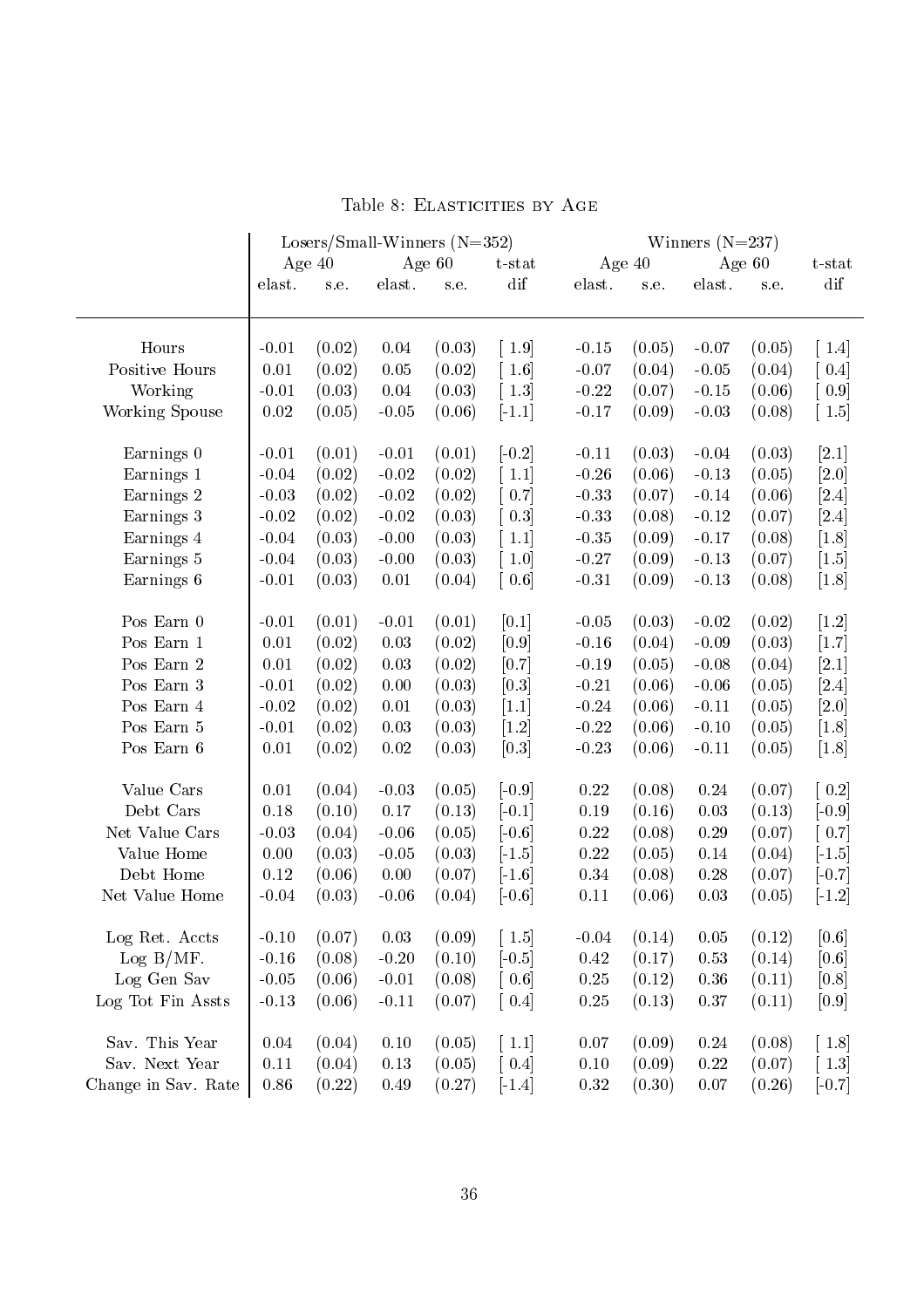|                                                                | Small-Winners/Losers<br>$(N=352)$ |                       |         | Big/Small Winners<br>$(N=237)$ |
|----------------------------------------------------------------|-----------------------------------|-----------------------|---------|--------------------------------|
|                                                                | est.                              | $t$ -stat             | est.    | $t$ -stat                      |
| Year Won                                                       | $-0.30$                           | $[-1.8]$              | $-0.12$ | $\lceil -1.1 \rceil$           |
| Number of Tickets Bought                                       | 0.40                              | [5.3]                 | $-0.01$ | $-[0.2]$                       |
| Years of High School                                           | $-0.42$                           | $[-2.3]$              | $-0.21$ | $\left[-1.5\right]$            |
| Years of College                                               | $-0.63$                           | $\lfloor 5.2 \rfloor$ | $-0.10$ | $[-1.0]$                       |
| Working at Time of Winning                                     | $0.16\,$                          | [0.3]                 | 0.03    | [0.1]                          |
| Male                                                           | $-0.69$                           | $[-1.8]$              | $-0.64$ | $[-2.0]$                       |
| Age at Time of Winning                                         | $-0.10$                           | $[-5.4]$              | $-0.03$ | $[-2.4]$                       |
| Earnings Year-6                                                | 0.00                              | 0.1                   |         |                                |
| Earnings Year-5                                                | $-0.00$                           | $-0.0$                |         |                                |
| Earnings Year-4                                                | $-0.07$                           | $\lceil 1.2 \rceil$   |         |                                |
| Earnings Year-3                                                | $0.09\,$                          | 1.4                   |         |                                |
| Earnings Year-2                                                | $-0.07$                           | $\lceil 1.2 \rceil$   |         |                                |
| Earnings Year-1                                                | $-0.01$                           | $\lceil 0.2 \rceil$   | $-0.01$ | $\left[1.0\right]$             |
| Positive Earnings Year-6                                       | 0.45                              | 0.7                   |         |                                |
| Positive Earnings Year-5                                       | 1.01                              | 1.1                   |         |                                |
| Positive Earnings Year-4                                       | $-0.69$                           | $-0.8$                |         |                                |
| Positive Earnings Year 3                                       | $-0.15$                           | $[-0.2]$              |         |                                |
| Positive Earnings Year-2                                       | 0.13                              | 0.2                   |         |                                |
| Positive Earnings Year-1                                       | $-0.05$                           | $\left[-0.1\right]$   | 0.03    | [0.1]                          |
| Test for Zero Coeff                                            |                                   |                       |         |                                |
| on Earn-6 to Earn-2 $\mathcal{X}^2(10)$                        |                                   | 7.4                   |         | 3.9                            |
| Test for Zero Coeff                                            |                                   |                       |         |                                |
| on Earn-6 to Earn-1 $\mathcal{X}^2(12)$<br>Test for Zero Coeff |                                   | 17.7                  |         | 5.0                            |
| on All Slope Coeff. $\mathcal{X}^2(19)$                        |                                   | 177.3                 |         | 24.0                           |

Table 9: Estimates of Propensity Score (Logit Model)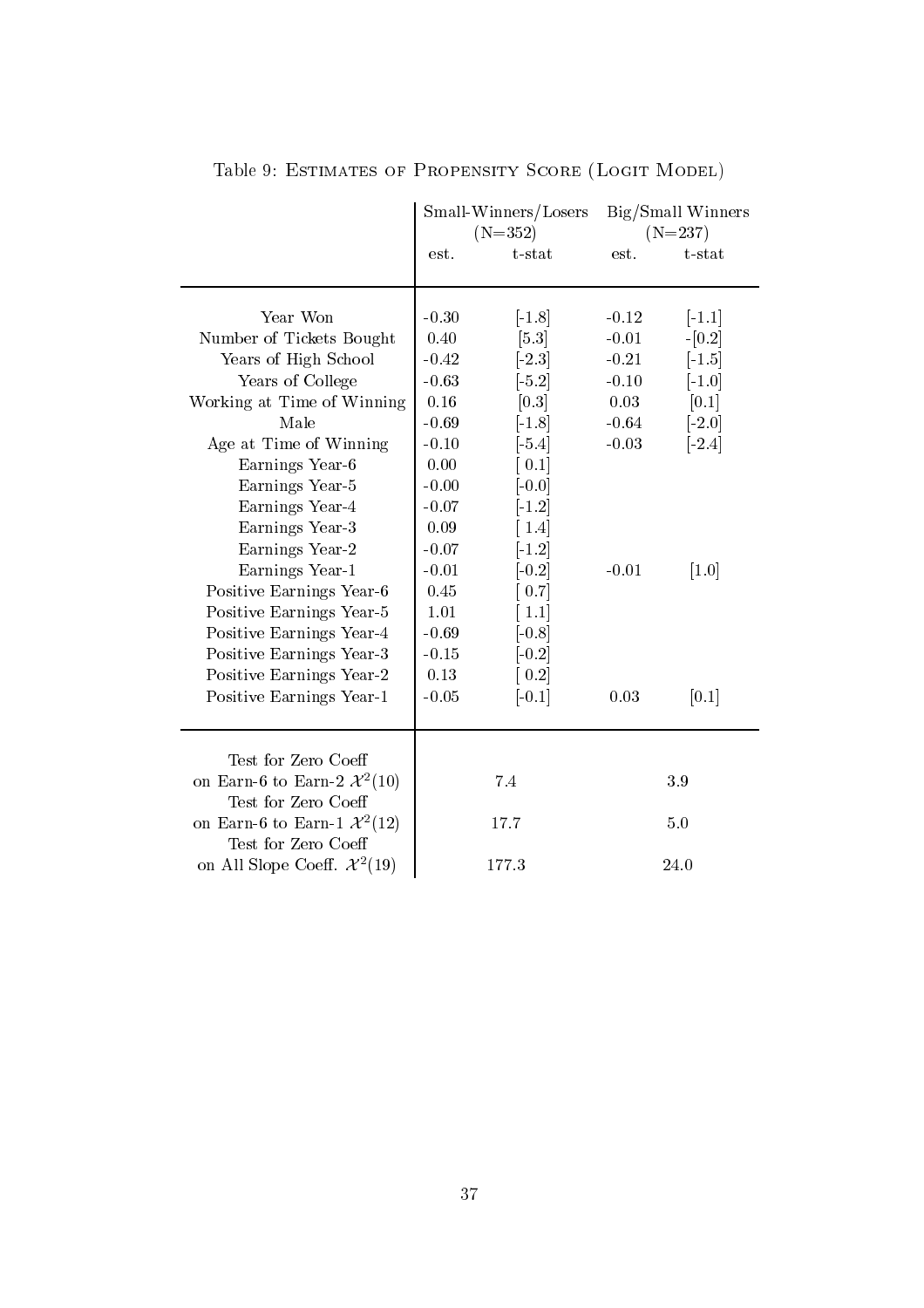Table 10: Small Winners and Loser Sample (N=352), Sensitivity Checks on Least Squares Estimates of Effect of Winning \$15,000 versus \$0 on Social Security Earnings

|          |        |                      |        |                      |         |                     |         | Last Year Used as Pre-lottery Year |         |           |         |                       |
|----------|--------|----------------------|--------|----------------------|---------|---------------------|---------|------------------------------------|---------|-----------|---------|-----------------------|
|          |        | Year-6               |        | Year-5               |         | Year-4              |         | Year-3                             |         | Year-2    |         | Year-1                |
|          | est.   | $t$ -stat            | est.   | $t$ -stat            |         | est. t-stat         |         | est. t-stat                        | est.    | $t$ -stat | est.    | t-stat                |
|          |        |                      |        |                      |         |                     |         |                                    |         |           |         |                       |
| Year-5   | $-0.9$ | $\lceil -1.4 \rceil$ |        |                      |         |                     |         |                                    |         |           |         |                       |
| Year-4   | $-2.6$ | $\lceil 2.6 \rceil$  | $-2.0$ | $\lceil -2.3 \rceil$ |         |                     |         |                                    |         |           |         |                       |
| Year-3   | $-2.5$ | $[-2.1]$             | $-1.8$ | $\lceil 1.6 \rceil$  | $0.2\,$ | [0.3]               |         |                                    |         |           |         |                       |
| Year-2   | $-3.1$ | $\lceil 2.3 \rceil$  | $-2.4$ | $\lceil 1.9 \rceil$  | $-0.6$  | $[-0.6]$            | $-0.8$  | $\lceil -1.2 \rceil$               |         |           |         |                       |
| Year-1   | $-3.5$ | $[-2.4]$             | $-2.7$ | $[-2.0]$             | $-0.9$  | $-0.7$              | $-1.0$  | $[-1.1]$                           | $0.4\,$ | $ -0.5 $  |         |                       |
|          |        |                      |        |                      |         |                     |         |                                    |         |           |         |                       |
| Year 0   | $-4.1$ | $\lceil 2.6 \rceil$  | $-3.2$ | $[-2.2]$             | $-1.5$  | $[-1.1]$            | $-1.6$  | $\lceil -1.4 \rceil$               | $-1.0$  | $[-1.0]$  | $-0.7$  | $\left[-0.9\right]$   |
| $Year+1$ | $-4.9$ | $\left[-2.9\right]$  | $-4.1$ | $\left[-2.6\right]$  | $-2.5$  | $[-1.7]$            | $-2.6$  | $\left[-2.0\right]$                | $-2.2$  | $[-1.8]$  | $-2.0$  | $[-1.7]$              |
| $Year+2$ | $-4.2$ | $[-2.4]$             | $-3.3$ | $[-2.0]$             | $-1.9$  | $-1.2$              | $-2.0$  | $[-1.4]$                           | $-1.6$  | $[-1.1]$  | $-1.4$  | $\left[ -1.0 \right]$ |
| $Year+3$ | $-3.3$ | $[-1.7]$             | $-2.4$ | $[-1.3]$             | $-1.2$  | $[-0.7]$            | $-1.3$  | $[-0.8]$                           | $-0.9$  | $[-0.6]$  | $-0.7$  | $\left[-0.5\right]$   |
| $Year+4$ | $-2.8$ | $[-1.4]$             | $-2.1$ | $[-1.1]$             | $-0.8$  | $\left[-0.4\right]$ | $-1.0$  | $[-0.5]$                           | $-0.7$  | $[-0.4]$  | $-0.5$  | $\left[-0.3\right]$   |
| $Year+5$ | $-3.5$ | $[-1.8]$             | $-2.9$ | $[-1.5]$             | $-1.4$  | $[-0.7]$            | $-1.4$  | $[-0.8]$                           | $-1.3$  | $[-0.7]$  | $-1.1$  | $[-0.6]$              |
| $Year+6$ | $-1.9$ | $[-1.0]$             | $-1.2$ | $[-0.6]$             | 0.2     | [0.1]               | $0.2\,$ | [0.1]                              | 0.4     | 0.2       | $0.6\,$ | [0.4]                 |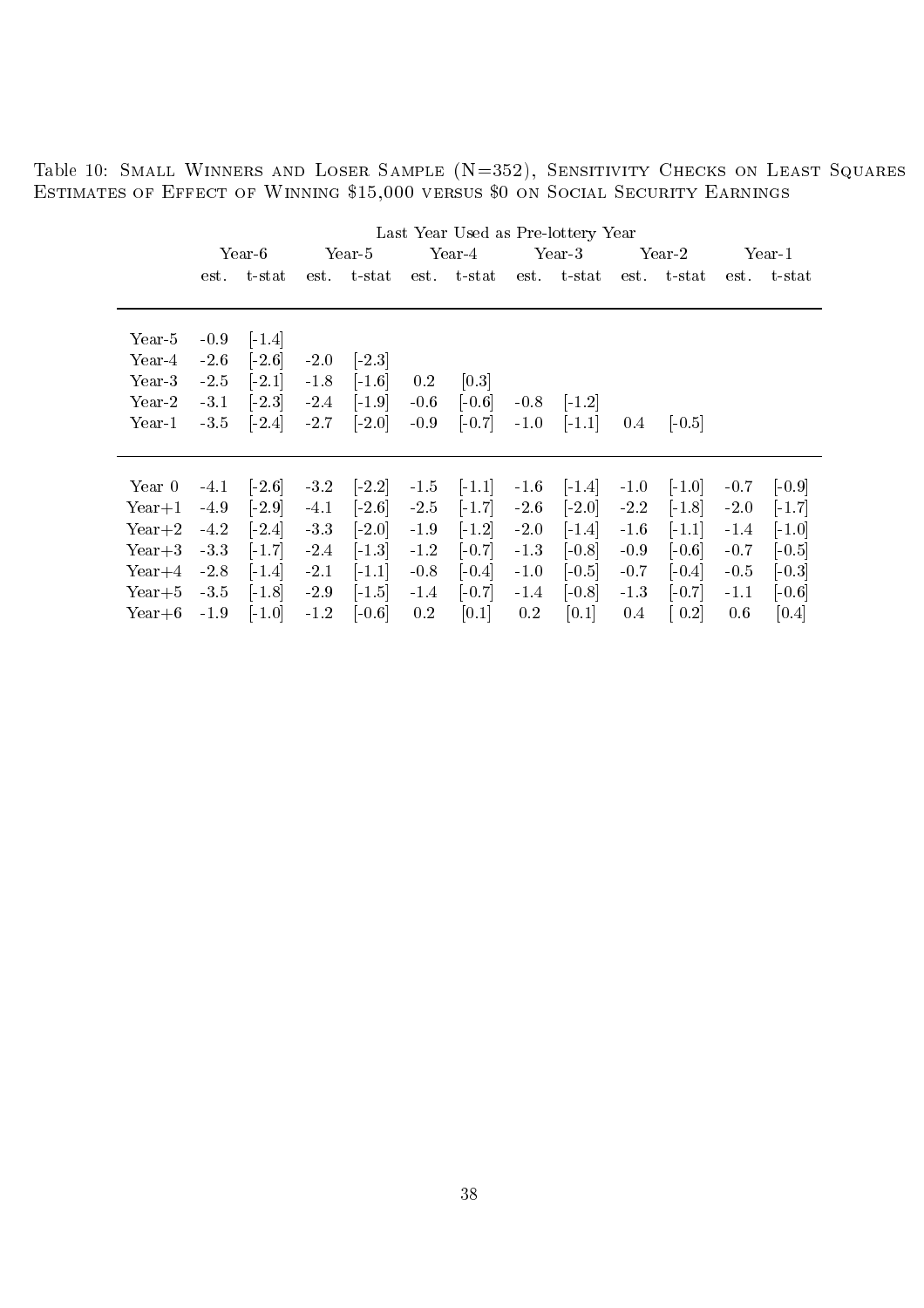Table 11: Small Winners and Loser Sample (N=352), Sensitivity Checks on Propensity Score Estimates of Effect of Winning \$15,000 versus \$0 on Social Security Earnings

|          |        |                     |        |                     |         |                     |         | Last Year Used as Pre-lottery Year |         |           |         |                       |
|----------|--------|---------------------|--------|---------------------|---------|---------------------|---------|------------------------------------|---------|-----------|---------|-----------------------|
|          |        | $Year-6$            |        | Year-5              |         | Year-4              |         | Year-3                             |         | Year-2    |         | Year-1                |
|          | est.   | $t$ -s $tat$        | est.   | t-stat              | est.    | $\text{t-stat}$     | est.    | $\text{t-stat}$                    | est.    | $t$ -stat | est.    | $t$ -s $\mathrm{tat}$ |
|          |        |                     |        |                     |         |                     |         |                                    |         |           |         |                       |
| Year-5   | $-0.1$ | $[-0.0]$            |        |                     |         |                     |         |                                    |         |           |         |                       |
| Year-4   | $-1.1$ | $[-0.5]$            | $-2.1$ | $[-1.0]$            |         |                     |         |                                    |         |           |         |                       |
| $Year-3$ | $-0.3$ | $[-0.1]$            | $-1.6$ | $[-0.7]$            | 1.9     | $\left[1.0\right]$  |         |                                    |         |           |         |                       |
| Year-2   | $-1.3$ | $[-0.6]$            | $-2.0$ | $[-0.9]$            | $0.6\,$ | [0.3]               | $1.0\,$ | $\vert 0.5 \vert$                  |         |           |         |                       |
| Year-1   | $-1.9$ | $\left[-0.7\right]$ | $-2.0$ | $[-0.8]$            | 0.1     | [0.1]               | $0.6\,$ | [0.3]                              | 2.8     | 1.1       |         |                       |
|          |        |                     |        |                     |         |                     |         |                                    |         |           |         |                       |
| Year 0   | $-2.7$ | $[-1.0]$            | $-1.8$ | $[-0.7]$            | $-0.6$  | $\left[-0.3\right]$ | 0.1     | [0.1]                              | 2.5     | [0.9]     | 2.3     | [0.8]                 |
| $Year+1$ | $-3.9$ | $[-1.4]$            | $-3.5$ | $[-1.3]$            | $-3.3$  | $-1.4$              | $-2.5$  | $[-1.1]$                           | $-0.8$  | $[-0.3]$  | 1.2     | [0.4]                 |
| $Year+2$ | $-2.5$ | $[-0.9]$            | $-0.9$ | $[-0.3]$            | $-1.1$  | $[-0.4]$            | $-0.5$  | $[-0.2]$                           | 1.0     | [0.3]     | $3.0\,$ | $\left[1.0\right]$    |
| $Year+3$ | $-2.4$ | $[-0.8]$            | $-0.7$ | $\left[-0.2\right]$ | $-1.2$  | $-0.4$              | $-0.5$  | $\left[-0.2\right]$                | $0.6\,$ | [0.2]     | 2.5     | [0.8]                 |
| $Year+4$ | $-2.1$ | $[-0.7]$            | $-0.2$ | $[-0.1]$            | $-0.5$  | $[-0.2]$            | $-0.0$  | $[-0.0]$                           | $1.6\,$ | [0.5]     | 2.8     | [0.8]                 |
| $Year+5$ | $-3.2$ | $[-1.1]$            | $-2.3$ | $[-0.8]$            | $-1.7$  | $[-0.6]$            | $-1.5$  | $[-0.6]$                           | $0.4\,$ | [0.1]     | $0.6\,$ | [0.2]                 |
| $Year+6$ | $-1.2$ | $\left[-0.4\right]$ | 0.8    | 0.3                 | 0.9     | 0.3                 | 0.9     | 0.3                                | 2.8     | [0.9]     | $3.3\,$ | $\left[1.0\right]$    |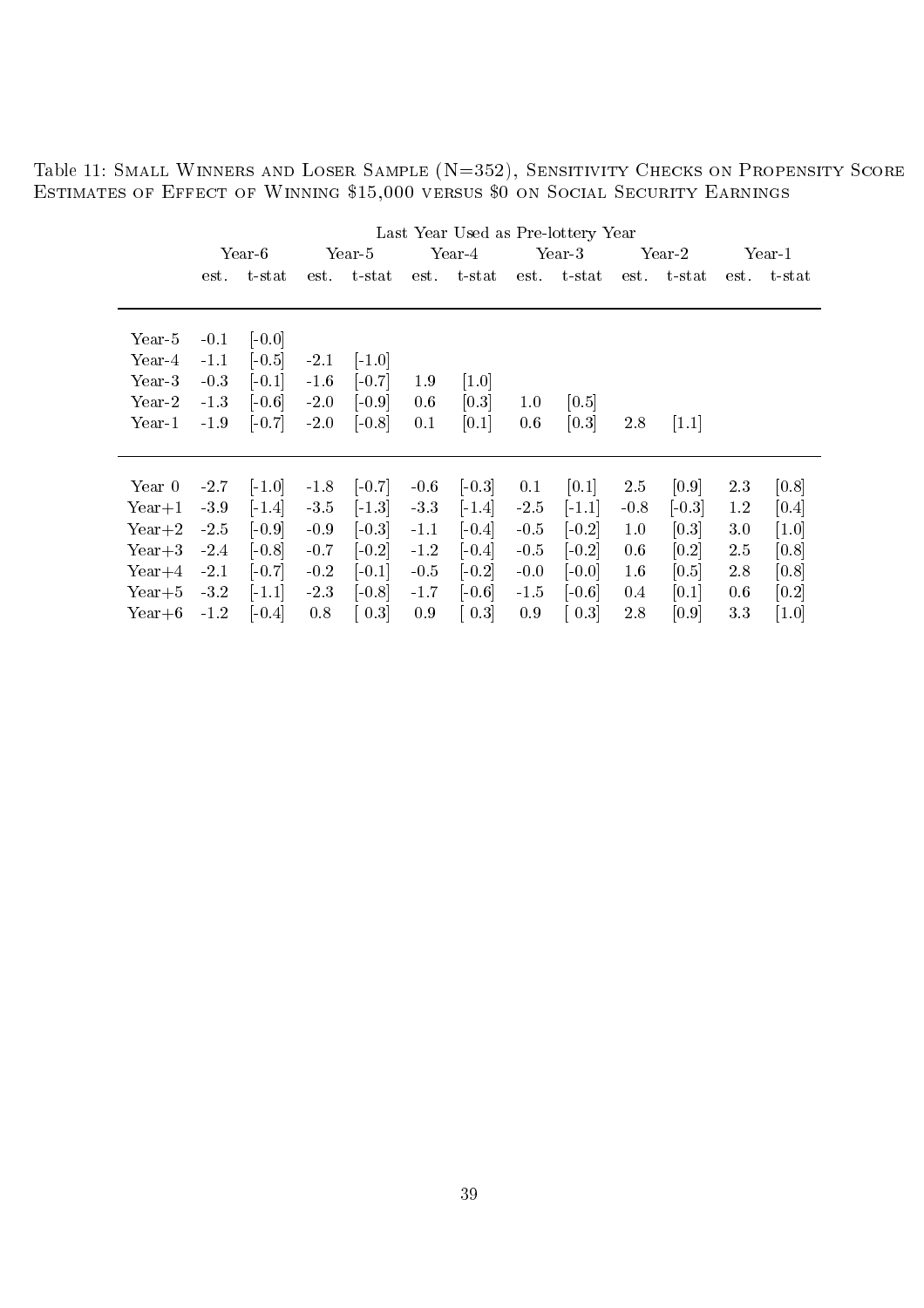Table 12: WINNERS SAMPLE (N=237), SENSITIVITY CHECKS ON LEAST SQUARES ESTIMATES OF EFFECT OF WINNING \$80,000 VERSUS \$15,000 ON SOCIAL SECURITY EARNINGS

|          |        |           |        |                   |         |             |        | Last Year Used as Pre-lottery Year |         |           |        |             |
|----------|--------|-----------|--------|-------------------|---------|-------------|--------|------------------------------------|---------|-----------|--------|-------------|
|          |        | $Year-6$  |        | $Year-5$          |         | Year-4      |        | $Year-3$                           |         | $Year-2$  |        | Year-1      |
|          | est.   | $t$ -stat |        | est. t-stat       |         | est. t-stat |        | est. t-stat                        | est.    | $t$ -stat |        | est. t-stat |
|          |        |           |        |                   |         |             |        |                                    |         |           |        |             |
|          |        |           |        |                   |         |             |        |                                    |         |           |        |             |
| Year-5   | 0.3    | [0.4]     |        |                   |         |             |        |                                    |         |           |        |             |
| Year-4   | 1.2    | $[1.3]$   | 0.9    | $\vert 1.4 \vert$ |         |             |        |                                    |         |           |        |             |
| Year-3   | 1.1    | [1.1]     | 0.9    | [1.1]             | $0.2\,$ | [0.2]       |        |                                    |         |           |        |             |
| $Year-2$ | 1.1    | [0.9]     | 0.8    | [0.8]             | 0.1     | [0.1]       | $-0.0$ | $ -0.1 $                           |         |           |        |             |
| Year-1   | 0.9    | [0.7]     | 0.7    | [0.6]             | $-0.0$  | $[-0.0]$    | $-0.1$ | $[-0.1]$                           | $-0.01$ | $[-0.1]$  |        |             |
|          |        |           |        |                   |         |             |        |                                    |         |           |        |             |
|          |        |           |        |                   |         |             |        |                                    |         |           |        |             |
| Year 0   | 0.2    | [0.1]     | $-0.1$ | $[-0.0]$          | $-0.6$  | $[-0.5]$    | $-0.8$ | $[-0.7]$                           | $-0.8$  | $[-0.7]$  | $-0.7$ | $[-0.9]$    |
| $Year+1$ | $-2.6$ | $[-1.6]$  | $-2.8$ | $[-1.9]$          | $-3.3$  | $[-2.4]$    | $-3.5$ | $[-2.7]$                           | $-3.4$  | $[-2.8]$  | $-3.4$ | $[-2.9]$    |
| $Year+2$ | $-3.3$ | $[-1.9]$  | $-3.5$ | $[-2.3]$          | $-4.0$  | $[-2.7]$    | $-4.1$ | $[-2.9]$                           | $-4.1$  | $[-2.9]$  | $-4.1$ | $[-3.0]$    |
| $Year+3$ | $-4.2$ | $[-2.5]$  | $-4.4$ | $[-2.9]$          | $-4.8$  | $[-3.1]$    | $-4.9$ | $[-3.4]$                           | $-4.9$  | $[-3.4]$  | $-4.9$ | $[-3.4]$    |
| $Year+4$ | $-5.8$ | $[-3.2]$  | $-6.0$ | $[-3.6]$          | $-6.3$  | $[-3.7]$    | $-6.4$ | $[-3.9]$                           | $-6.4$  | $[-3.9]$  | $-6.3$ | $[-3.9]$    |
| $Year+5$ | $-4.0$ | $[-2.4]$  |        |                   |         |             |        |                                    |         |           |        |             |
|          |        |           | $-4.3$ | $[-2.7]$          | $-4.7$  | $[-3.0]$    | $-4.8$ | $[-3.1]$                           | $-4.8$  | $[-3.1]$  | $-4.8$ | $[-3.2]$    |
| $Year+6$ | $-4.7$ | $[-2.8]$  | $-4.9$ | $[-3.1]$          | $-5.2$  | $[-3.3]$    | $-5.3$ | $[-3.5]$                           | $-5.3$  | $[-3.5]$  | $-5.3$ | $[-3.5]$    |

 $\sim 10^7$ 

 $\mathcal{A}^{\mathcal{A}}$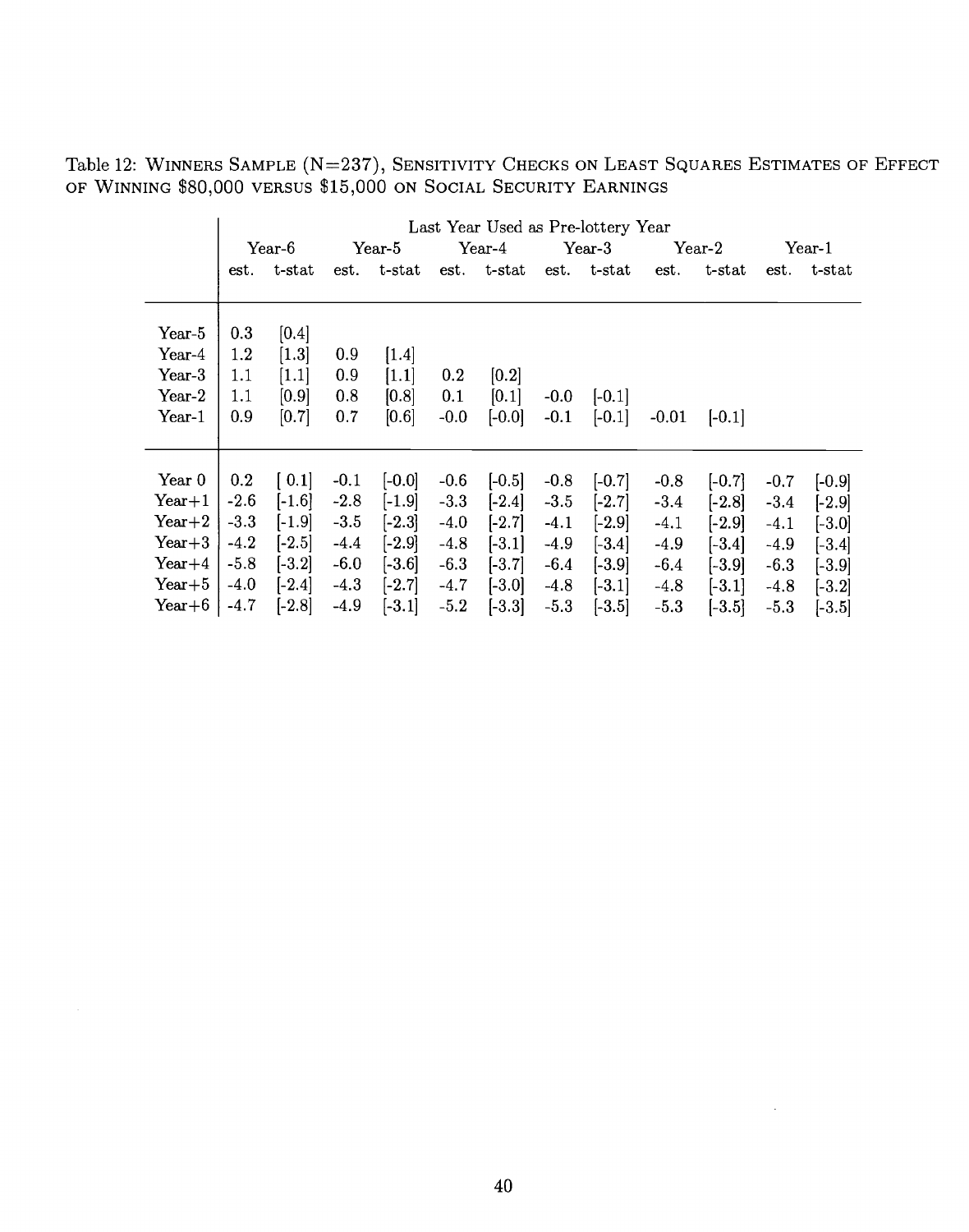Table 13: WINNERS SAMPLE (N=237), SENSITIVITY CHECKS ON PROPENSITY SCORE ESTIMATES OF Effect of Winning \$80,000 versus \$15,000 on Social Security Earnings

| Last Year Used as Pre-lottery Year |                      |                  |                             |         |          |             |                      |        |                     |        |                     |
|------------------------------------|----------------------|------------------|-----------------------------|---------|----------|-------------|----------------------|--------|---------------------|--------|---------------------|
| Year-6                             |                      | Year-4<br>Year-5 |                             | Year-3  |          | Year-2      |                      | Year-1 |                     |        |                     |
| est.                               | $t$ -stat            | est.             | $t$ - $\operatorname{stat}$ |         |          |             | $\text{t-stat}$      | est.   | t-stat              | est.   | t-stat              |
|                                    |                      |                  |                             |         |          |             |                      |        |                     |        |                     |
| 0.3                                | $\left[0.2\right]$   |                  |                             |         |          |             |                      |        |                     |        |                     |
| 1.2                                | [0.8]                | $2.0\,$          | $\vert 1.2 \vert$           |         |          |             |                      |        |                     |        |                     |
| $1.0\,$                            | [0.6]                | 1.7              | $\left[1.0\right]$          | $0.2\,$ | [0.1]    |             |                      |        |                     |        |                     |
| 0.8                                | [0.5]                | 1.3              | [0.7]                       | 0.1     | [0.1]    | 0.1         | [0.1]                |        |                     |        |                     |
| $0.6\,$                            | [0.3]                | 1.2              | [0.6]                       | $-0.6$  | $[-0.3]$ | 0.0         | [0.0]                | $-0.7$ | $[-0.4]$            |        |                     |
|                                    |                      |                  |                             |         |          |             |                      |        |                     |        |                     |
| $0.2\,$                            | $\left[0.1\right]$   | $0.6\,$          | $\left[0.3\right]$          | $-1.0$  | $[-0.5]$ | $-1.2$      | $\left[-0.6\right]$  | $-1.4$ | $\left[-0.7\right]$ | $-2.7$ | $ -1.4 $            |
| $-1.8$                             | $[-0.9]$             | $-1.5$           | $[-0.7]$                    | $-3.2$  | $[-1.6]$ | $-3.5$      | $\lceil -1.6 \rceil$ | $-3.7$ | $[-1.8]$            | $-5.1$ | $\left[-2.5\right]$ |
| $-2.2$                             | $[-1.0]$             | $-2.1$           | $[-1.0]$                    | $-3.6$  | $[-1.8]$ | $-4.1$      | $[-1.9]$             | $-4.2$ | $[-2.0]$            | $-5.3$ | $[-2.5]$            |
| $-2.9$                             | $\lceil -1.4 \rceil$ | $-3.1$           | $[-1.4]$                    | $-4.3$  | $[-2.2]$ | $-4.5$      | $\lceil 2.1 \rceil$  | $-4.7$ | $[-2.3]$            | $-5.6$ | $[-2.7]$            |
| $-4.8$                             | $[-2.2]$             | $-4.7$           | $[-2.0]$                    | $-5.9$  | $[-2.7]$ | $-6.3$      | $\lceil 2.6 \rceil$  | $-6.3$ | $[-2.8]$            | $-7.4$ | $[-3.3]$            |
| $-3.0$                             | $\lceil -1.5 \rceil$ | $-2.8$           | $[-1.3]$                    | $-4.1$  | $[-2.1]$ | $-4.7$      | $[-2.2]$             | $-4.7$ | $[-2.3]$            | $-5.6$ | $[-2.7]$            |
| $-3.7$                             | $[-1.8]$             | $-3.5$           | $[-1.7]$                    | $-4.4$  | $[-2.3]$ | $-5.4$      | $\lceil 2.6 \rceil$  | $-5.1$ | $[-2.5]$            | $-6.0$ | $[-3.0]$            |
|                                    |                      |                  |                             |         |          | est. t-stat |                      | est.   |                     |        |                     |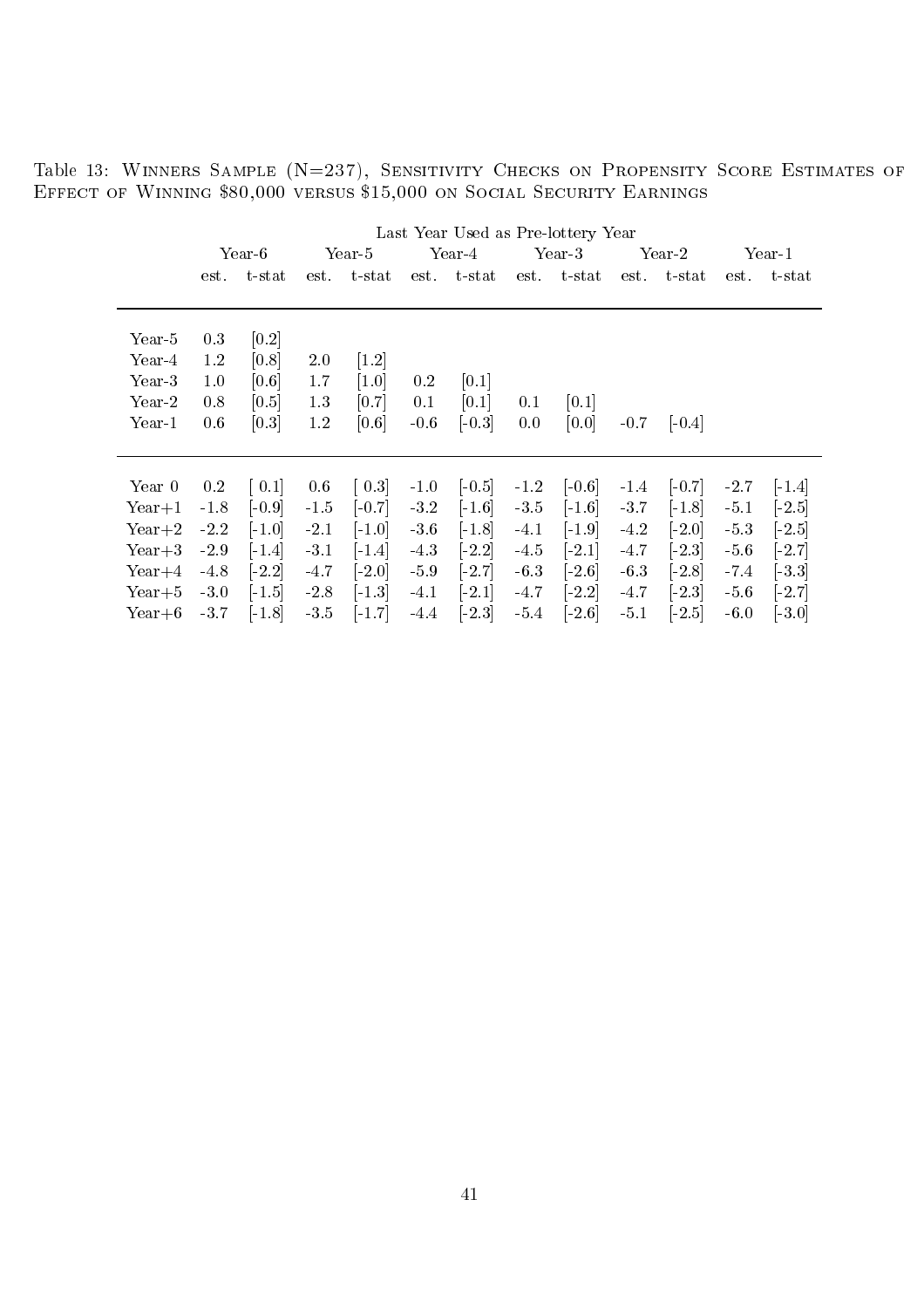# *Lottery Winner Survey*

| <b>Respondent Code:</b> | <b>XXXX</b> |
|-------------------------|-------------|
| Year won:               | 1986        |
| <b>Prize:</b>           | XXXXXX      |

*INTRODUCTION: This survey is about how winning a Lottery prize has affected your life. It will take about 25 minutes to complete. All the information you give will be used for research purposes only and your responses will be kept completely confidential.*

*Any questions that ask about your 'spouse' should be interpreted broadly to refer to any partner with whom you live whether or not you are married.*

*Please print neatly using black ink*

| Date survey completed: |  |
|------------------------|--|
|------------------------|--|

# *This first group of questions is about your background:*

**1. Your date of birth** 

**2. Your gender (please circle one) male female**

**3. Your race (optional, circle one)**

**White (including Hispanic)**

**Black**

**Asian or Pacific Islander**

**Other (please specify) \_\_\_\_\_\_\_\_\_\_\_\_\_\_\_\_\_\_\_**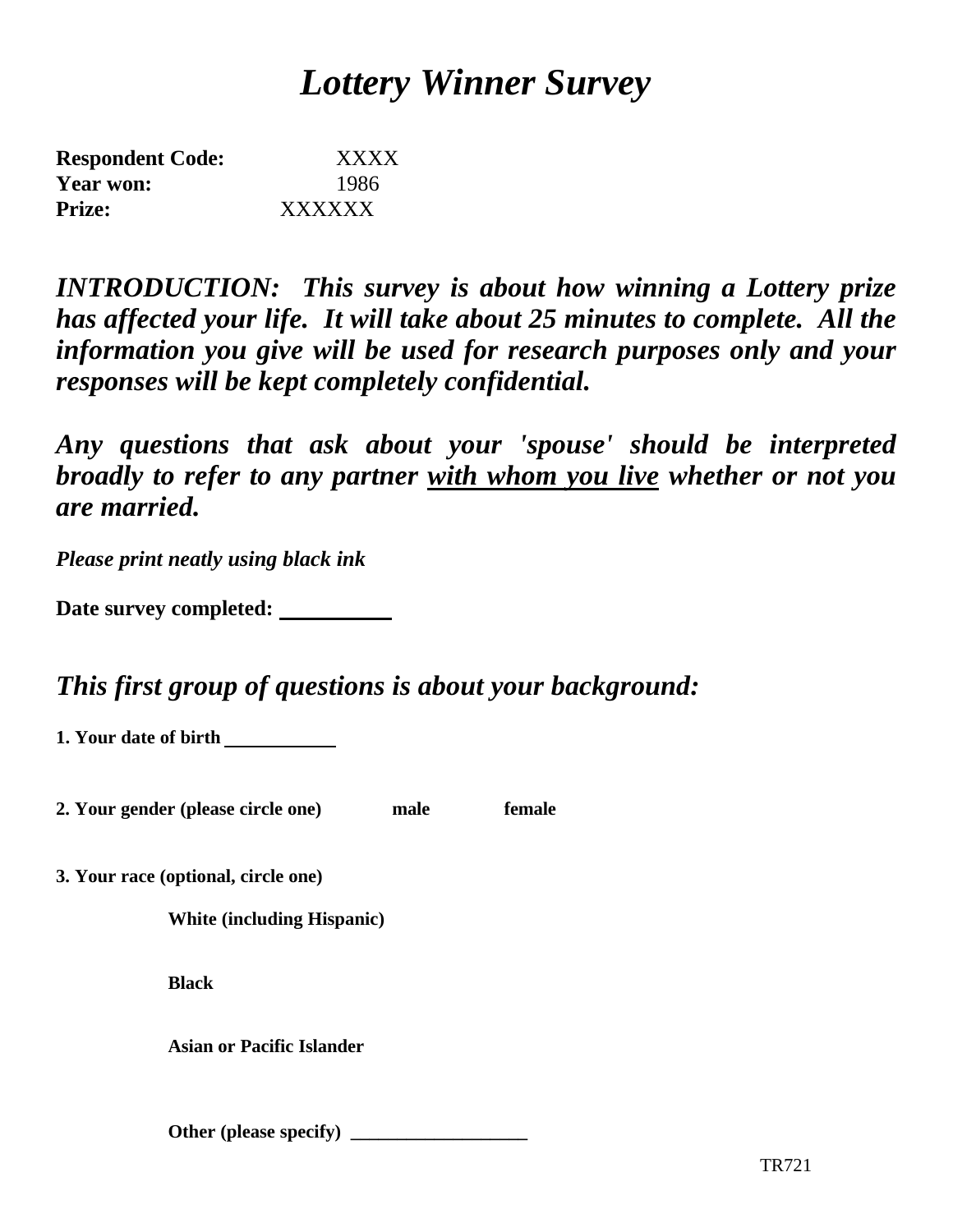|                                                                       |                                                | You | <b>Current</b><br><b>Spouse</b> |  |  |  |  |  |  |
|-----------------------------------------------------------------------|------------------------------------------------|-----|---------------------------------|--|--|--|--|--|--|
| 4. Years of high school completed (circle one) 0 1 2 3 4 0 1 2 3 4    |                                                |     |                                 |  |  |  |  |  |  |
| 5. Years of college completed (circle one) 0 1 2 3 4                  |                                                |     | 0 1 2 3 4                       |  |  |  |  |  |  |
| 6. What were you doing most of last week? (circle one)                |                                                |     |                                 |  |  |  |  |  |  |
| working                                                               | with a job but not at work<br>looking for work |     |                                 |  |  |  |  |  |  |
|                                                                       | keeping house going to school unable to work   |     |                                 |  |  |  |  |  |  |
|                                                                       |                                                |     |                                 |  |  |  |  |  |  |
| 7. Your current occupation (please state)                             |                                                |     |                                 |  |  |  |  |  |  |
| 8. In a typical week, how many hours per week do you currently work?  |                                                |     |                                 |  |  |  |  |  |  |
| 9. What was your current spouse doing most of last week? (circle one) |                                                |     |                                 |  |  |  |  |  |  |
| working                                                               | with a job but not at work                     |     | looking for work                |  |  |  |  |  |  |
|                                                                       | keeping house going to school unable to work   |     | retired                         |  |  |  |  |  |  |
|                                                                       |                                                |     |                                 |  |  |  |  |  |  |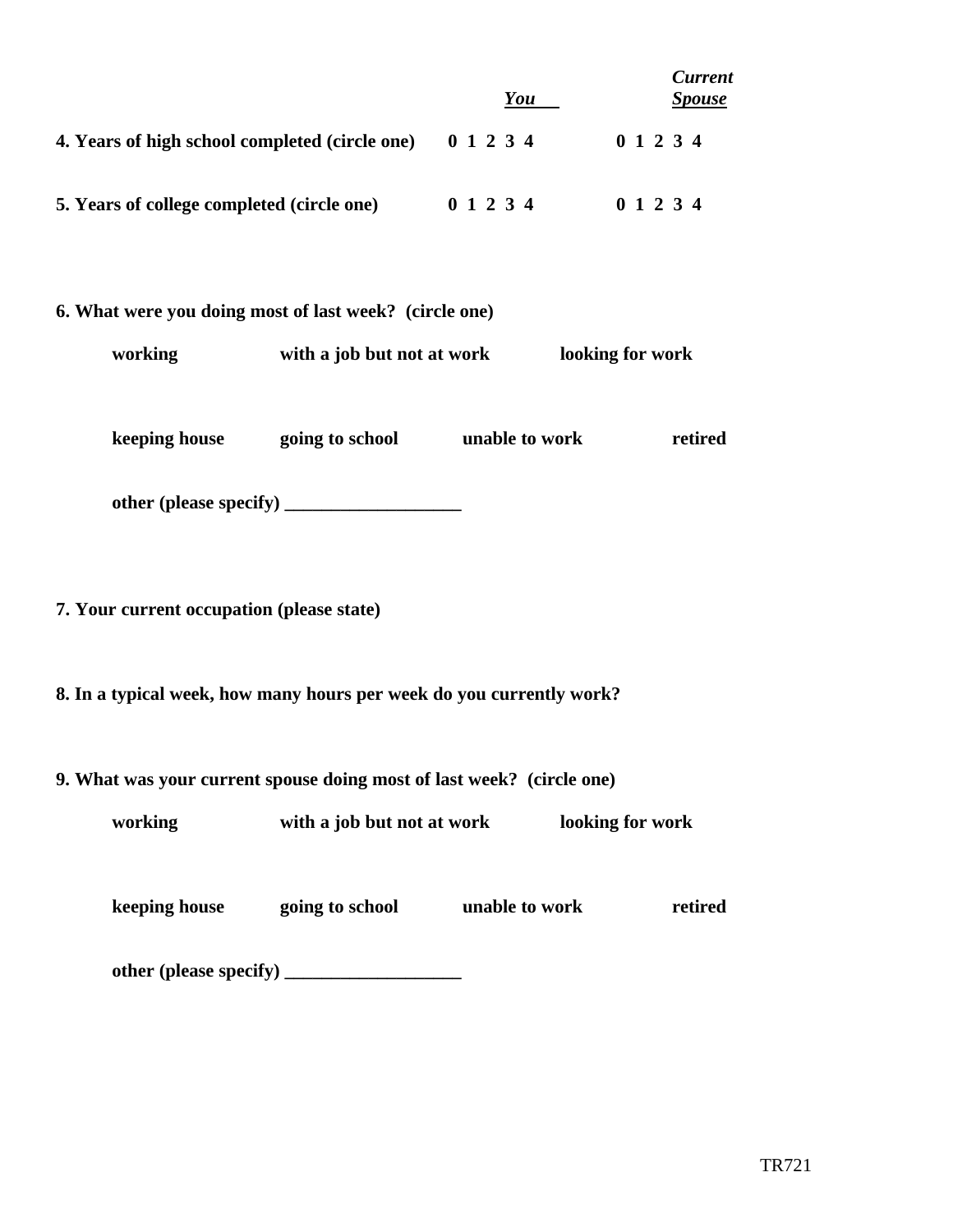**10. Please complete the following table showing your children's ages and how much schooling they have completed.**

**The table also asks you to estimate how much (if any) you spent on each child's high school, college, and graduate education.**

**Please give a total dollar figure and include any tuition, fees, room, and board that you paid. (Exclude money from other sources such as scholarships and grants.)**

|             | birth | Year of Years of high<br>school<br>completed<br>$(0-4)$ | <b>Total amount</b><br>you spent on<br>private high<br>school tuition,<br>fees $\&$<br>expenses | <b>Years of</b><br>college<br>completed<br>$(0-4)$ | <b>Total amount</b><br>you spent on<br>college tuition,<br>fees &<br>expenses | <b>Total amount</b><br>you spent on<br>graduate<br>school tuition,<br>fees &<br>expenses |
|-------------|-------|---------------------------------------------------------|-------------------------------------------------------------------------------------------------|----------------------------------------------------|-------------------------------------------------------------------------------|------------------------------------------------------------------------------------------|
| child<br>#1 |       |                                                         |                                                                                                 |                                                    |                                                                               |                                                                                          |
| child<br>#2 |       |                                                         |                                                                                                 |                                                    |                                                                               |                                                                                          |
| child<br>#3 |       |                                                         |                                                                                                 |                                                    |                                                                               |                                                                                          |
| child<br>#4 |       |                                                         |                                                                                                 |                                                    |                                                                               |                                                                                          |
| child<br>#5 |       |                                                         |                                                                                                 |                                                    |                                                                               |                                                                                          |
| child<br>#6 |       |                                                         |                                                                                                 |                                                    |                                                                               |                                                                                          |
| child<br>#7 |       |                                                         |                                                                                                 |                                                    |                                                                               |                                                                                          |

**11. Do you own or rent your home? (circle one) own rent**

**12. If renter, approximate monthly rent**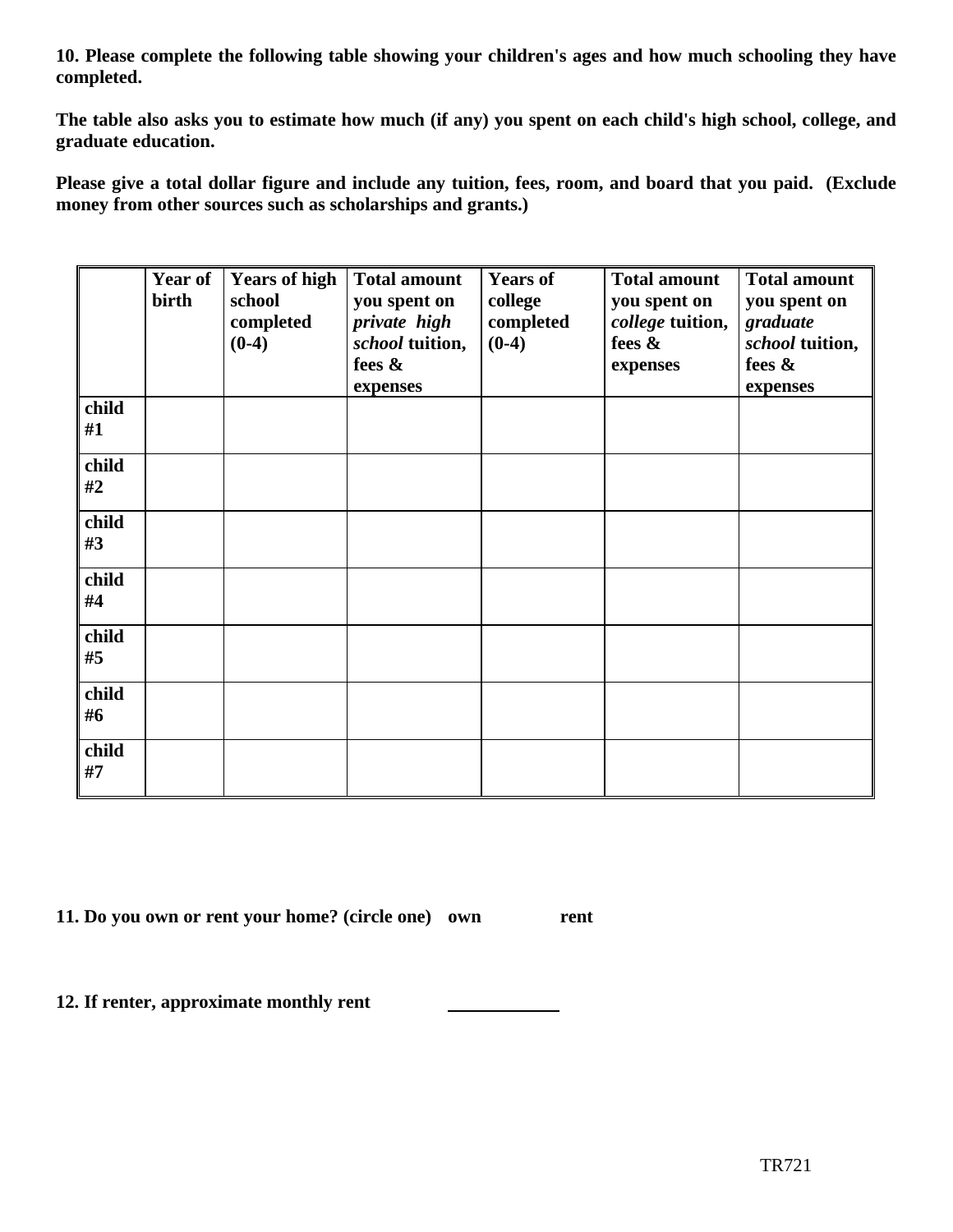**13. The following table asks you for some information on your assets, including any cars, real estate, homes, or businesses that you own. Your assets also include any investments that you hold such as bank accounts, stocks, bonds, mutual funds, and pension plans.**

**The table asks you to value each of these assets. In each case, please try to give a rough dollar figure (your best guess) of the value. In certain cases, the table asks if you have any debt or mortgages on the asset.**

**If you do not have any of a particular asset, please write in \$0. If there is no debt or mortgage on the asset, please write in \$0 in the appropriate box.** *Do not to leave any blanks in the table. If you do not know the value the asset, please make your best guess.*

|                                               | approximate  | Debt or        |
|-----------------------------------------------|--------------|----------------|
| <b>Asset</b>                                  | dollar value | mortgage you   |
|                                               |              | owe on asset   |
| primary home (and property)                   |              |                |
| other homes or real estate (such as vacation  |              |                |
| homes)                                        |              |                |
| automobiles                                   |              |                |
| businesses (incl. building, property etc.)    |              |                |
| any other commercial property (such as rental |              |                |
| real estate)                                  |              |                |
| IRAs, 401K plans, 403B plans, KEOUGH, or      |              | not applicable |
| employer sponsored retirement plans           |              |                |
| savings accounts or CDs                       |              | not applicable |
| other stocks, bonds, and mutual funds         |              | not applicable |
| life insurance                                |              | not applicable |
| other major assets                            |              |                |

**14. Considering your and your spouse's total after-tax income this year, what portion will you save or invest this year and next year? (please give a percentage)**

**This Year Next Year** 

**1**  $\frac{0}{2}$  **1**  $\frac{0}{2}$  **1**  $\frac{0}{2}$  **1**  $\frac{0}{2}$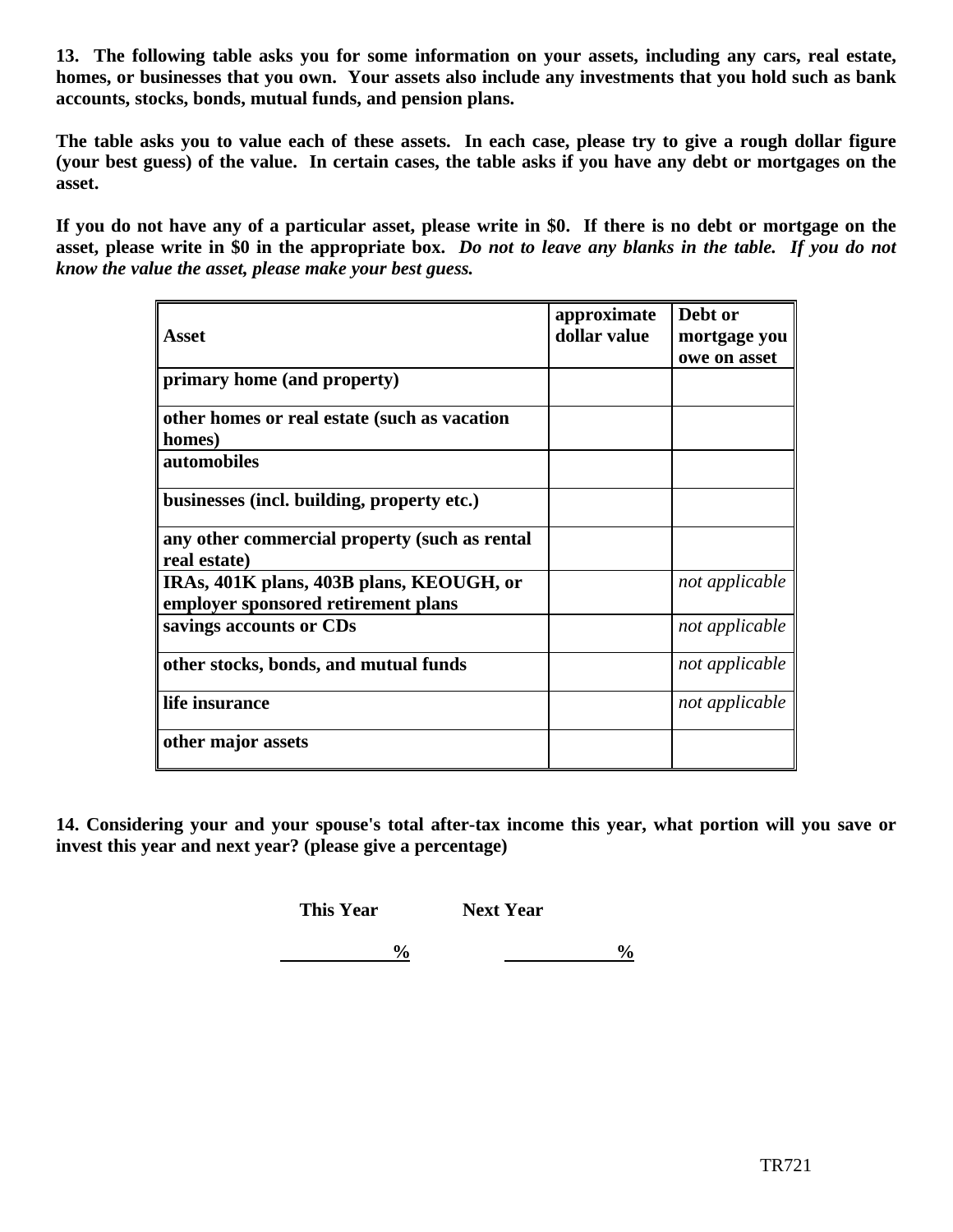# *During 1986 you won a Lottery prize of \$100-\$5,000 playing Megabucks. The following questions concern your situation at the time you won this Lottery prize.*

**15. Around 1986, what were you doing during a typical week? (circle one)**

**working keeping house going to school retired**

**other (please specify) \_\_\_\_\_\_\_\_\_\_\_\_\_\_\_\_\_\_\_**

**16. Your occupation during 1986 (please state)**

**17. During the period** *before* **you won the Lottery prize (in 1986), how many Megabucks tickets did you typically buy per week?**

**Megabucks tickets \_\_\_\_\_\_\_\_**

**18. Where did you live at the time you won the lottery prize (i.e.1986)? (city name and zipcode) (example:** *Cambridge, MA 02138***)**

**19. At the time you won the lottery prize (1986) did you own or rent your home? (circle one)**

**own rent**

**20. In 1986 how many years of schooling had you completed (Don't include any schooling completed after 1986):**

| high school (circle one) |  |  |                     |  | college (circle one) |                     |  |  |  |  |
|--------------------------|--|--|---------------------|--|----------------------|---------------------|--|--|--|--|
|                          |  |  | $0 \t1 \t2 \t3 \t4$ |  |                      | $0 \t1 \t2 \t3 \t4$ |  |  |  |  |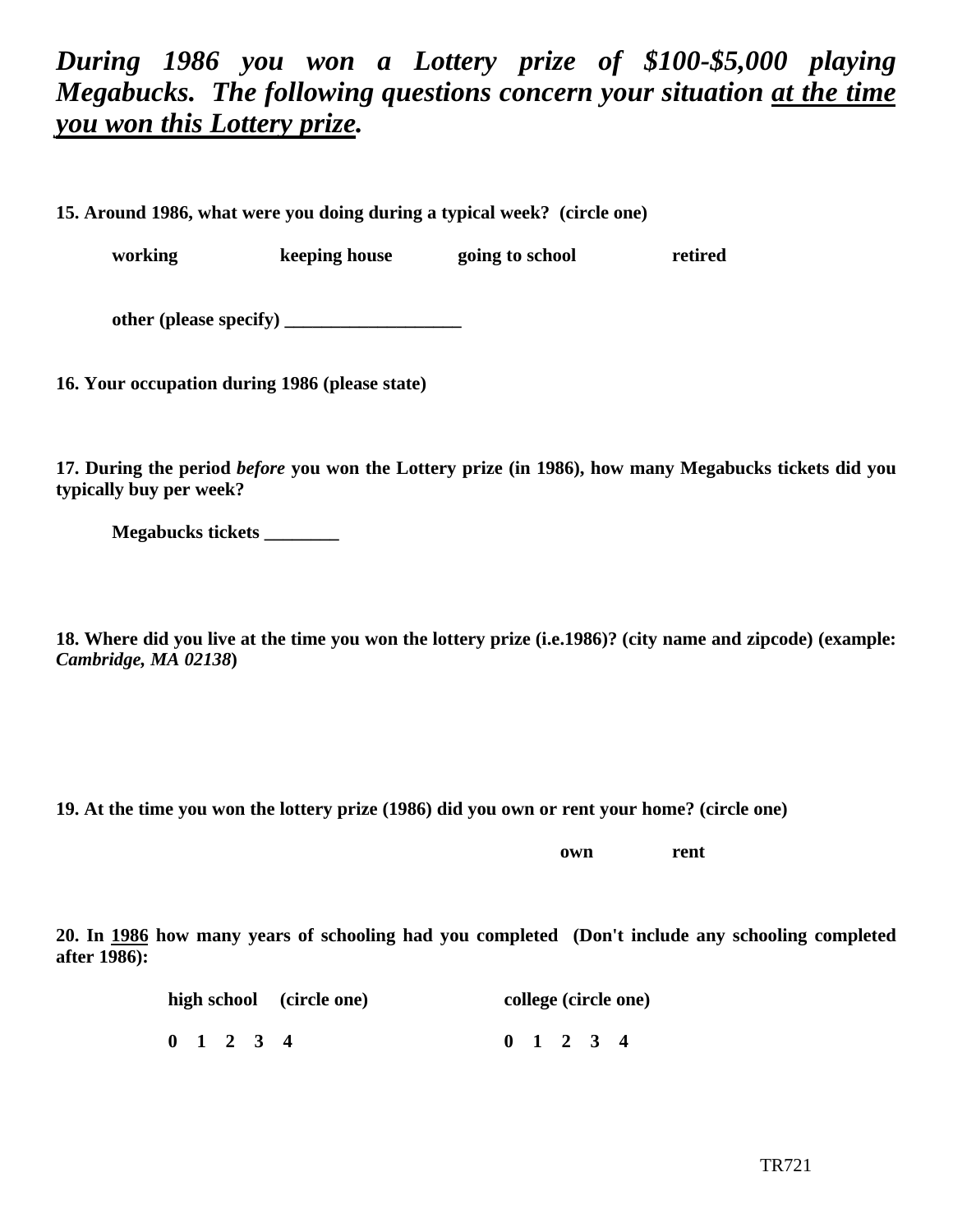| married                                                       | widowed      |  | divorced                                |  | separated |     | never married |                        |  |  |
|---------------------------------------------------------------|--------------|--|-----------------------------------------|--|-----------|-----|---------------|------------------------|--|--|
| 22. Number of times you got divorced or separated AFTER 1986? | (circle one) |  |                                         |  |           |     |               |                        |  |  |
|                                                               |              |  | $0 \qquad 1 \qquad 2 \qquad 3 \qquad 4$ |  |           |     |               |                        |  |  |
| 23. Are you generally happy? (circle one)                     |              |  |                                         |  |           | yes |               | $\mathbf{n}\mathbf{o}$ |  |  |

**21. Your marital status in 1986 (circle one)**

*Finally, please sign the white form from Social Security and return it with your completed survey. Thank you very much for your participation. Please return the survey, the Social Security form and the slip for your season's ticket to Megabucks in the envelope provided.*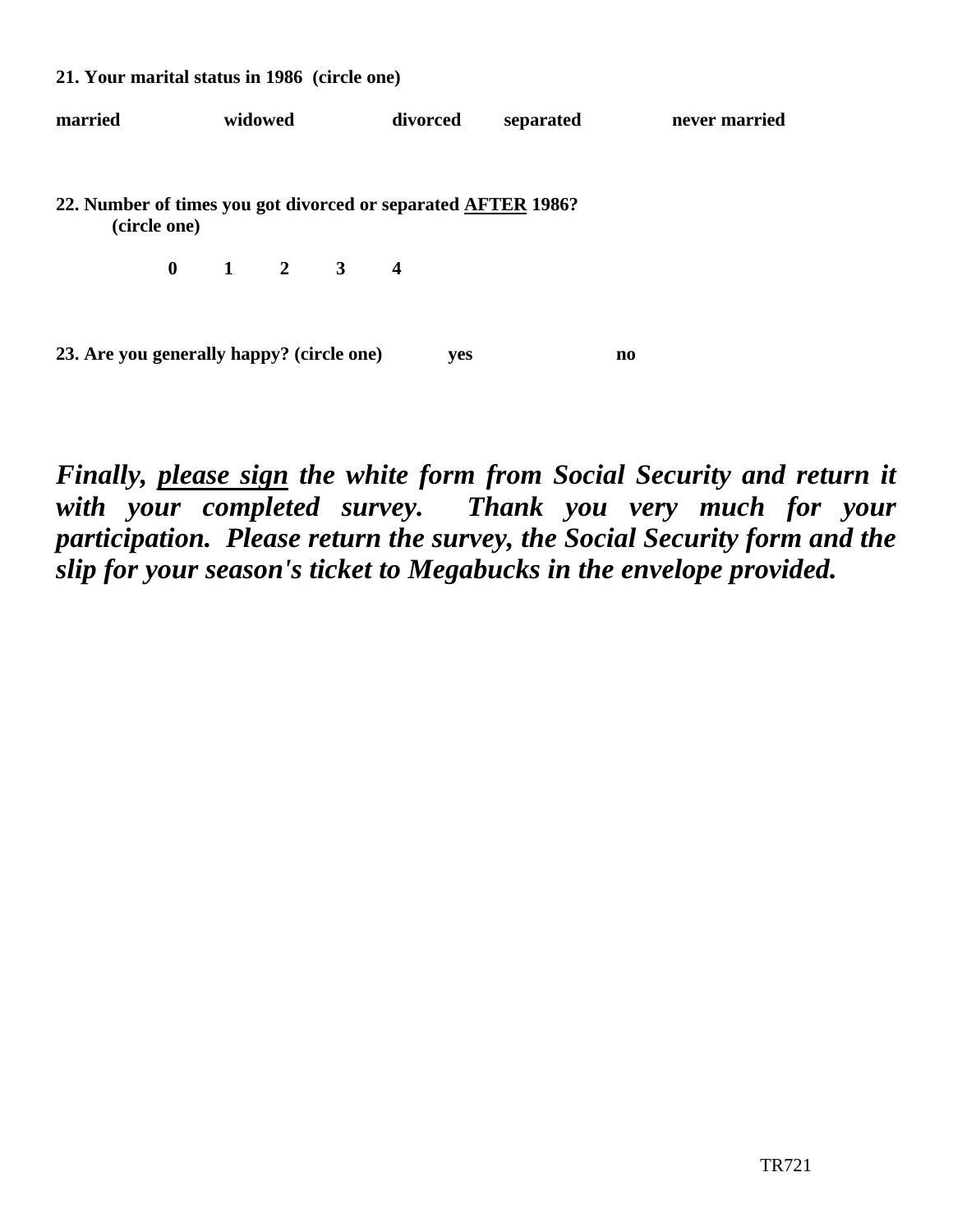#### APPENDIX B: THE PROPENSITY SCORE

One of the procedures we use to adjust for pre-lottery differences is based on the propensity score methodology. This methodology was originally developed by Rosenbaum and Rubin (1983a, 1983b, 1985). It was recently applied by Dehejia and Wahba (1998) to the data originally analyzed by Lalonde  $(1985)$ .<sup>13</sup> Dehejia and Wahba find that with the Lalonde data the propensity score approach is much more succesful than any of the alternatives considered by Lalonde in replicating the experimental results in an evaluation of a job training program. In particular its success is in dealing with comparison groups that differ substantially in a number of dimensions when least squares adjustment rely heavily on linearity. In this appendix we describe briefly the application of this methodology to the problem at hand.

Using the potential outcome notation, (Rubin, 1974, Holland, 1986), let  $Y(0)$  and  $Y(1)$ be the potential outcomes under the two levels of the treatment, in our application "losing" and "winning", respectively. Furthermore let  $T$  be a binary indicator for the treatment received,  $T \in \{0, 1\}$ , and let Y be the realized outcome,  $Y = T \cdot Y(1) + (1 - T) \cdot Y(0)$ . Finally, let X be a vector of pre-treatment variables. In our application this vector includes background characteristics such as age at the time of winning, gender, education, and earnings in years prior to winning. The key assumption is the *unconfoundedness* assumption that conditional on the pre-treatment variables assignment to the treatment is independent of the two potential outcomes:

$$
T \perp Y(0), Y(1) \mid X. \tag{1}
$$

In Appendix C we evaluate the plausibility of this assumption in the current application. The unconfoundedness assumption validates comparisons for units with the same value of

<sup>&</sup>lt;sup>13</sup>Other applications in economics include Heckman, Ichimura, Smith and Todd (1998), and Hotz, Imbens and Mortimer (1999).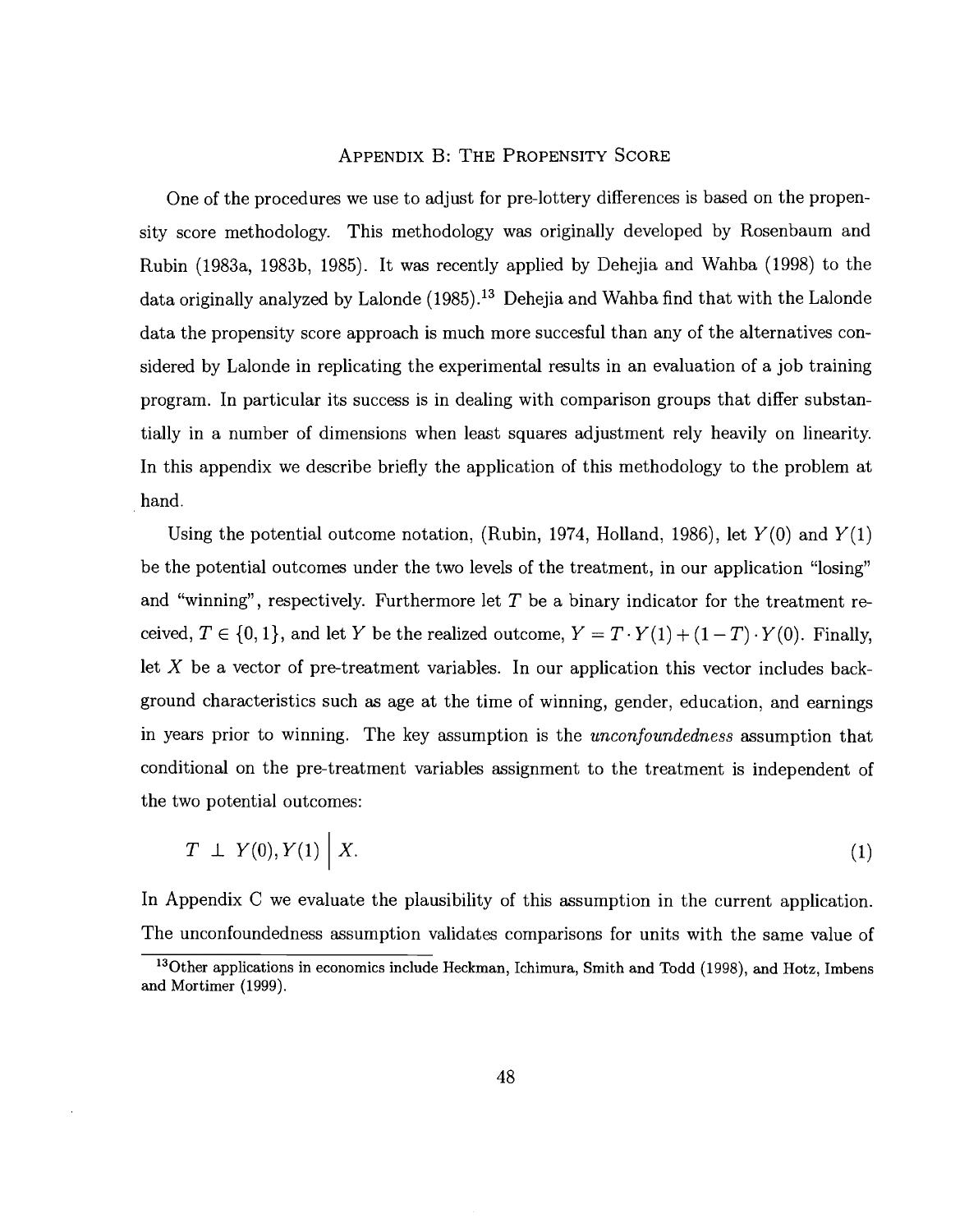the pre-treatment variables:

$$
E[Y|T=1, X] - E[Y|T=0, X] = E[Y(1) - Y(0)|X].
$$
\n(2)

To get the population average of the causal effect  $E[Y(1) - Y(0)]$  can then be obtained by averaging the within-cell average over the distribution of  $X$ :

$$
E[Y(1) - Y(0)] = E\Big[E[Y(1) - Y(0)|X]\Big].
$$
\n(3)

The practical problem is that with many pre-treatment variables it is not feasible to divide the sample into subsamples with the exact value of the pre-treatment variables. With a single, continuous pre-treatment variable this is of course not possible either, but in that case one can coarsen the pre-treatment variable and ignore the variation of the pre-treatment variable within coarser cells. The difficulty in doing this with many pre-treatment variables is in finding a metric that allows comparisons of units with differences in many pre-treatment variables. This is where the propensity score enters the analysis. Let  $e(X) = Pr(T = 1|X)$ be the conditional probability of receiving the treatment, or the propensity score. Rosenbaum and Rubin (1983) show that if assignment is independent of the potential outcomes conditional on the pre-treatment variables, it is also independent conditional on the propensity score:

$$
T~\perp~ Y(0), Y(1)~\Big|~X~\longrightarrow~T~\perp~ Y(0), Y(1)~\Big|~e(X).
$$

We implement this methodology, following Rosenbaum and Rubin (1985), and Dehejia and Wahba (1998) as follows: First we estimate a logistic regression of the binary treatment indicator on a vector of functions of the pre-treatment variables. Given the estimated coefficients from this logistic regression we calculate the estimated propensity score  $\hat{e}(x)$  for each unit.

Second, we calculate the minimum value of the estimated propensity score for the treated units and discard all control units with an estimated propensity score less than this value.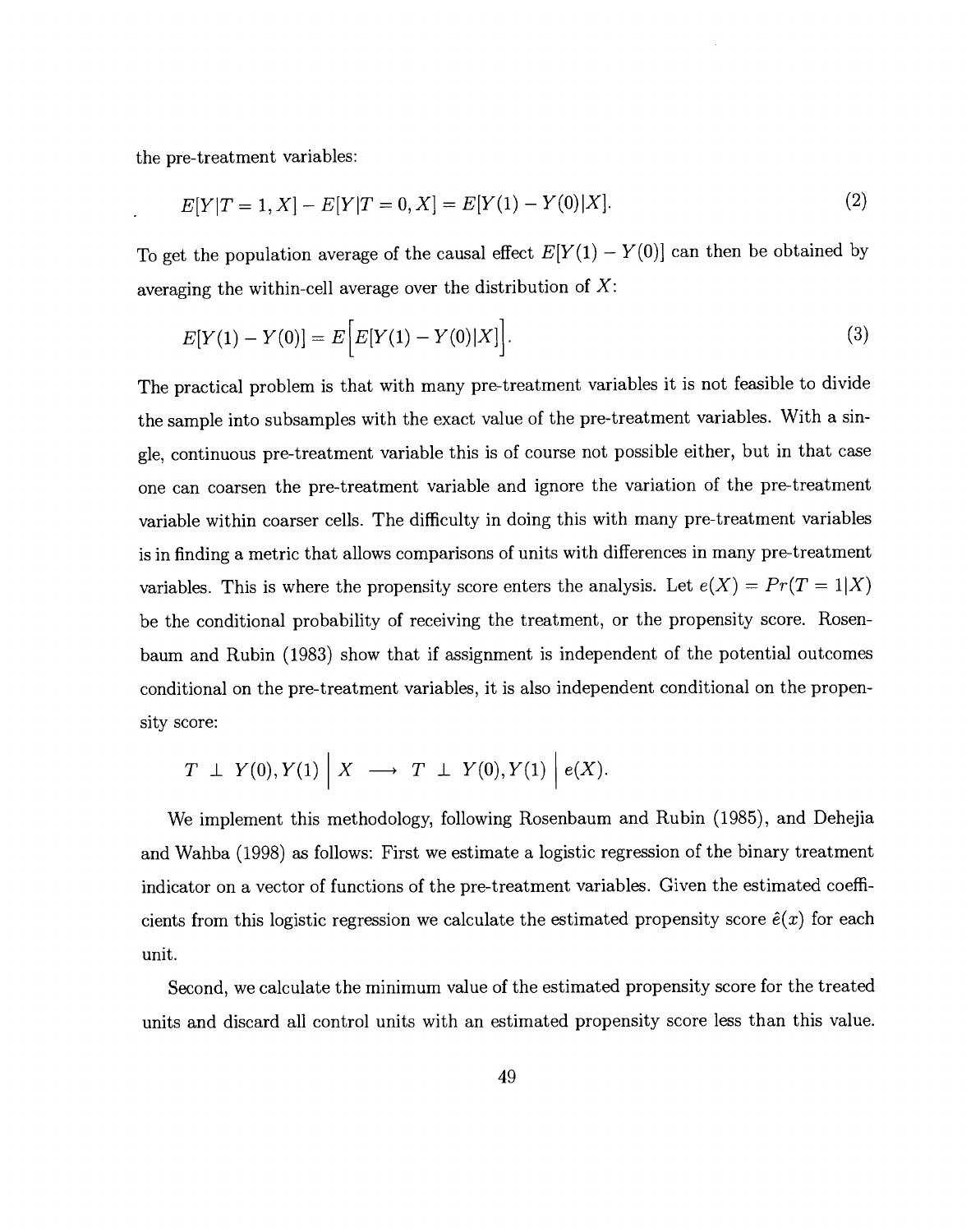Similarly we discard all treated units with an estimated propensity score larger than the maximum value of the estimated propensity score for the control units. This step was of great importance in the Dehejia-Wahba application to the Lalonde data because of the large differences in average pre-treatment variables between the treated and control units.

Third, we then divide the sample into five subsamples, based on the quintiles of the empirical distribution of the estimated propensity score of the units with  $T = 1$ . Within these subsamples we estimate the average treatment effect by ordinary least squares using three of the pre-lottery variables and an indicator for the group. The three control variables are age at the time of winning, social security earnings in the last year prior to winning, and an indicator for these earnings being positive. The choice for these variables was based on prior beliefs that these were among the ones most highly correlated with the outcome variables. The estimated within-block average treatment effect is the estimate of the coefficient on the group indicator.

Finally we weight these subsample average treatment effects by the fraction of treated units in each sample to get an estimate of the population average treatment effect.

We apply this methodology to both the small-winners/losers and the big-winners/smallwinners samples. Table 9 presents the estimates of the two logistic regressions.<sup>14</sup> For the small-winners/losers sample we use as pre-treatment variables year won, number of tickets bought, age, years of high school, years of college, an indicator for working at the time of winning, an indicator for male, earnings for each of the six years preceeding winning, and indicators for positive earnings in each of those six years. For the big-winners/small-winners sample we use the same pre-treatment variables with the one modificiation that we only use earnings and indicator for positive earnings for the one year prior to winning the lottery. The reason for using only one year of earnings data for the big-winners/small-winners sample

 $14$ This is for the basic samples with 259 losers, 93 small winners and 144 big winners. For the calculations involving additional variables the samples are sometimes smaller and the logistic regressions can be slightly different.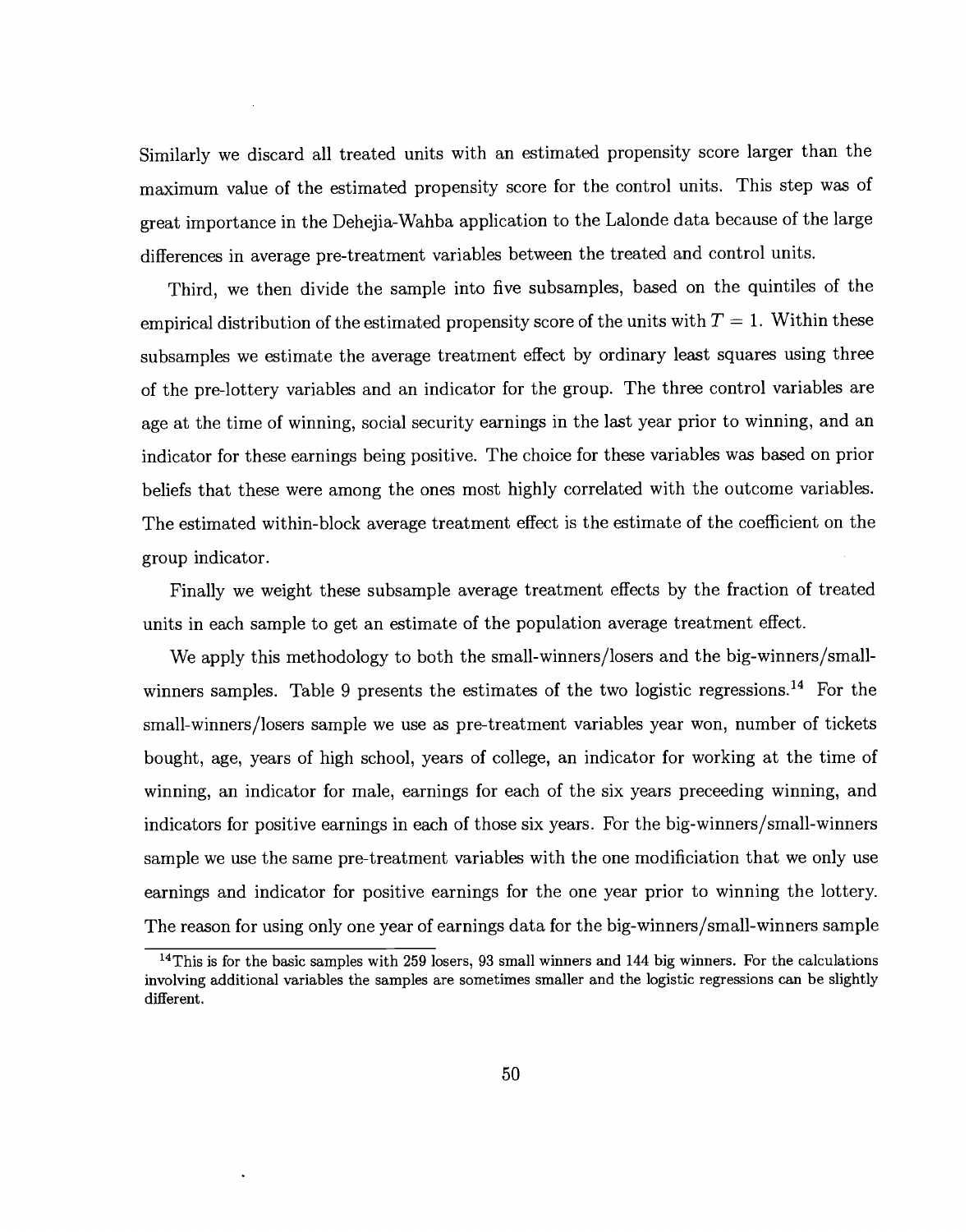is that the distributions of pre-treatment variables are much closer for treated and control units in that sample. We carried out a number of tests to support this, also reported in Table 13. First we included all earnings and indicators for positive earnings and tested the hypothesis that all slope coefficients were equal to zero. For the small-winners/losers sample this leads to a statistic of 177.3. Under the null hypothesis this statistic should have a  $\mathcal{X}^2$  distribution with 19 degrees of freedom. For the big-winners/small-winners sample the statistic is 24.0, suggesting the hypothesis should not be rejected at conventional levels. Second, we test whether the six years of pre-lottery earnings contribute to the propensity score given the other characteristics. Here the statistics, under the null hypothesis from a  $\mathcal{X}^2$  distribution with 12 degrees of freedom, are 17.7 and 5.0 respectively. Finally we test whether the first five years of earnings contribute anything to the propensity score given the final pre-lottery year. Here the statistics under the null hypothesis from a  $\mathcal{X}^2$  distribution with 10 degrees of freedom, are 7.4 and 3.9 respectively. On the basis of these test-statistics and other calculations we decided on the specification of the propensity scores.

Given the estimates of the propensity score for the small-winner/loser sample 11 (out of 93) small winners were discarded with estimated propensity scores larger than the largest estimated propensity score for losers. Similarly 104 (out of 259) losers were discarded with propensity scores smaller than the smallest propensity score for small winners. In the bigwinners/small-winners sample only 17 big winners were discarded, again suggesting the balance is much better in this sample.

In Tables 4 and 5 one can compare the least squares and propensity score estimates for the small-winners/losers sample. The estimates are generally very close with the standard errors for the least squares estimates much smaller than those for the propensity score estimates. This can be seen very clearly in Figures 4 and 5 where the solid lines give the 95% confidence intervals based on propensity score estimates and the dashed lines the corresponding intervals based on least squares estimates. For the big-winner/small-winner sample the differences between least squares and propensity score estimates were much smaller, as evidenced by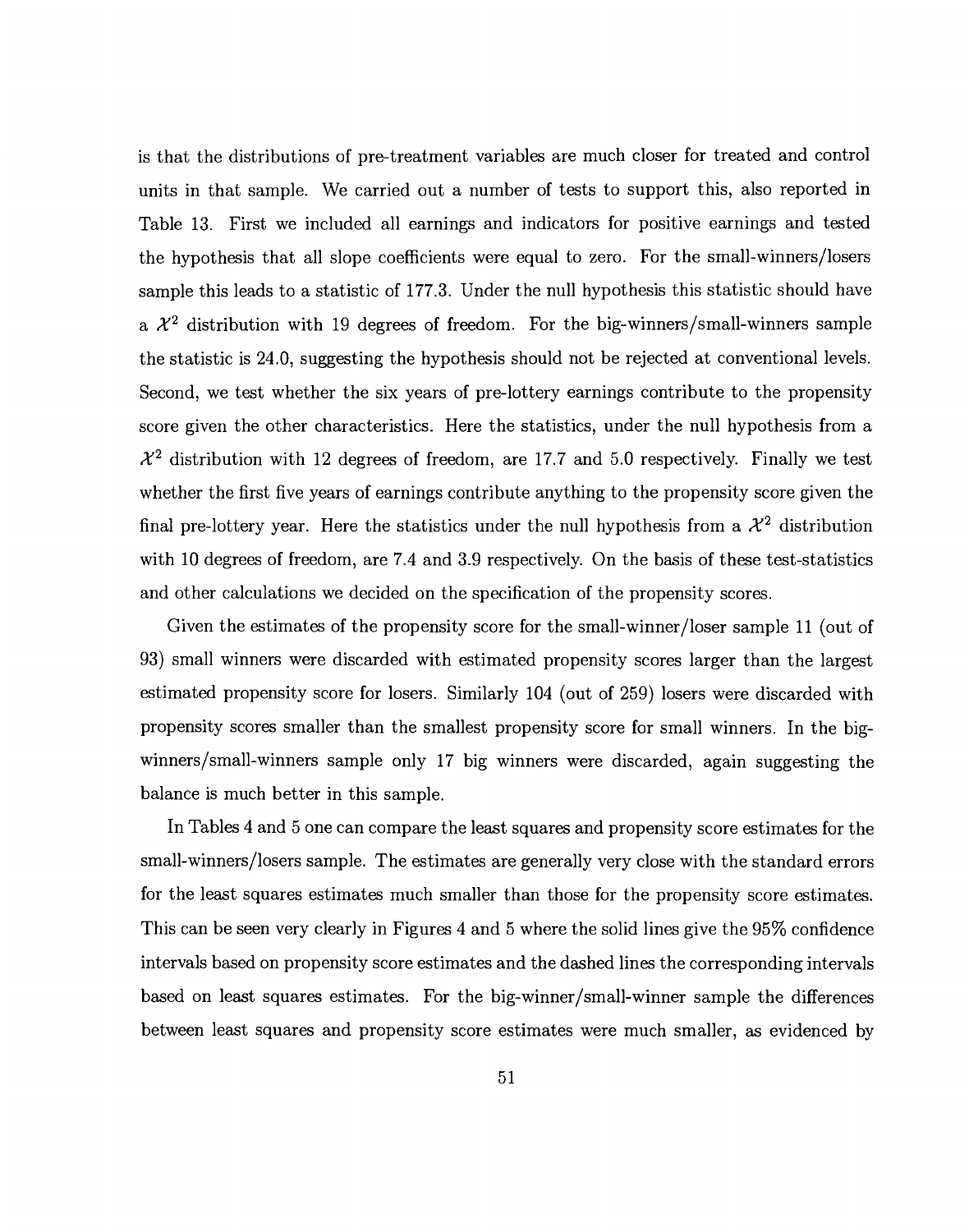Figures 6 and 7, and this is the reason we omitted propensity score estimates for these samples in the body of the paper.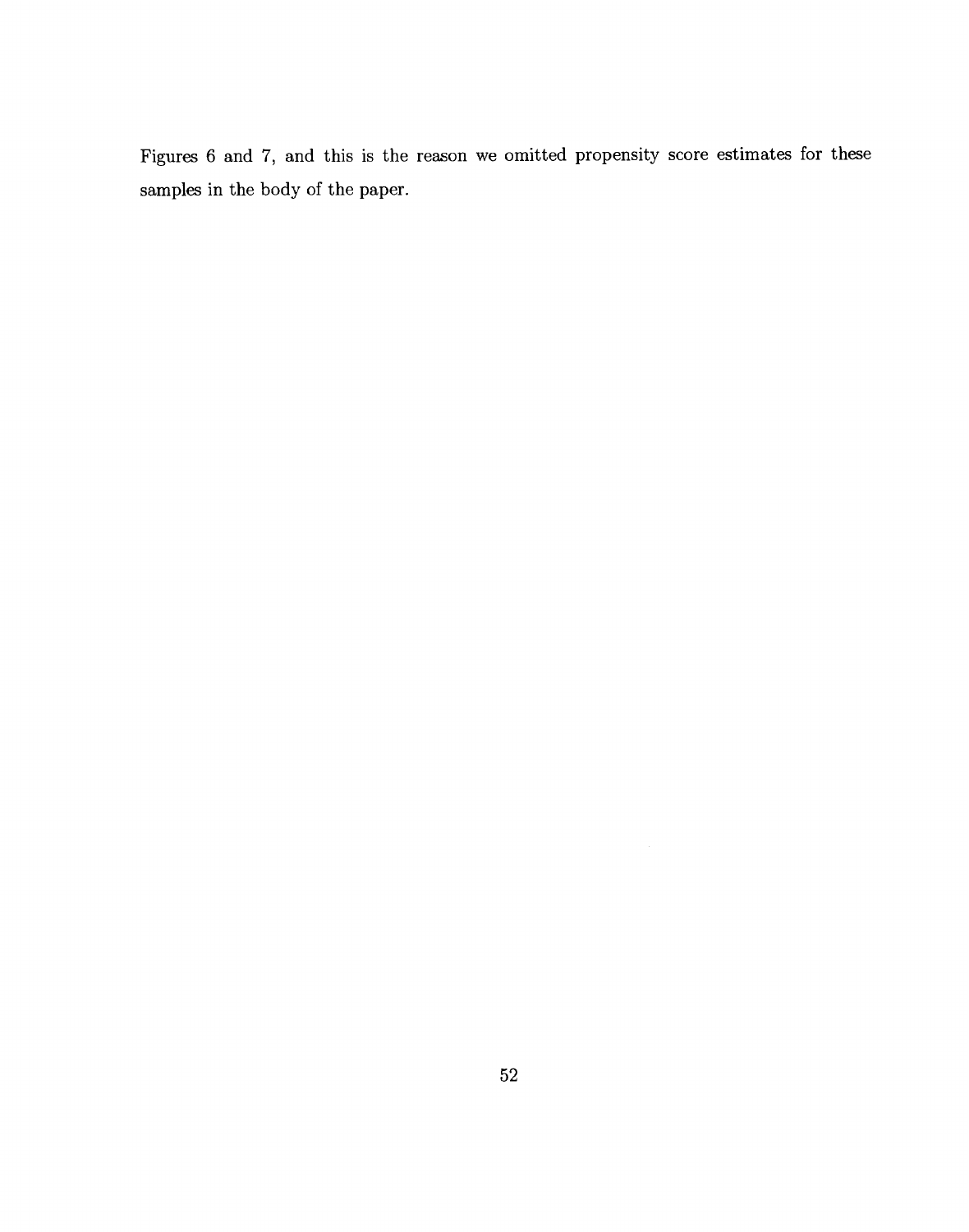# APPENDIX C: SENSITIVITY OF ADJUSTMENT PROCEDURES

In this appendix we discuss the sensitivity of the estimates to the choice of adjustment procedures and pre-lottery variables. Like Heckman and Hotz (1989) we exploit the presence of multiple years of pre-lottery earnings to evaluate the adequacy of short earnings histories to adjust pre-lottery difference. The importance of earnings histories in adjusting for pre-treatment differences has long been the focus of much discussion. See, among others, Ashenfelter and Card (1978), Card and Sullivan (1989), and Dehejia and Wahba (1998).

First consider the small-winners/losers sample. In the body of the paper we report results based on propensity score and least squares estimates using as pre-lottery variables earnings and indicator for positive earnings for six years prior to winning the lottery. Here we report estimates based on adjusting for only the first  $K$  years of these six years of pre-lottery earnings, both in levels and with an indicator for positive earnings. In Table 10 the first two columns reports least squares estimates based on adjusting for the same background characteristics as before (year won, age, years high school, years college, working then, male) but using only earnings six years prior to winning the lottery. We report estimates using earnings from five years prior, to six years subsequent, to winning the lottery. We are interested in these estimates for two reasons. For the five years prior to winning the lottery the true average causal effect is by definition equal to zero. We wish to see whether least squares estimates are consistent with these known true values. In addition we wish to check whether the estimates for the years subsequent to winning the lottery are sensitive to the exclusion of the other pre-lotttery earnings. In the first column we see that estimates for several of the pre-lottery years are significantly different from zero, suggesting that least squares adjustment does not adequately adjust for the pre-lottery differences. The next pair of columns reports results based on adjusting for the first two years of pre-lottery earnings. The estimates for the remaining pre-lottery years are closer to zero, suggesting that with two years least squares adjustment works better. As we adjust for more pre-lottery years,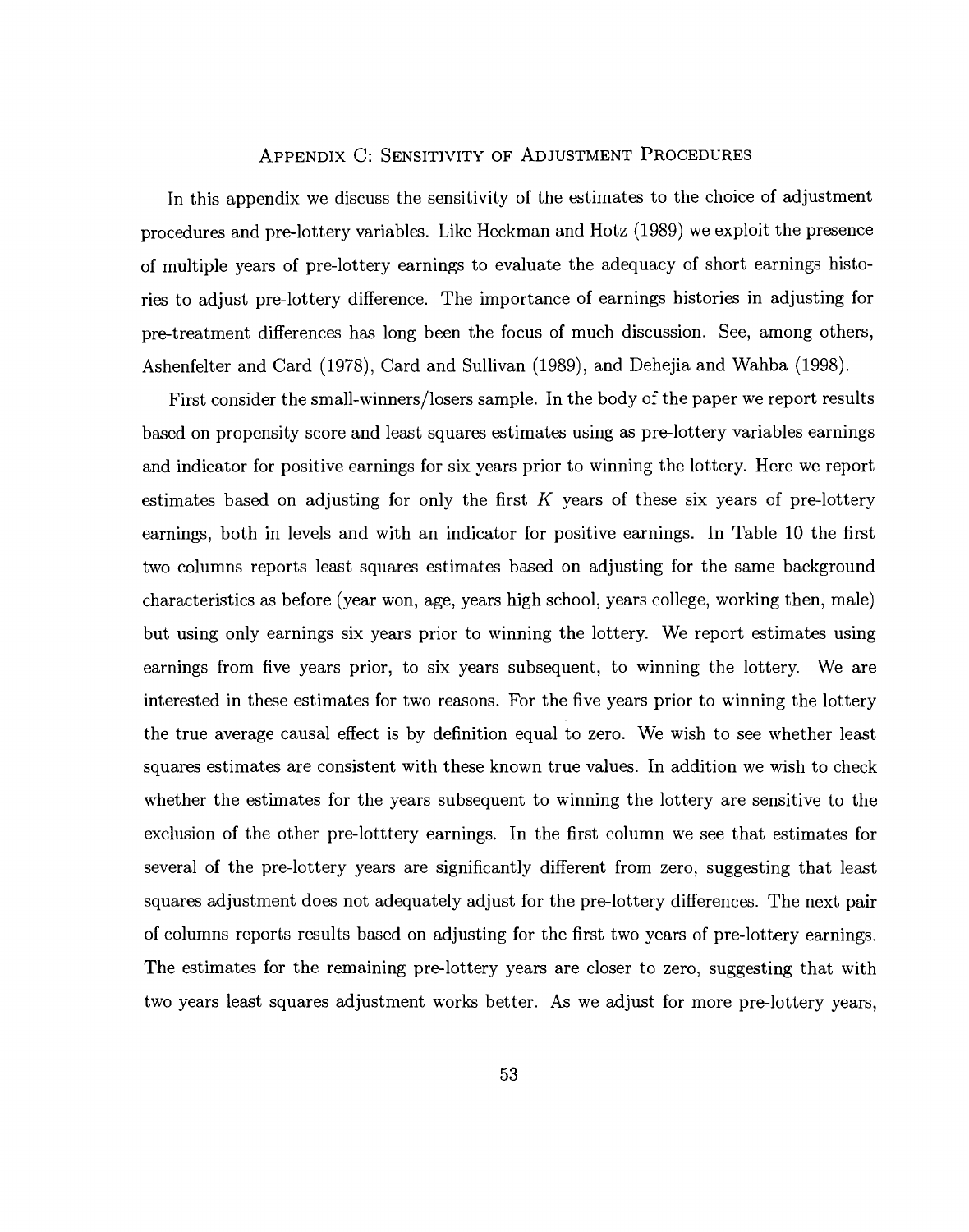the significance of the remaining pre-lottery years goes down, and in addition the estimates for the post-lottery years stabilize.

In Table 11 we report propensity score estimates for the same samples and combinations of pre-lottery variables. Now estimates for pre-lottery years are always statistically close to zero.

In Tables 12 and 13 we report least squares and propensity score estimates for the bigwinners/small-winners samples. Here the least squares estimates perform very well even adjusted for only few years of pre-lottery earnings. This is why in the body of the paper we do not report propensity score estimates for this sample.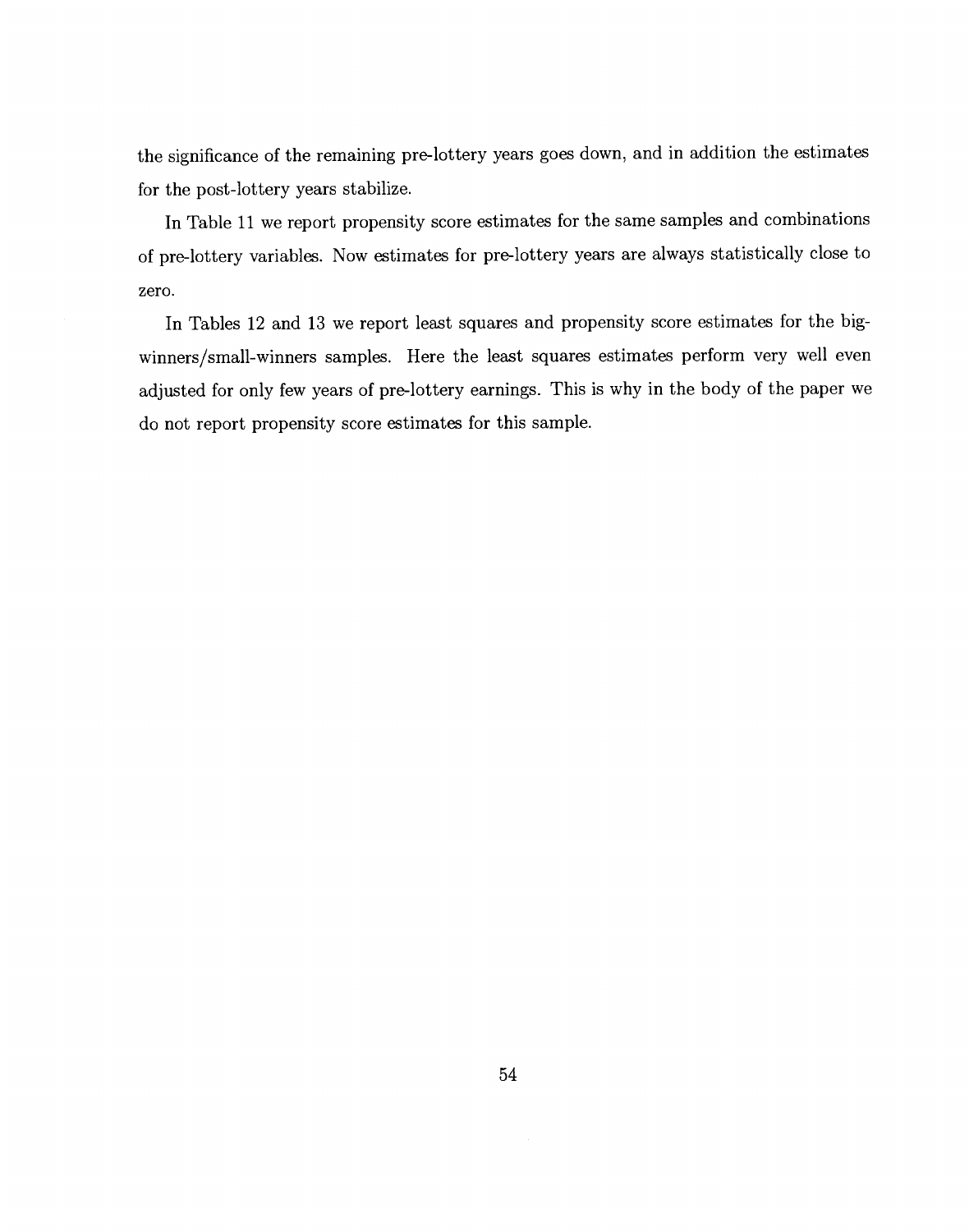#### **REFERENCES**

- ANGRIST, J., AND A. KRUEGER, (1998), "Empirical Strategies in Labor Economics", forthcoming in Handbook of Labor Economics, Ashenfelter and Card, eds.
- ASHENFELTER, 0., (1978), "The Labor Supply Response of Wage Earners", in Palmer and Pechman (eds.) Welfare in Rural Areas: the North Carolina-Iowa Income Maintenance Experiment, Washington, DC, Brookings, 109-138.
- ASHENFELTER, 0., AND HECKMAN, (1974), "The Estimation of Income and Substitution Effects in a Model of Family Labor Supply" Econometrica, Vol 42, 73—85.
- BEHRMAN, J., R. POLLAK AND P. TAUBMAN, (1982), "Parental Preferences and Provisions for their Progeny", Journal of Political Economy, Vol 90, 52—73.
- BIsHoP, J., (1980), "Jobs, Cash Tranfers, and Marital Instability", Journal of Human Resources,  $15, 301 - 334$ .
- BLUNDELL, R., AND T. MACuRDY, (1998), "Labor Supply", forthcoming, Handbook of Labor Economics, Ashenfelter and Card, eds.
- BODKIN, R., (1959), "Windfall Income and Consumption", American Economic Review, Vol 49, 602—614.
- BODKIN, R., (1963), "Windfall Income and Consumption: Comment", American Economic Review, Vol 53, 445—447.
- CAIN, G. ET AL, (1974), "The Labor—supply Response of Married Women, Husbands Present" Journal of Human Resources, Vol 9, 202—222.
- CARD, D., AND SULLIVAN, (1989), "Measuring the Effect of Subsidized Training Programs on Movements into and out of Employment", Econometrica, Vol 56, 497—530.
- Cox, D. (1958), Planning of Experiments, New York, Wiley.
- DEHEJIA, R., AND S. WAHBA, (1998), "Causal Effects in Non—experimental Studies: Reevaluating the Evaluation of Training Programs" NBER working paper #6829.
- DYNAN, K., J. SKINNER, AND S. ZELDES, (1996), "Do the Rich Save More", unpublished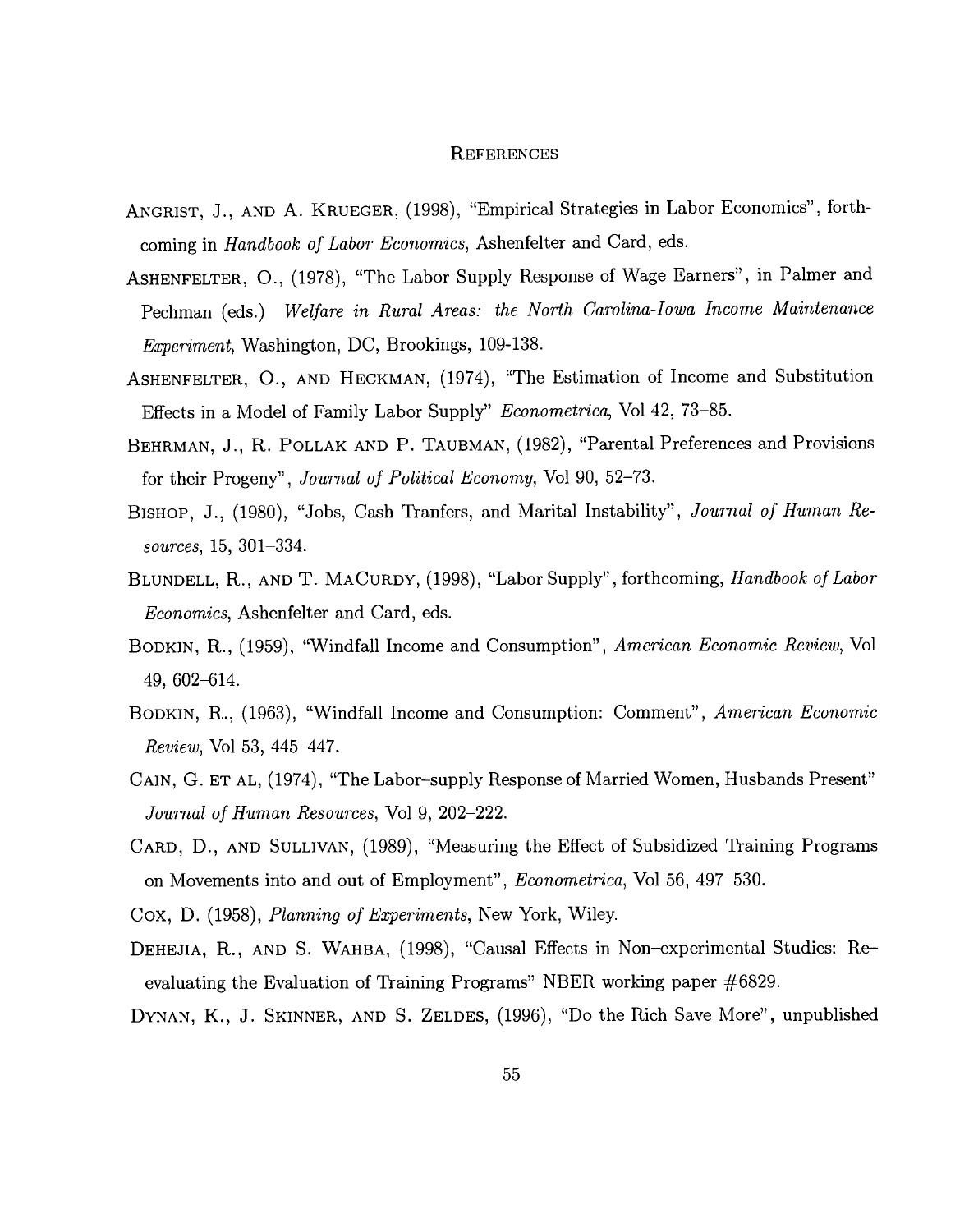manuscript, department of economics, Darthmouth College.

FISHER, R. A., (1925), Statistical Methods for Research Workers, Edinborough.

- GALLUP, J., P. GLEWWE AND M. KREMER, (1997)
- HAUSMAN, J., AND D. WISE, (1977), "Social Experimentation, Truncated Distributions, and Efficient Estimation", Econometrica, Vol. 45, No. 4, 919-938.
- HAUSMAN, J., AND D. WISE, (1979) "Attrition Bias in Experimental and Panel Data: The Gary Income Maintenance Experiment" Econometrica, Vol. 47: 455—73.
- HAUSMAN, J., AND D. WIsE, (1985) "Technical Problems in Social Experimentation: Cost versus Ease of Analysis", in Hausman and Wise (eds.) Social Experimentation, p 187—219, Chicago University Press.
- HECKMAN, J., AND R. ROBB, (1984), "Alternative Methods for Evaluating the Impact of Interventions," in Heckman and Singer (eds.), *Longitudinal Analysis of Labor Market Data*, Cambridge, Cambridge University Press.
- HECKMAN, J., AND J. HOTZ, (1989) "Alternative Methods for Evaluating the Impact of Training Programs", (with discussion), Journal of the American Statistical Association.
- HECKMAN, J., H. ICHIMURA, AND P. TODD, (1997), "Matching as an Econometric Evaluation Estimator: Evidence from an Evaluation of a Job Training Program", Review of Economic Studies, Vol 64, No 4, 605-654.
- HOLLAND, P., (1986), "Statistics and Causal Inference," (with discussion), Journal of the American Statistical Association, 81, 945-970.
- HOTZ, J., G. IMBENS AND J. MORTIMER, (1998), "Predicting the Efficacy of Future Training Programs Using Past Experiences", unpublished manuscript, Department of Economics, UCLA.
- KILLINGSWORTH, M., AND J. HECKMAN, (1986), "Female Labor Supply: A Survey", in Ashenfelter and Layard, (eds.), *Handbook of Labor Economics*, p 103-204.
- KREININ, M., (1961), "Windfall Income and Consumption—Additional Evidence" American Economic Review, Vol 51, 388—390.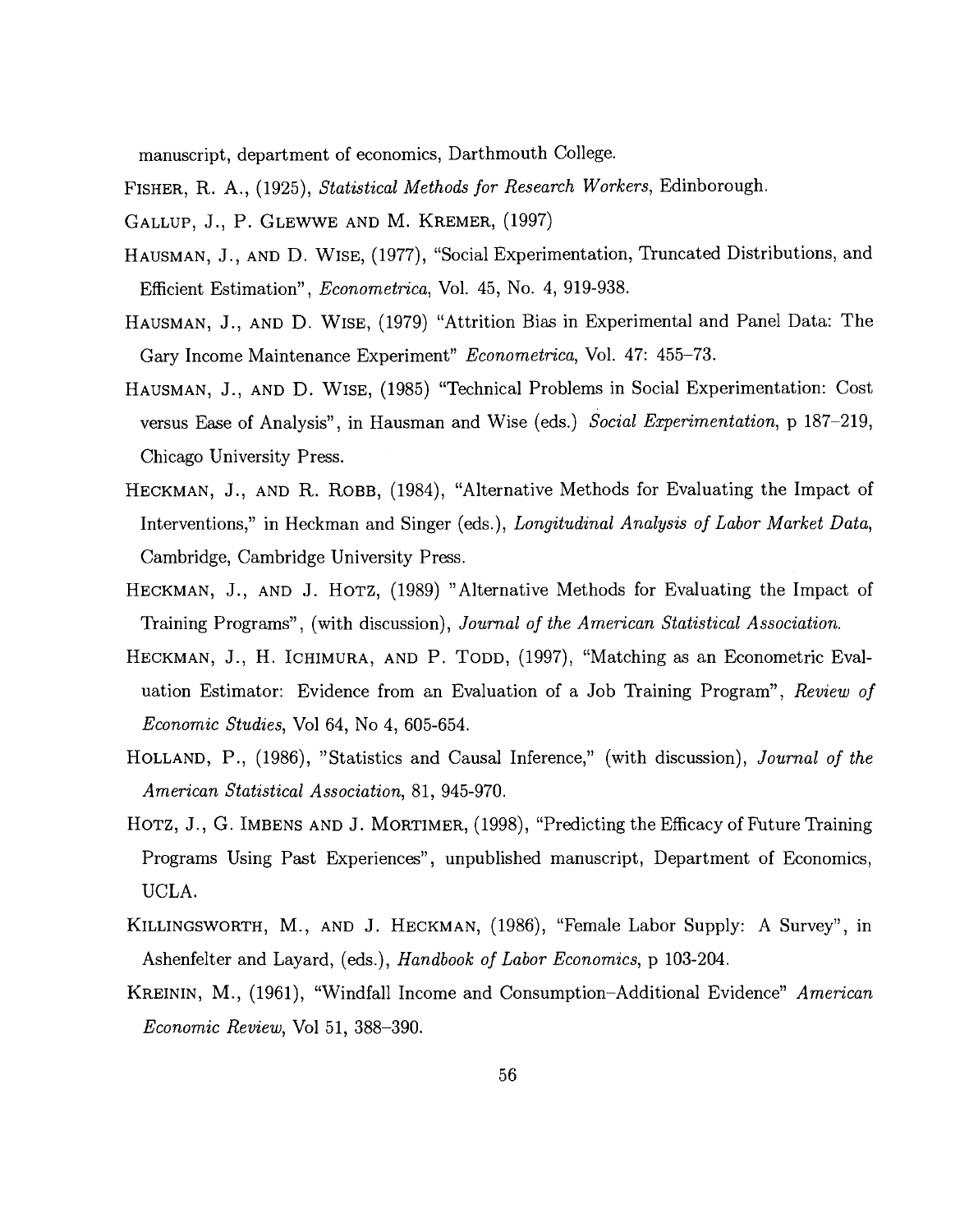- LALONDE, R. (1988), "Evaluating the Econometric Evaluations of Training Programs", American Economic Review.
- LANDSBERGER, M., (1963), "Windfall Income and Consumption", American Economic Review, Vol 53, 534—540.
- LANDSBERGER, M., (1970), Restitution Receipts, Houseshold Savings, and Consumption Behavior in Israel, Jerusalem Academic Press, Jerusalem.
- LITTLE, R. J. A., AND D. B. RUBIN, (1987), Statistical Analysis with Missing Data, Wiley: New York.
- MASTERS, S., (1969), "The effect of Family Income on Children's Education: Some Findings on Inequality of Opportunity", Journal of Human Resources, Vol 4, 158—175.
- MOFFITT, R., AND K KEHRER, (1981), "The Effect of Tax and Transfer Programs on Labor Supply: The Evidence from the Income Maintenance Experiment Research in Labor Economics, Vol 4.
- MORRILL, W., (1974), "Introduction", Special Issue on Negative Income Tax, Journal of Human Resources, Vol 9, 156—157.
- PHILIPSON, T., (1997) "Observational Agency and Supply–Side Econometrics", NBER Technical Working Paper 210.
- REES, A., (1974), "Summary of Results on Negative Income Tax", Journal of Human Resources, Vol 9, 158—190.
- ROSENBAUM, P., AND D. RUBIN, (1983a), "The central role of the propensity score in observational studies for causal effects", Biometrika, 70, 1, 41—55.
- ROSENBAUM, P., AND D. RUBIN, (1983b), "Assessing Sensitivity to an Unobserved Binary Covariate in an Observational Study with Binary Outcome." Journal of the Royal Statistical Society, Series B, Vol 45.
- ROSENBAUM, P., AND D. RUBIN, (1985), "Reducing bias in observational studies using subclassification on the propensity score," Journal of the American Statistical Association, Vol 79, 516—524.